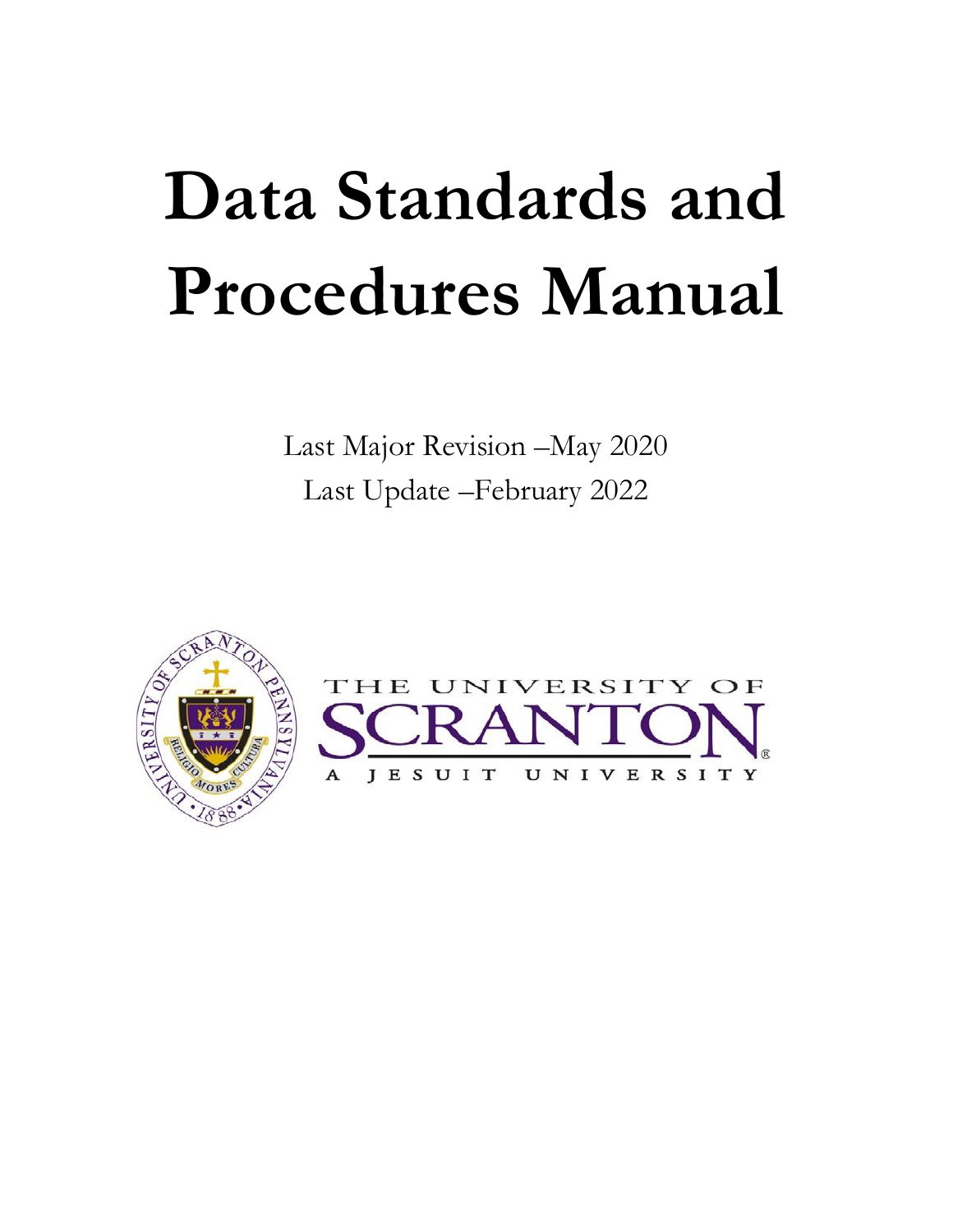## Table of Contents

| Address 10 |  |
|------------|--|
|            |  |
|            |  |
|            |  |
|            |  |
|            |  |
|            |  |
|            |  |
|            |  |
|            |  |
|            |  |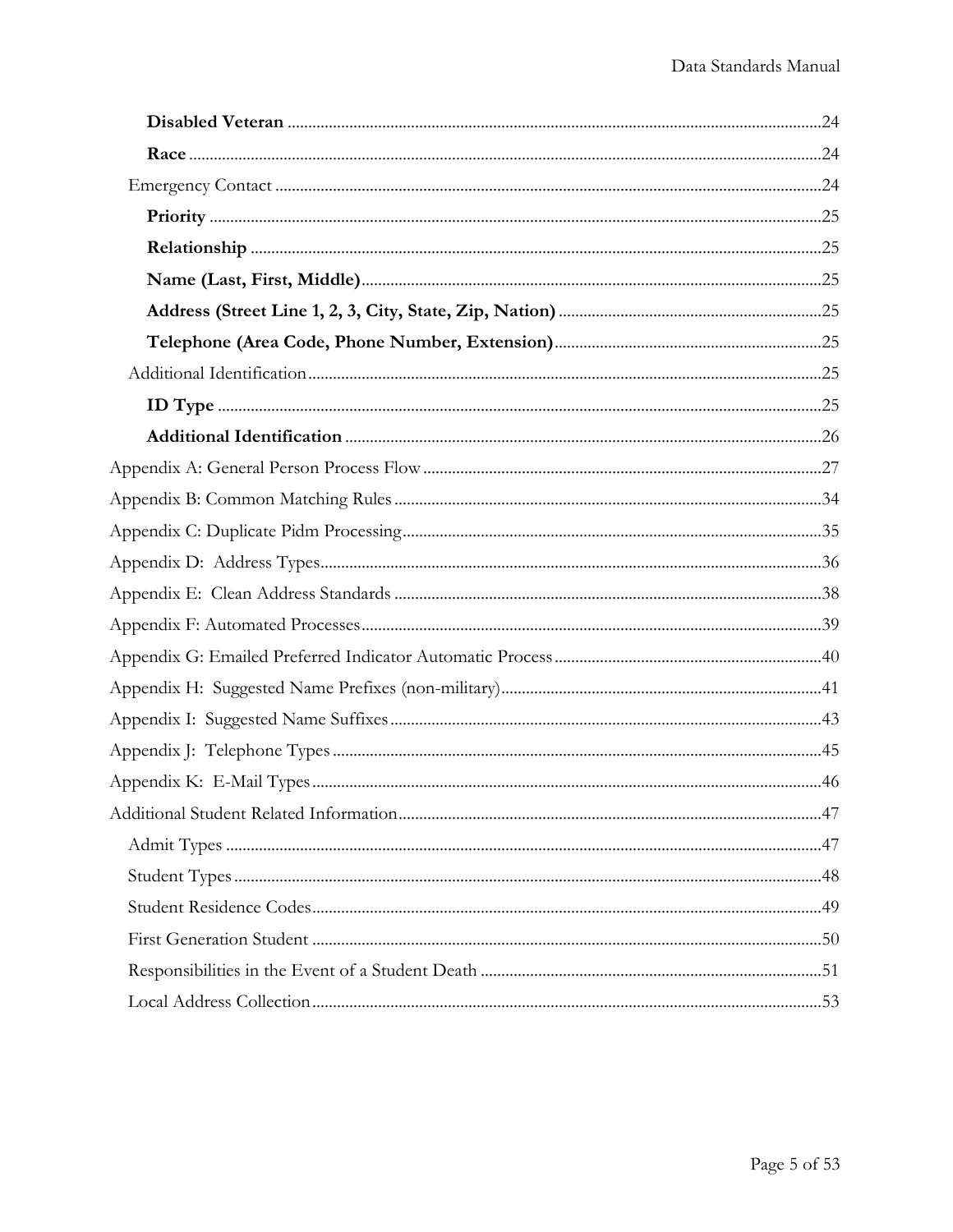# **Getting Started**

### Purpose

<span id="page-5-1"></span><span id="page-5-0"></span>These standards and procedures are defined to ensure the accuracy and integrity of data that is electronically created and maintained in the University's system of record, [Banner](#page-5-2) by [Ellucian.](http://www.ellucian.com/) Departments may have additional guidelines that supplement but do not replace or supersede the standards and procedures defined in this manual.

### Banner ERP

<span id="page-5-2"></span>Additional information on what Banner ERP is and how to gain access to it is available on the Banner Page in the [my.scranton](https://my.scranton.edu/) portal.

### Information Management and Security Policies

<span id="page-5-3"></span>Policies governing [information management and security](https://www.scranton.edu/information-technology/policies.shtml) at the University should be reviewed and followed by anyone responsible for or having access to University data. Reference the roles of Data Steward, Data User and Data Custodian defined in the Information Security Policy for details of responsibilities with respect to maintaining the security of the data.

### Constituents and Governing Offices

### <span id="page-5-5"></span><span id="page-5-4"></span>Students

Creation and maintenance of Student records are the responsibility of the Admission's, Registrar's and Colleges unless the student's primary role is an employee (non-work study). If the student's primary role is employee, the responsibility lies with the Human Resource Office.

Under the Family Educational Rights and Privacy Act of 1974 (FERPA), release of personally identifiable student education records (other than [public information identified here\)](https://catalog.scranton.edu/content.php?catoid=37&navoid=4422#student_rights_and-confidentiality_of_information) to any party other than those specified by FERPA is not permitted without the student's written consent.

**Note:** For more information on FERPA, read the University guidelines: [Student Rights and](https://catalog.scranton.edu/content.php?catoid=37&navoid=4422#student_rights_and-confidentiality_of_information)  [Confidentiality of Information.](https://catalog.scranton.edu/content.php?catoid=37&navoid=4422#student_rights_and-confidentiality_of_information)

Please reference the [Student Data Release Policy](http://www.academic.scranton.edu/academics/provost/PDFs/academic-policies/5-18%20Data%20Release%20Policy%20final%20May%202018.pdf) for details on student information that can be provided internally and externally.

### <span id="page-5-6"></span>Employees (Faculty & Staff)

Creation and maintenance of Employee records are the responsibility of the Human Resource Office.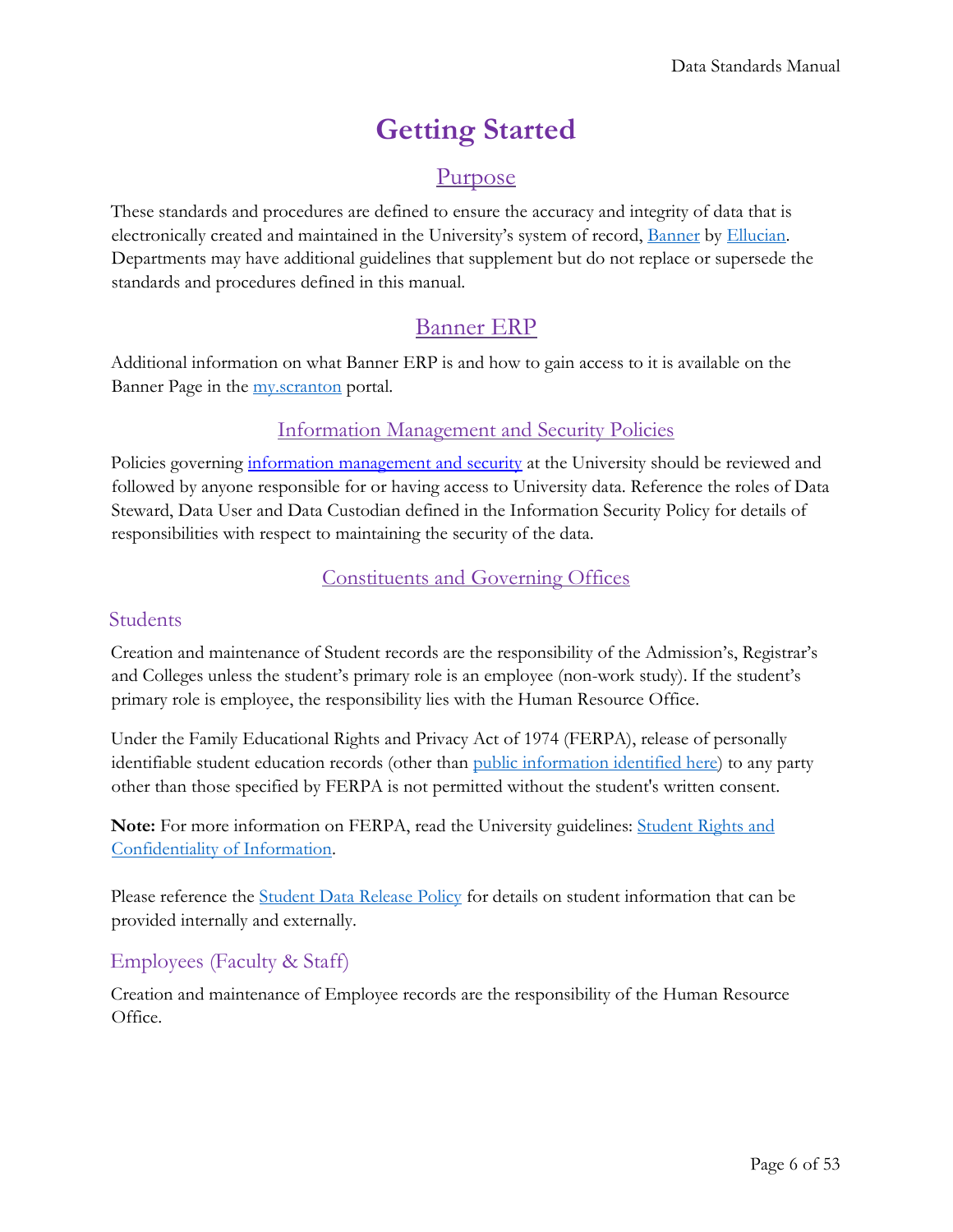### <span id="page-6-0"></span>Alumni, Parents and Donors

Creation and maintenance of Parent and Donor records are the responsibility of University Advancement. Maintenance of Alumni records are the responsibility of University Advancement.

Reference, [Appendix A: General Person Process Flow](#page-26-0) for more detailed information.

### **Confidentiality**

<span id="page-6-1"></span>Students, faculty and staff can request that a confidentiality indicator be set on their record within the ERP database. Setting this indicator restricts "Directory Information" from being made available to the University at large. Releasing directory information about anyone who has requested confidentiality is prohibited. Anyone who releases any information about individuals coded as confidential will be in violation of University policy and other federal and state privacy laws. Reference, [Confidentiality](#page-11-4) Indicator and [Student Rights and Confidentiality of Information.](https://catalog.scranton.edu/content.php?catoid=37&navoid=4422#student_rights_and-confidentiality_of_information)

# **General Person Information Data Procedures**

<span id="page-6-2"></span>It is required that the University adhere to data entry and processing standards across systems to ensure consistency of General Person Information for purposes of query and report generation.

It is required that offices as well as data loads from  $3<sup>rd</sup>$  party applications that process General Person Information maintain the data in a consistent manner as outlined in this document.

General Person Information consists of Name, Address, Telephone, Biographical, Email, Emergency Contact and Additional Identification. Reference the [Banner ERP General Person](#page-39-1)  [Glossary](#page-39-1) for details on data fields referenced in procedures.

### Create New Person Record

<span id="page-6-3"></span>For control purposes, only a small subset of employees in Advancement, Human Resources, Admissions/Student (Academic) are authorized to create new person records.

### <span id="page-6-4"></span>Using Common Matching to enter a new record

Creating a person record is initiated on SPAIDEN, PPAIDEN, FOAIDEN, or APAIDEN depending on the constituent being entered. Although, the process can be initiated from GOAMTCH (Common Matching Page), the initial page of entry should be the %IDEN page used within your area. Common Matching is a process that facilitates the creation of General Person Information by checking for existing identification records before a new one is created. Reference [Appendix B for Common Matching Rules](#page-33-0) that have been established to determine if a record "matches" an existing record.

1. Access the page (%IDEN) on which you want to enter the person data. To minimize the creation of a duplicate record (reference [Appendix C: Duplicate Pidm Processing\)](#page-34-0), a search from the ID field must be invoked to check for possible matches; choose Person Search and enter the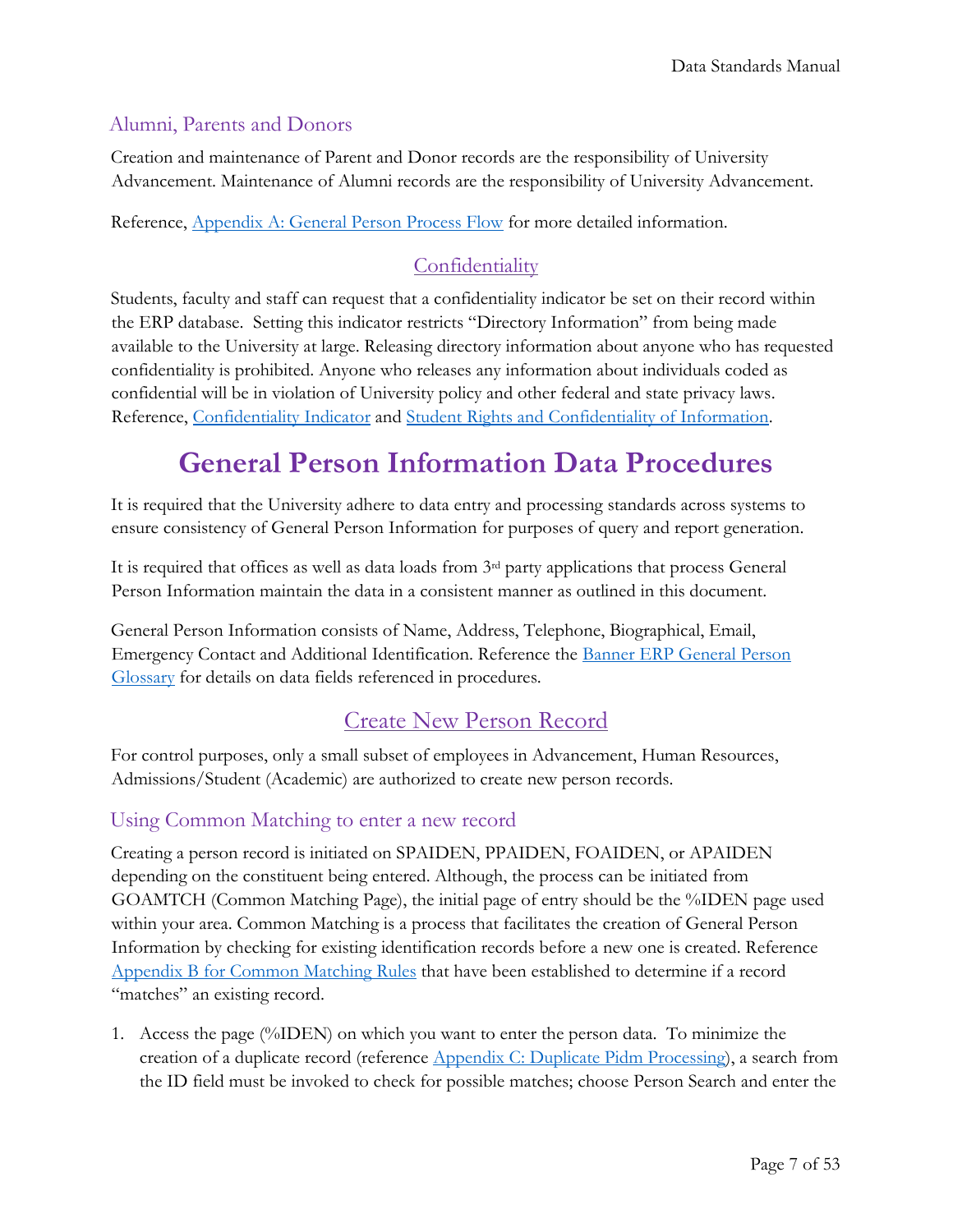person's first name and last name using the % symbol around the names to check for any possible matches.

*Example: For Marge Smith, search by "%smith%" for the last name and "%ma%g%" for the first name. Performing a search as indicated will return records for possible matches such as Marge Jones-Smith, Margaret Smith, Maggie Smith, Margery Ann Smith, etc.* 

Searching in the above way will find matches that may otherwise be overlooked when performing a "Duplicate Check" from GOAMTCH outlined in step 6 below.

- 2. Click the plus (+) sign (Maintenance Button) to the right of the ID Field to generate a random ID.
- 3. GOAMTCH is invoked automatically, unless you have been made exempt from the Common Matching process.
- 4. Matching Source Field: If a default source code was assigned to your user ID on the Common Matching User Setup Page (GORCMUS), it will automatically appear in the Matching Source field on GOAMTCH. If the Allow Other Matching Sources checkbox is selected for your user ID on GORCMUS, you can change the source code on GOAMTCH to use a different set of Common Matching rules. If a default source code was not assigned to your user ID, enter one in the Matching Source field or select one from the list of values. Perform a Next Block function.
- 5. Enter the information about the person in the Data Entry window. This information will be used to check for a match. At the minimum, you must enter the Last Name. It is recommended to enter all known information.
- 6. Select the Duplicate Check icon to initiate the Common Matching process. See Common Matching Rule Section below for more details on Rules.

Based on the rules associated with the Matching Source, there are three possible results of the common matching process:

- A. **New** The record does not exist. A pop-up window will appear, asking you if you want to create the record. Select Yes or No.
- B. **Match** One record matches the data you entered exactly. The information on the matched record appears on the Match tab on GOAMTCH.
	- Select the "Select ID" icon to bring the information on the matched record back to the %IDEN page that you started from.
	- Select the "Details" icon to view GUASYST information and see what areas the record belongs to.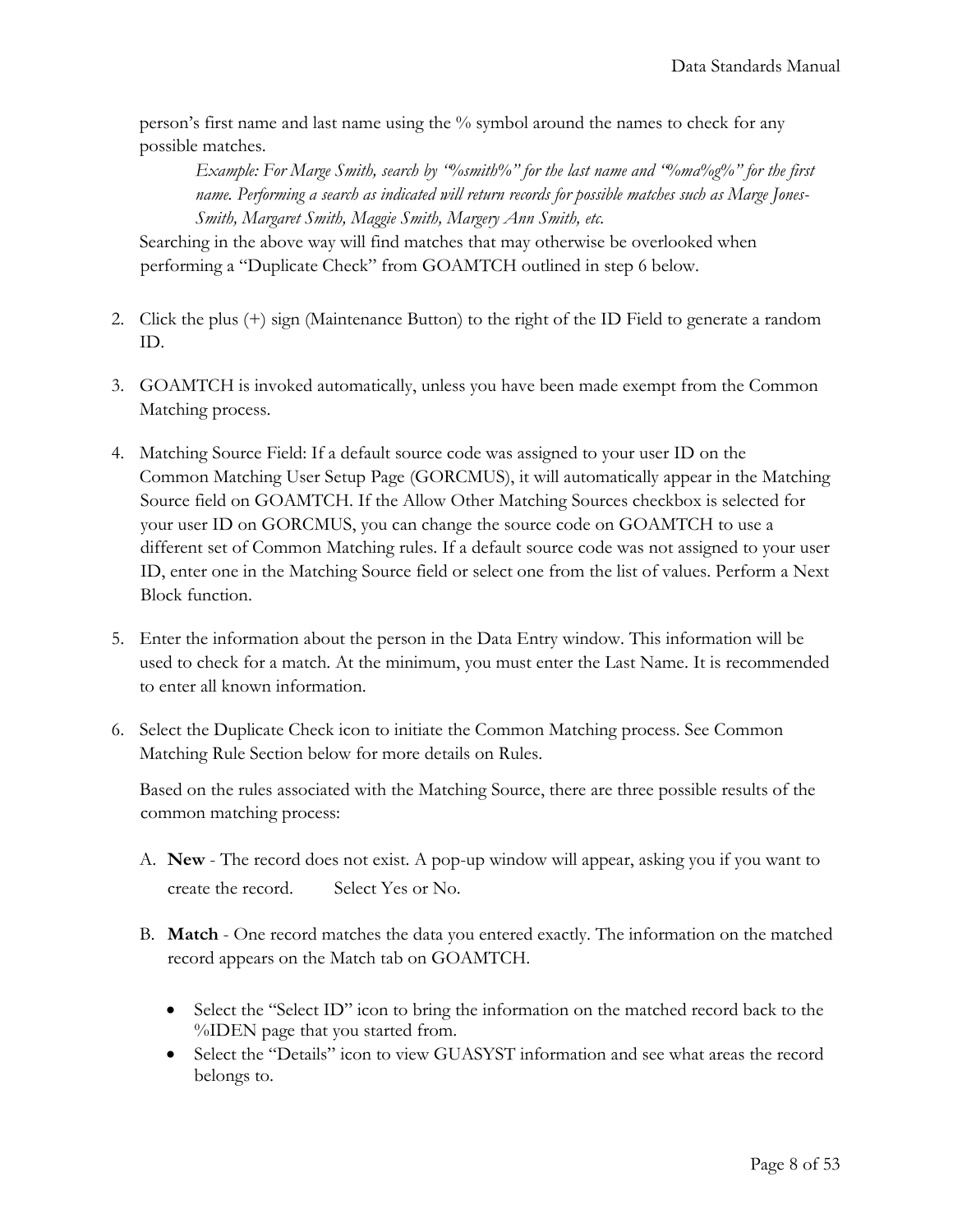- Select the "Update ID" icon if you entered information in GOAMTCH that should be added to the records in the databases. GOAMTCH will attempt to insert or update records in the SPRADDR (address), SPRTELE (telephone), SPBPERS (biographical), and GOREMAL (e-mail) tables. See Note below concerning updates from GOAMTCH.
- Select the "View Comments" icon to see if there are any comments.
- Select the "Create New" icon if the matched record is not a match to the record being entered.
- C. **Potential Matches** More than one record matches the data you entered, or there are multiple records where some of the information is matched, but not all of it. For example, it could be that the first name, last name, and address you entered exist in the database but the date of birth is different, or that two records with the same first name, last name, address and date of birth are found. The choices are listed on the Potential Matches tab on GOAMTCH.
	- Select the "Select ID" icon to bring the information on the matched record back to the %IDEN page that you started from.
	- Select the "Details" icon to view GUASYST information and see what areas the record belongs to.
	- Select the "Update ID" icon if you entered information in GOAMTCH that should be added to the records in the databases. GOAMTCH will attempt to insert or update records in the SPRADDR (address), SPRTELE (telephone), SPBPERS (biographical), and GOREMAL (e-mail) tables. See Note below concerning updates from GOAMTCH.
	- Select the "View Comments" icon to see if there are any comments.
	- Select the "Create New" icon if the matched record is not a match to the record being entered.

### <span id="page-8-0"></span>Updating fields on GOAMTCH

If the record already exists, it can be updated with information from the new record in the following circumstances:

SSN/SIN/TIN if it is null in the database Birth date if it is null in the database Gender if it is unknown in the database Address, telephone, and e-mail will update unless an exact match is found in the database.

### <span id="page-8-1"></span>Complete the rest of the %IDEN page

Enter as much data as possible in each tab of the %IDEN page using the guidelines below and referencing the Banner ERP [General Person Glossary](#page-39-1)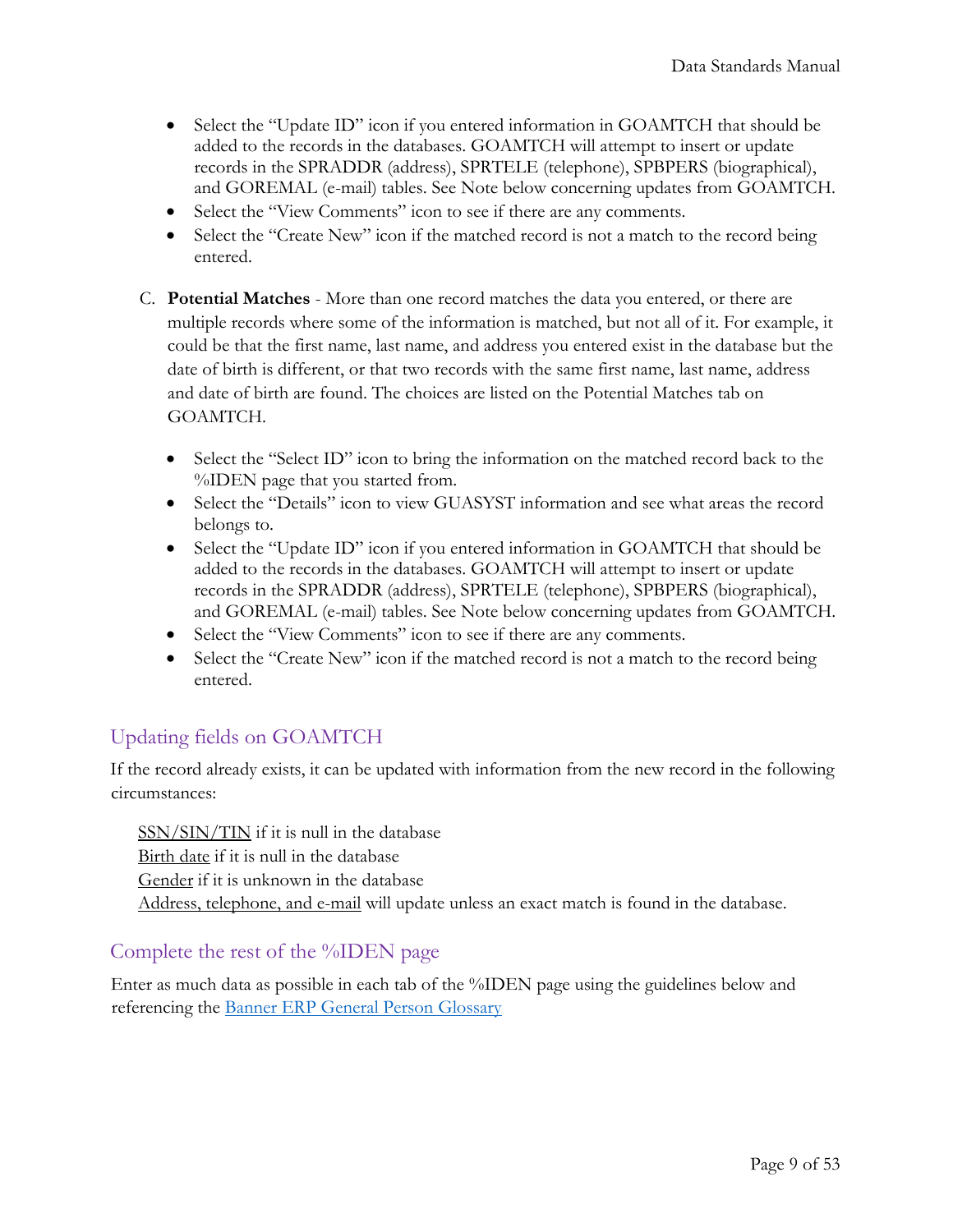### **Guidelines for maintaining General Person Information Current Identification**

### <span id="page-9-2"></span><span id="page-9-1"></span><span id="page-9-0"></span>Name Change or Correction

To make a name change or correction, enter the changed or corrected name in the field. A previous name record will automatically be created and will be accessible through the Alternate Identification tab of the corresponding %IDEN page.

A report is produced with all name changes and reviewed by IT staff. If the name change is a correction with minimal impact, the previous name record is removed from the system.

### <span id="page-9-3"></span>Preferred Name Process

Students who wish to use a preferred name must complete a [Change of Bio-Demographic](https://www.scranton.edu/academics/registrar/pdf/change_of_biodemographic_information_form.pdf)  [Information Form](https://www.scranton.edu/academics/registrar/pdf/change_of_biodemographic_information_form.pdf) and submit it to the Office of the Registrar. Under certain circumstances, Human Resources will allow an employee to declare a preferred name – these requests must go directly to Human Resources. For detailed information, please reference the "Preferred Name Process" which can be found by accessing the "Common Data Procedures" link within the Banner ERP Resources section on the Banner Page of My.Scranton. This is not the Preferred First Name Field.

### <span id="page-9-4"></span>Name Type

Name types LG (legal) and PR (Preferred) are used in the [Preferred Name Process.](#page-9-3)

Other name types can be associated with a name, however, there is no processing associated with name types other than LG and PR.

### **Alternate Identification**

<span id="page-9-5"></span>To aid in the reduction of duplicates in the system, use the "Alternate Identification" tab of the %IDEN page to enter any name variations for the record that is being entered that will help in subsequent searches for the record. Please see the following examples:

- Jonathon Smith could have an alternate name of Jack Smith if he chooses to go by Jack.
- Mary Jones-MacMurphy should have alternate names of Mary Jones & Mary MacMurphy

### **Address**

<span id="page-9-6"></span>Clean Address, a product from **Runner Technologies**, is used to validate certain address types. Reference [Appendix D: Address Types](#page-35-0) for information on these address types. Reference [Appendix](#page-37-0)  [E: Clean Address Standards](#page-37-0) for information on Clean Address.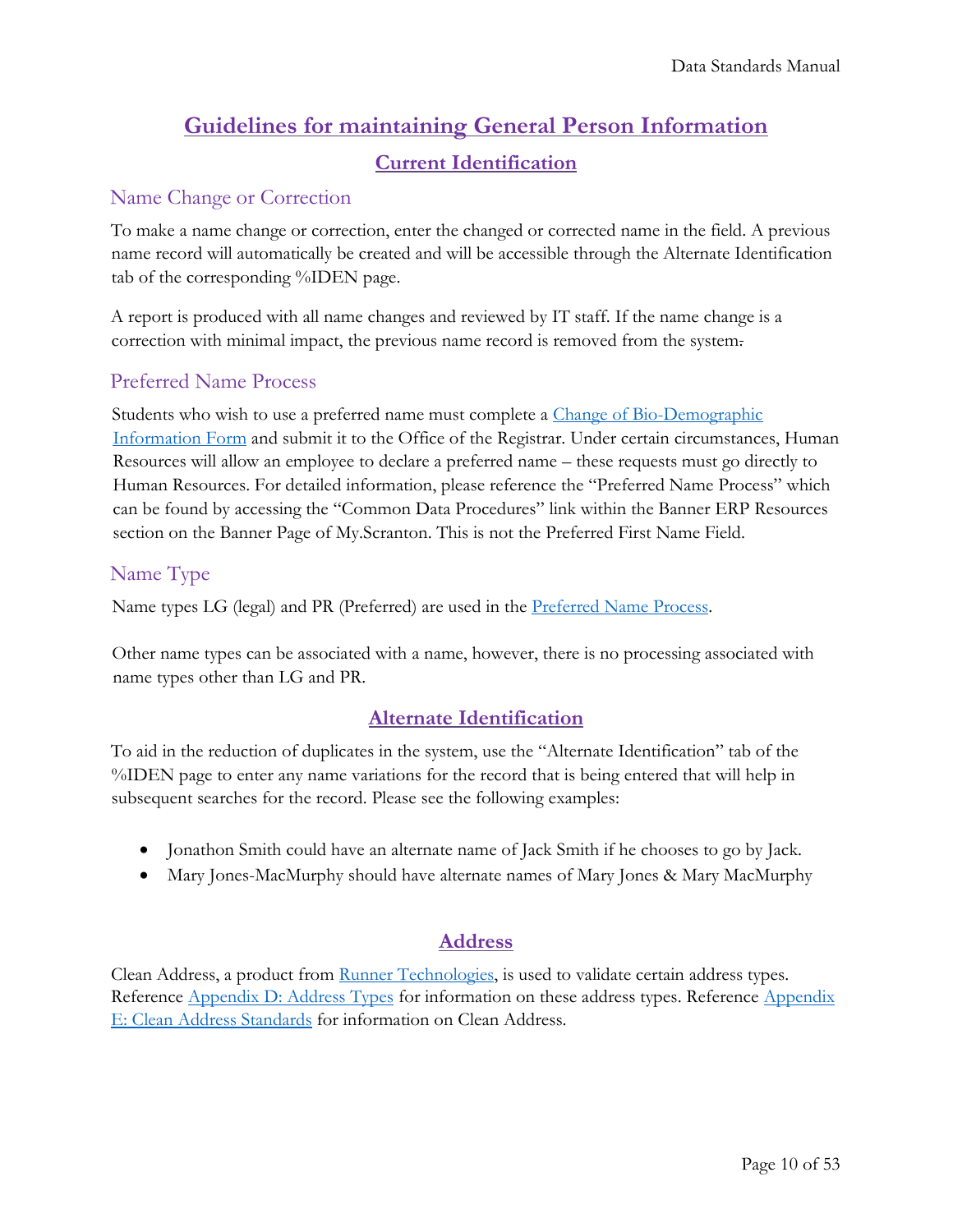### <span id="page-10-0"></span>Adding an address of the same type

A "To Date" should be entered for the address ending and the "Inactivate Address" box checked. A new address can then be entered by inserting a new record. Unless making a correction due to an initial entry error, do not change or delete the prior address. If an address is entered with a future end date it is the responsibility of the user to make a note of the end date and go back into the record to "In‐Activate" the address when the appropriate time has come.

Add 'From Date' to a new address.

Verify an address at https://www.usps.com/

Discrepancies between this site and data to be entered should be forwarded to the Technology Support Center so that the issue can be investigated.

### <span id="page-10-1"></span>Phone Number

The phone number associated with this address should also be entered, if known.

### <span id="page-10-2"></span>**County**

Null or Unknown (UNK) County Codes for active addresses of type DO, DR, LO, MA, WA are updated by a nightly process.

### <span id="page-10-3"></span>Nation

Do NOT enter a nation code for addresses within the United States or one of the following territories: American Samoa, Guam, the Northern Mariana Islands, Puerto Rico, and the U.S. Virgin Islands.

### <span id="page-10-4"></span>Military Addresses

Reference<https://faq.usps.com/s/article/How-Do-I-Address-Military-Mail> for details on entering Military addresses.

### <span id="page-10-5"></span>International Addresses

<span id="page-10-6"></span>Address information should be placed in the street fields and city entered in the City field. For Canadian Addresses, the Province is to be entered as a state in the State field. The zip code field can be entered if it is supplied; otherwise the field is to be left blank. **Nation code must be entered**. Street designation abbreviations should not be used if the clarity of the address is sacrificed. Reference [https://faq.usps.com/s/article/International-addressing-requirements.](https://faq.usps.com/s/article/International-addressing-requirements)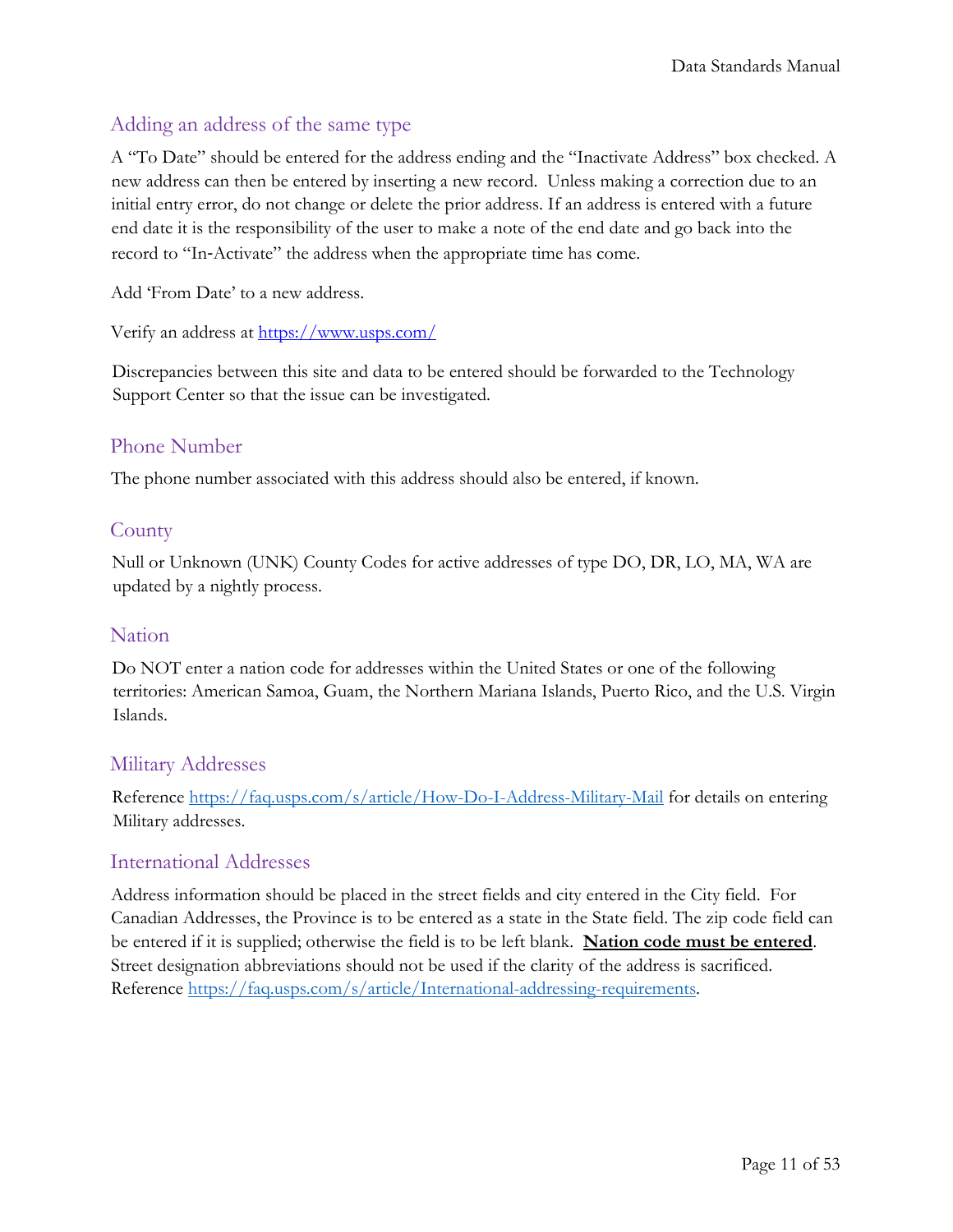### **Telephone**

### <span id="page-11-1"></span><span id="page-11-0"></span>Adding a telephone number of the same type

When adding a subsequent telephone of the same type, the previous number needs to be marked inactive by checking the "Inactivate" checkbox. A new telephone can then be entered by inserting a new record. NOTE: You can have more than one phone number of the same type assigned to the same address or no address. However, only one phone number (of any type) assigned to the same address can be marked as Primary.

The telephone type usually matches the address type code, however there are situations when they will not match. For example, if a working address is not maintained for a constituent, but a work phone number needs to be tracked, the address type code of "MA" and telephone type code of "WORK" could be used.

### **Email**

<span id="page-11-2"></span>A SCRA email should be identified as preferred for current students and faculty members; an automated process runs daily to set the SCRA email preferred indicator. Reference [Appendix F:](#page-38-0)  [Automated](#page-38-0) Processes.

An entity (person or non-person) can have multiple email addresses. Although there can be multiple emails, only one can be checked as "Preferred". Students are provisioned with an SCRA email address upon matriculation. The SCRA email record shall hold the "Preferred" indicator throughout the student's period of enrollment. The Office of the Registrar & Academic Services shall be considered the data steward and custodian of the "Preferred" indicator on an active student's SCRA email record. Reference [Appendix G: Email Preferred Indicator automatic process](#page-39-0) for additional information.

If an email is known to be inactive, it should be marked as inactive by checking the "Inactivate" checkbox.

### **Biographical**

<span id="page-11-3"></span>For students and employees, changes to sensitive data such as name, date of birth, SSN, marital status, citizenship, and deceased indicator/date must have acceptable documentation. Acceptable documentation is a copy of the social security card, birth or death certificate, passport, or driver's license. Professional judgment should be used when making corrections to these fields. Students must complete a [Change of Bio-Demographic Information Form](https://www.scranton.edu/academics/registrar/pdf/change_of_biodemographic_information_form.pdf) and submit it to the Office of the Registrar.

### <span id="page-11-4"></span>Confidential Indicator

If the confidential indicator is checked, the following message will be displayed for the record when the record is displayed within the Banner ERP system.

"WARNING: Information about this person is confidential"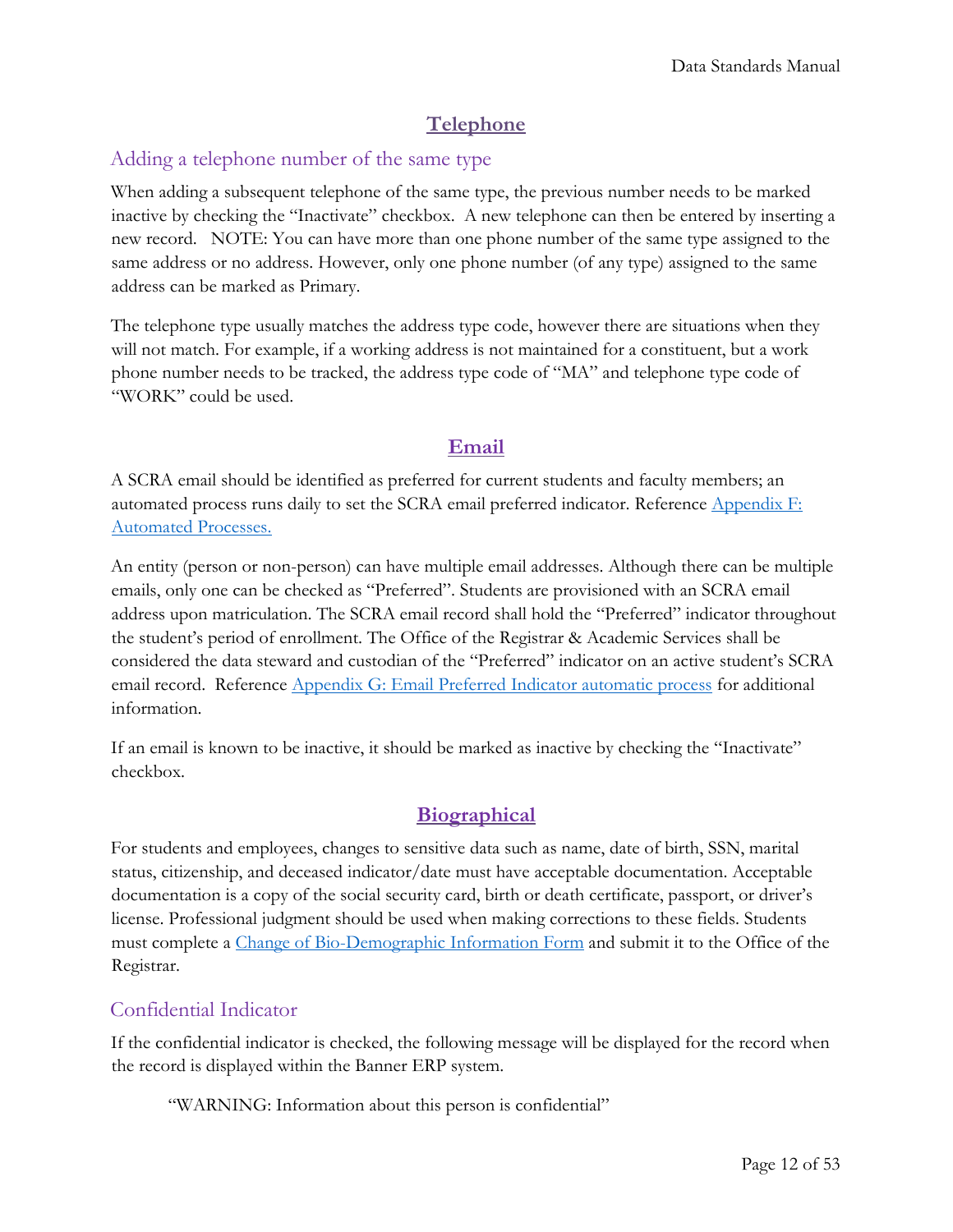In addition to this message, various reports and displays exclude records that are marked confidential. For students, this information is maintained in the Office of the Registrar and a request for update is made to the student body at the start of each Academic Year.

### <span id="page-12-0"></span>Deceased Indicator/Date

Due to sensitivity, prompt attention is important so future mailings from University offices are discontinued. Deceased status must be verified information, not just perceived information. For the process with respect to students, reference [Responsibilities in the Event of a Student Death.](#page-50-0) Students that are pre-enrolled are the responsibility of the Admissions Office. For employees, the Human Resource Office is responsible for verification and process. The Advancement Office is responsible for all other constituents. Once verified, the deceased indicator is checked and date of death entered, addresses, telephone and email addresses inactivated.

An automated process runs weekly, reference Appendix F: [Automated Processes](#page-38-0) to identify any deceased person with active contact information. The system inactivates mailing addresses, email addresses and telephone numbers to ensure no contact is made towards deceased persons. There is no provision for mailings to other family members. (NOTE: Advancement does have procedures on handling parent records for deceased students.)

### **Emergency Contact**

<span id="page-12-1"></span>In accordance with the Missing Persons Procedure/Policy documented in the [Annual Security and](https://www.scranton.edu/about/university-police/aboutus/Annual%20Security%20Report.shtml)  [Fire Safety Report,](https://www.scranton.edu/about/university-police/aboutus/Annual%20Security%20Report.shtml) students can identify an emergency contact to be used specifically in the event of a "Missing Persons" incident. This is identified as a Missing Persons Contact and is accessible using SPAEMRG.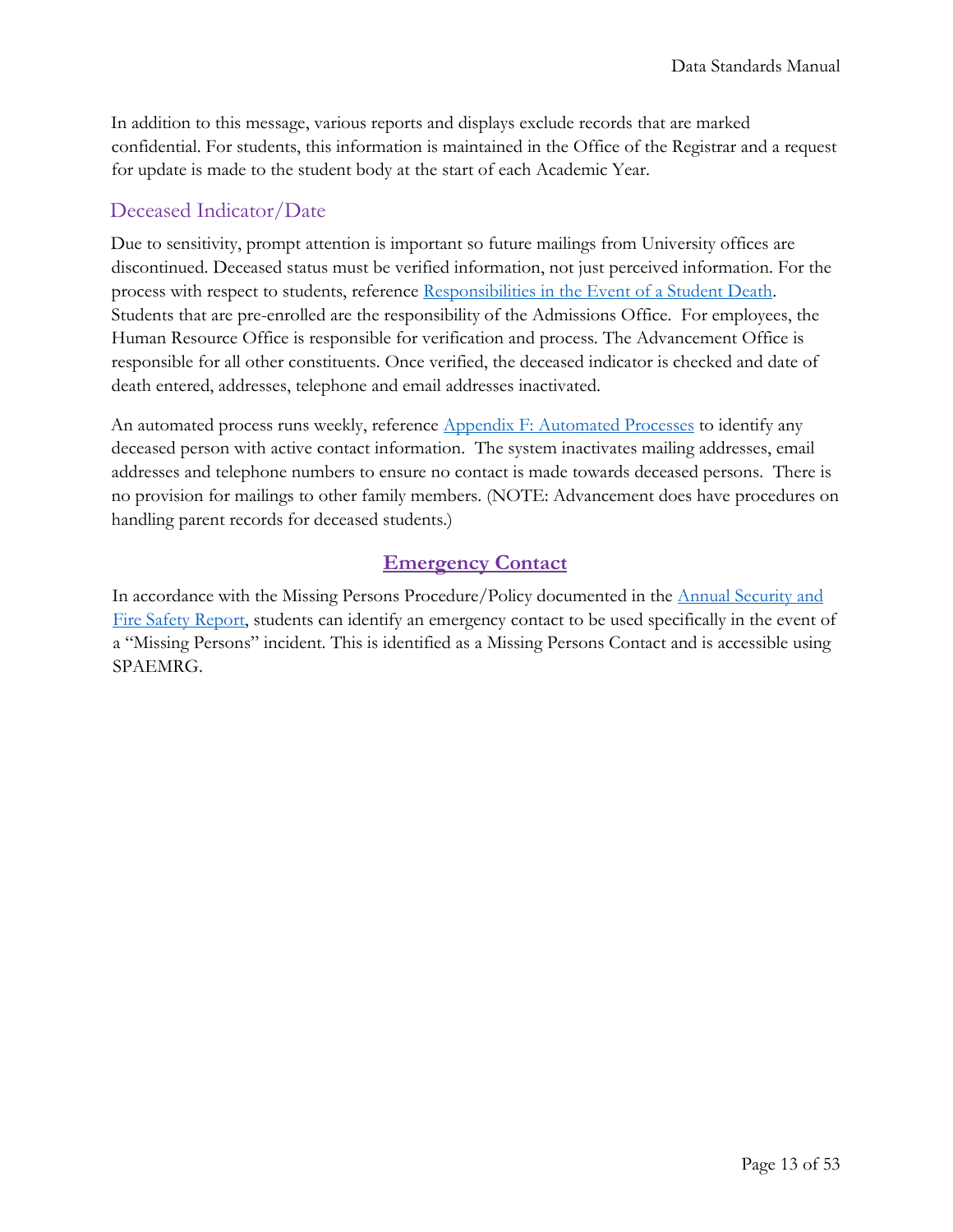# **Banner ERP General Person Glossary**

### **Current Identification**

<span id="page-13-1"></span><span id="page-13-0"></span>Current Identification consists of Name Type, Last, First and Middle Name, Prefix, Suffix, Preferred First Name, Full Legal Name for Persons and Non-Person Name for non-persons. NOTE: It is recommended to avoid using special characters in any name fields since the character may not be represented, as it should in all systems using the data.

### <span id="page-13-2"></span>**ID**

Definition: RoyalID is a system identification generated when the general person record is created.

Format: For persons, 9 character field, beginning with R.

Required: Yes.

### <span id="page-13-3"></span>**Name Type**

Definition: Code to be associated with a name for specific correspondence and reporting, such as, maiden, nickname, legal.

Format: List of values provided within Banner Admin.

Required: No, except for the [Preferred Name Process](#page-9-3) and/or specific department requirements.

### <span id="page-13-4"></span>**Last Name**

Definition: Person Last Name with a maximum length of 60 characters.

Format:

- Enter in mixed cased; not all uppercase or lowercase. Enter as submitted by individual.
- **Hyphens** may be used to separate compound last names (Stevens-Smith). If there are two unhyphenated last names (James Stevens Smith), Stevens Smith is entered in the last name field.
- **Apostrophes** may be used in such names as O'Leary, O'Conner, etc.
- The Period **[.]**, Comma **[,]**, pound sign **[#]**, asterisk **[\*]** and percent **[%]** are **NOT** to be used in the last name field.
- Do **NOT** include suffix in the last name field. There is a separate field for this. Examples include, Jr., Sr., M.D., etc.

Required: Yes.

### <span id="page-13-5"></span>**First Name**

Definition: Person First Name with a maximum length of 60 characters.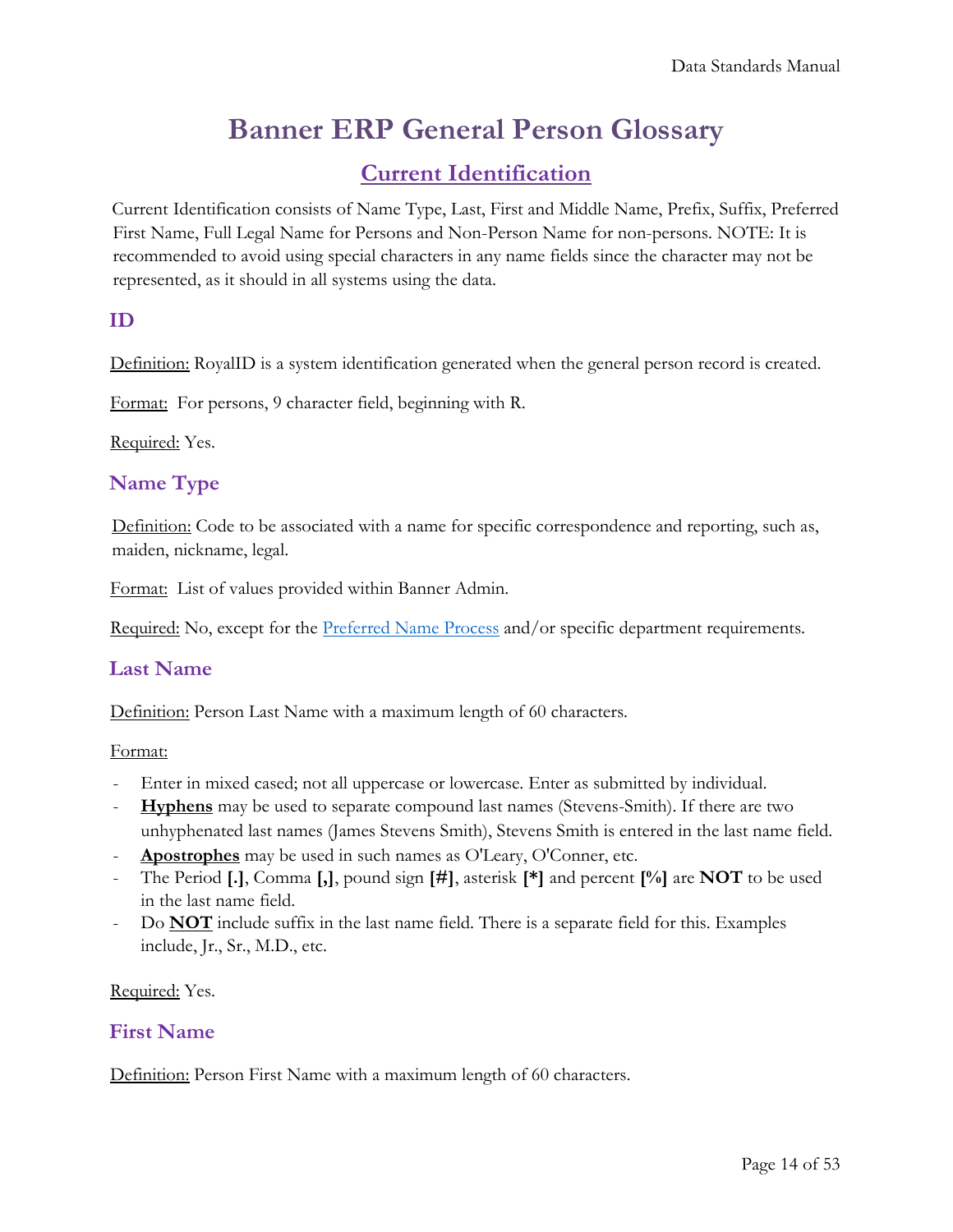### Format:

- Enter in mixed cased; not all uppercase or lowercase. Enter as submitted by individual.
- **Hyphens** may be used.
- **Apostrophes** may be used.
- **Single character first names** should be entered with a period **[.]**. For example, if a person's full name is R. Frances McDonald, and the "R." is his official first name, the "R.", with a period after the "R" should be entered in the first name field. Double character first names should be entered with periods following each of the single characters followed by the middle name and last name in the appropriate fields. For example, if the person's full name is R. F. McDonald, and the person's official first name is "R.F.", then "R.F." should be entered in the first name field with no spaces.
- Comma **[,]**, pound sign **[#]**, asterisk **[\*]** and percent **[%]** are **NOT** to be used.
- Do **NOT** include prefix in the first name field. There is a separate field for this. Examples include, Dr., Mr., Mrs., etc.

Required: Yes.

### <span id="page-14-0"></span>**Middle Name**

Definition: Person Middle Name or Middle Initial with a maximum length of 60 characters

#### Format:

- Enter in mixed cased; not all uppercase or lowercase. Enter as submitted by individual.
- **Hyphens** and **Apostrophes** may be used.
- The **period** [.] is entered in the middle name field only when an initial is provided.
- Comma **[,]**, pound sign **[#]**, asterisk **[\*]** and percent **[%]** are **NOT** to be used.

### Required: No.

### <span id="page-14-1"></span>**Prefix**

Definition: Person Prefix with a maximum length of 20 characters. Enter a name prefix in this field, not in the first, middle or last name fields.

Format: Reference<http://www.militaryfactory.com/ranks> for a list of Military Prefixes. [Reference](#page-40-0)  Appendix H [for a list of Non-Military Name Prefixes.](#page-40-0)

Required: No.

### <span id="page-14-2"></span>**Suffix**

Definition: Person Suffix with a maximum length of 20 characters. Enter a name suffix in this field, not in the first, middle or last name fields.

Format: Reference Appendix I [for a list of Name Suffixes.](#page-42-0)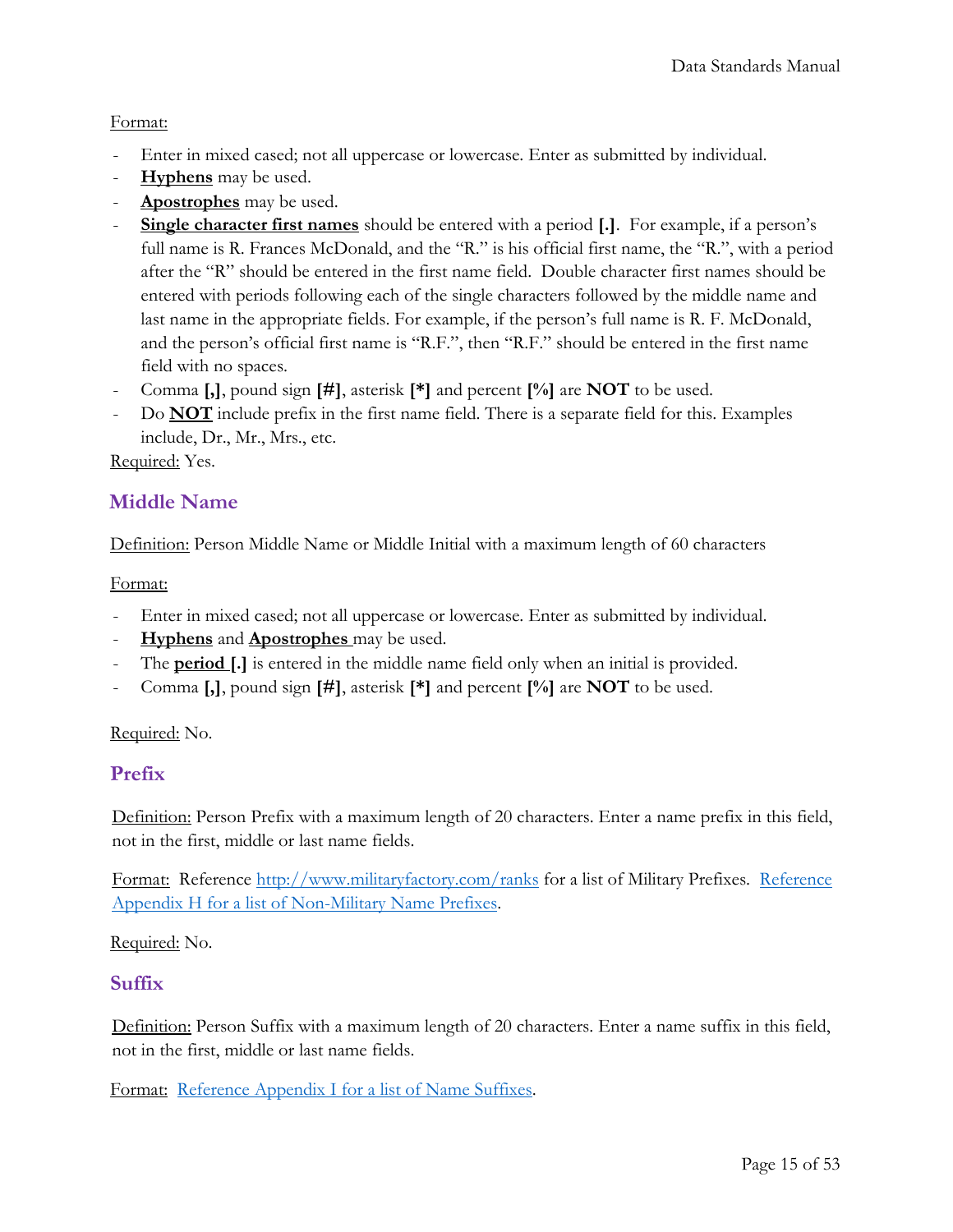### Required: No.

### <span id="page-15-0"></span>**Preferred First Name**

Definition: Person Preferred First Name with a maximum length of 60 characters. This field is NOT part of the Preferred Name Process. The field is for display purposes only through Banner Admin. Any other reporting of this field is for isolated use cases.

Use Cases:

- Person named Christopher John Smith, prefers to be called John, then "John" can be entered in the Preferred First Name field, leaving "Christopher" as the first name and "John" as the Middle Name.
- "William" is the first name, but the individual prefers to be addressed as "Bill".
- Specify name prefix with last name for clergy and religious.

Format: Follow First Name format.

Required: No, except for specific department requirements.

### <span id="page-15-1"></span>**Full Legal Name**

Definition: Full Legal Name of person with a maximum length of 500 characters. This field is NOT part of the Preferred Name Process.

Format: Refer to Office of the Registrar or HR procedures for format. HR requires a first and last name.

Required: NOT to be entered except by the Office of the Registrar for students and Human Resources for employees.

### <span id="page-15-2"></span>**Non**‐**Person Name**

Definition: Not applicable to Person Records.

### **Alternate Identification**

<span id="page-15-3"></span>Alternate Identification consists of Name Type, Change Type, ID, Last, First and Middle Name, Origin, Create User and Create Date.

### <span id="page-15-4"></span>**Name (Name Type, Last, First, Middle)**

Definition: Alternate name of the Person

Format: Reference Name Fields defined in the [Current Identification](#page-6-2) section.

Required: No.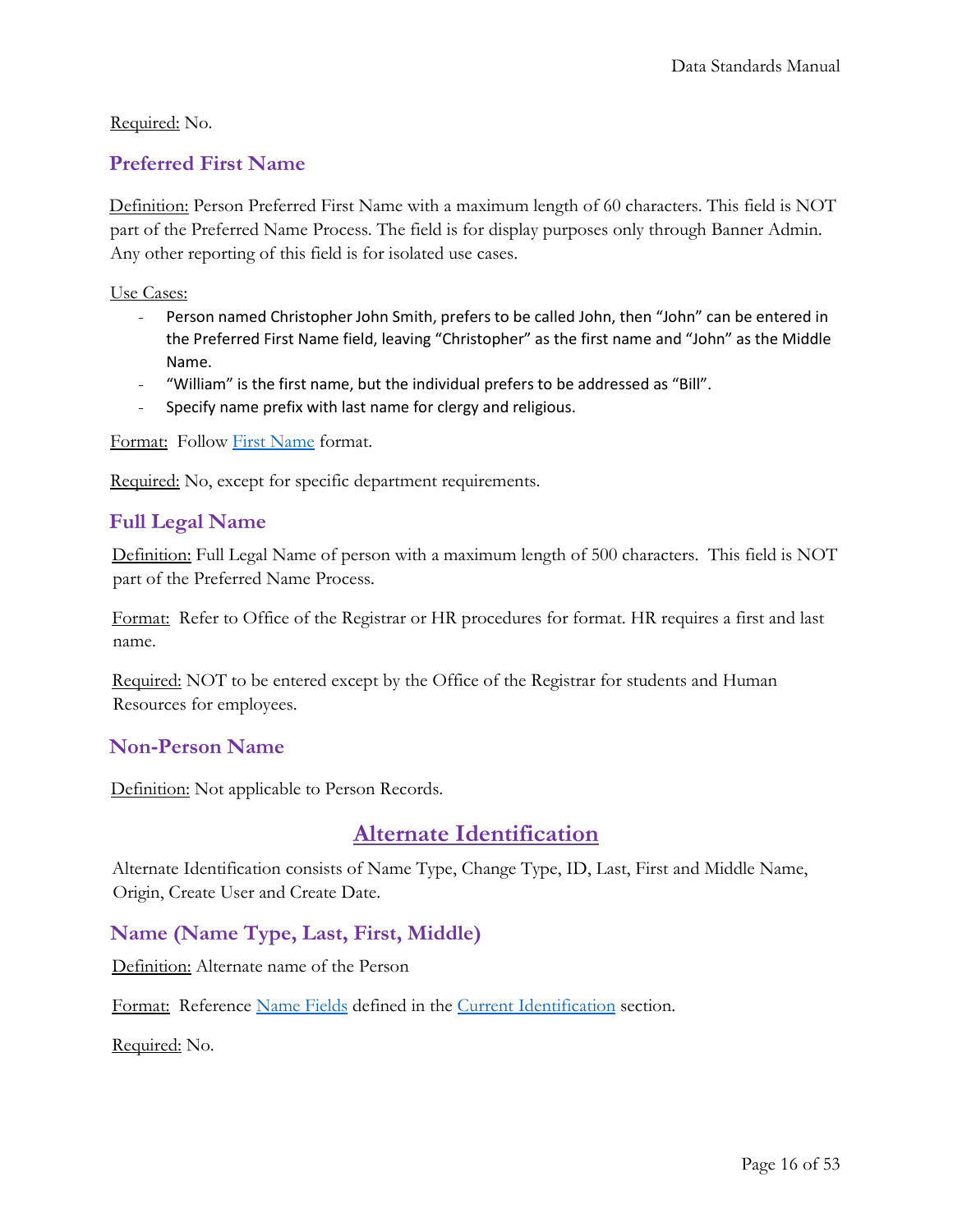### <span id="page-16-0"></span>**Change Type**

Definition: This indicates that there is a Change.

Format: List of values provided within Banner Admin, only use Name. ID changes are generated by the system.

<span id="page-16-1"></span>Required: Only Change Type of NAME should be used. Do not use ID Change Type.

### **Address**

Address consists of From Date, To Date, Address Type, Street Line 1,2 & 3, City, State/Province, Zip/Postal Code, County, Nation, Source. NOTE: Special characters in the Address fields are not handled by Clean Address and should not be used. [Reference General Person Guidelines](#page-9-6) section for [additional information needed to maintain](#page-9-6) Address data.

### <span id="page-16-2"></span>**From Date**

Definition: Starting Date to be associated with a specific address.

Format: MM/DD/YYYY

Required: Yes.

### <span id="page-16-3"></span>**To Date**

Definition: Ending Date to be associated with a specific address.

Format: MM/DD/YYYY

Required: Only when inactivating address.

### <span id="page-16-4"></span>**Address Type**

Definition: Code to be associated with an address for specific correspondence and reporting, such as, Mailing, Current Student Address, Dorm.

Format: List of values provided within Banner Admin. Reference **Appendix D** [for definition of](#page-35-0) [each current Address Type.](#page-35-0)

Required: Yes.

### <span id="page-16-5"></span>**Street Line 1, Street Line 2, Street Line 3**

Definition: Street Line with a maximum length of 75 characters.

#### Format:

Street Lines are to be entered using mixed case and without punctuation.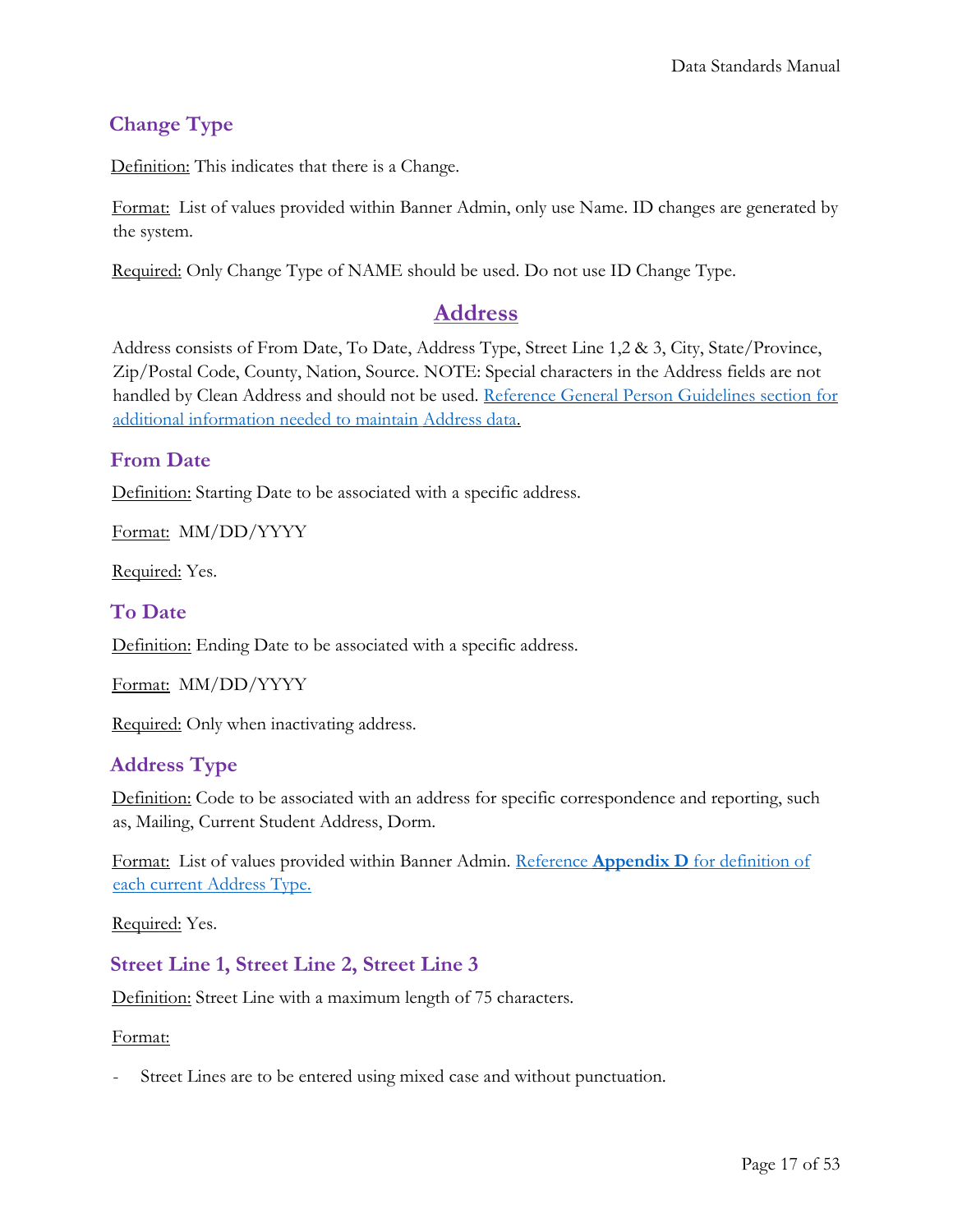- Abbreviate street directional (e.g. enter South as S, North as N) and/or other locators. Reference https://www.usps.com/ for a list of suggested address abbreviations.
- Do NOT abbreviate any street names or street suffixes (e.g. enter Boulevard as "Boulevard", enter Street as "Street")
- Abbreviate the designation for 'in care of' to " $C/O$ " and enter as Street Line 1.
- Clean Address will adjust certain address type codes using USPS standards.
- For campus work address: Building Code Abbreviation (in square brackets), Building Name and Room number following the format of this example: **[AMH] Alumni Memorial Hall 030**

Required: Street Line 1 is required. Street Line 2 and 3 are optional.

### <span id="page-17-0"></span>**City**

Definition: City with a maximum length of 30 characters.

Format: City is to be entered using mixed case and without punctuation.

Required: Yes.

### <span id="page-17-1"></span>**State or Province**

Definition: State or Province code with a maximum length of 3 characters.

Format: List of values provided within Banner Admin.

Required: Yes, for domestic addresses. If one of these sovereign nations, enter the nation as the state: MARSHALL ISLANDS, PALAU and FEDERATED STATES OF MICRONESIA

### <span id="page-17-2"></span>**Zip or Postal Code**

Definition: Zip or Postal Code with a maximum length of 30 characters.

#### Format:

- List of values provided within Banner Admin.
- If the full nine digits U.S. Postal Zip is known, enter it with a hyphen; otherwise enter the 5 digit U.S. Postal Zip. (Entering a 5-digit zip code will automatically populate the City, State and Zip code extension fields.)

Required: Yes, for domestic addresses. No, for Canadian and/or International addresses unless provided.

### <span id="page-17-3"></span>**County**

Definition: County Code with a maximum length of 5 characters.

Format: List of values provided within Banner Admin.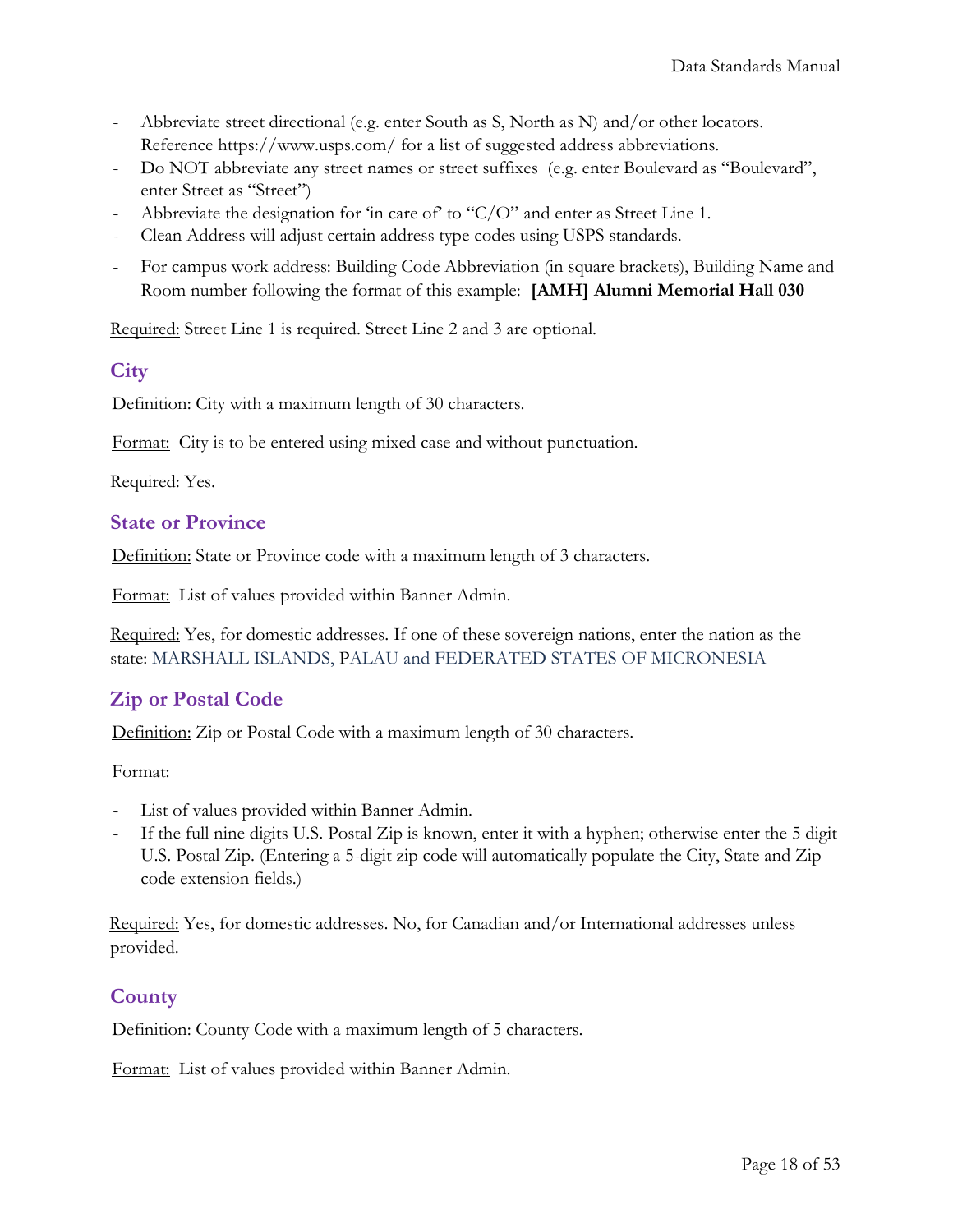Required: No. An automated process runs daily to update the county code. Reference [Appendix F:](#page-38-0) [Automated Processes](#page-38-0)

### <span id="page-18-0"></span>**Nation**

Definition: Nation Code with a maximum length of 5 characters.

Format: List of values provided within Banner Admin.

Required: Do NOT enter a code for addresses within the United States or one of the following territories: American Samoa, Guam, the Northern Mariana Islands, Puerto Rico, and the U.S. Virgin Islands.

#### <span id="page-18-1"></span>**Source**

Definition: Source Code describes the source providing the address. It has a maximum length of 4 characters.

Format: List of values provided within Banner Admin.

<span id="page-18-2"></span>Required: No, except for specific department requirements.

### **Telephone**

Telephone consists of Telephone Type, Area Code, Phone Number, Extension, International Access, comment, associated address type and indicator (primary, unlisted, inactivate). [Reference](#page-10-6)  General Person Guidelines [section for additional information needed to maintain](#page-10-6) Telephone data.

### <span id="page-18-3"></span>**Telephone Types**

Definition: Telephone type to be associated with a specific telephone. There is a corresponding telephone type for each address. Additional telephone [types are defined in Appendix J.](#page-44-0)

Format: List of values provided within Banner Admin.

Required: Yes.

### <span id="page-18-4"></span>**Area Code**

Definition: Area Code associated with a specific telephone. Area Code has a maximum length of 6 characters.

Format: As provided.

Required: Yes.

### <span id="page-18-5"></span>**Phone Number**

Definition: Phone Number with a maximum length of 12 characters.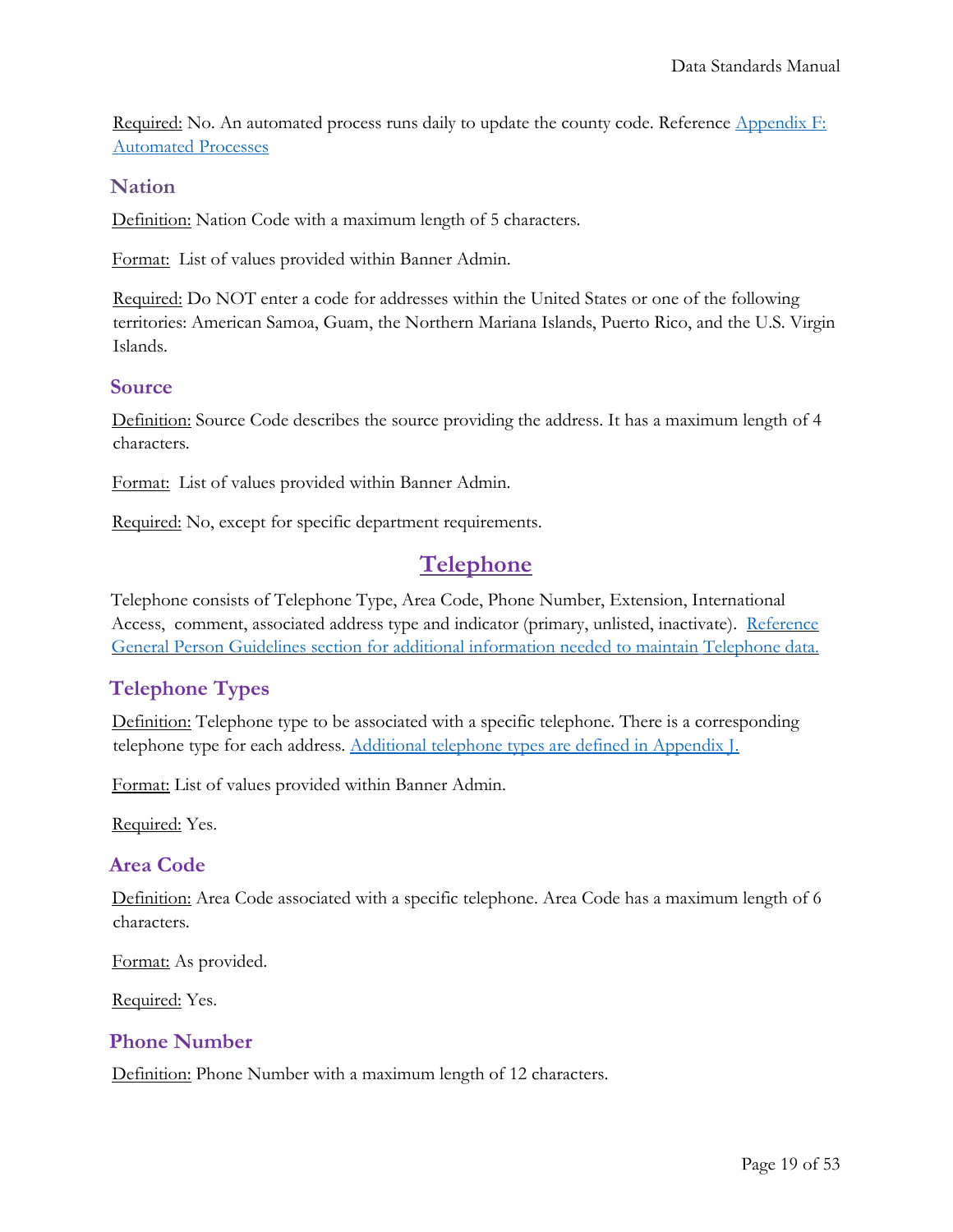#### Format:

- Do **NOT** enter hyphens in the phone number field, except for international numbers.
- For International numbers, enter the phone number sequence as provided by person.

Required: Yes.

### <span id="page-19-0"></span>**Extension**

Definition: Phone Extension with a maximum length of 10 characters.

Format: Do **NOT** enter EXT or X in the extension field.

Required: No.

### <span id="page-19-1"></span>**International Access**

Definition: International Access with a maximum of 16 characters.

Format: As provided.

Required: No.

### <span id="page-19-2"></span>**Indicator**

Definition: Checkbox field of type of number provided: Primary or Unlisted

Format: Checkbox selection.

Required: No.

#### <span id="page-19-3"></span>**Comment**

Definition: Comment with a maximum of 60 characters.

Format: Comment is to be entered using mixed case.

<span id="page-19-4"></span>Required: No.

### **E-mail**

Email consists of an Email Type, Email Address and indicator (preferred, inactivate, display on web) plus a comment area.

### <span id="page-19-5"></span>**E-mail Type**

Definition: Code to be associated with an email for specific usage.

Format: List of values provided within Banner Admin. Reference **Appendix K** [for definition of](#page-44-1)  [each current Email Type.](#page-44-1)

Required: Yes.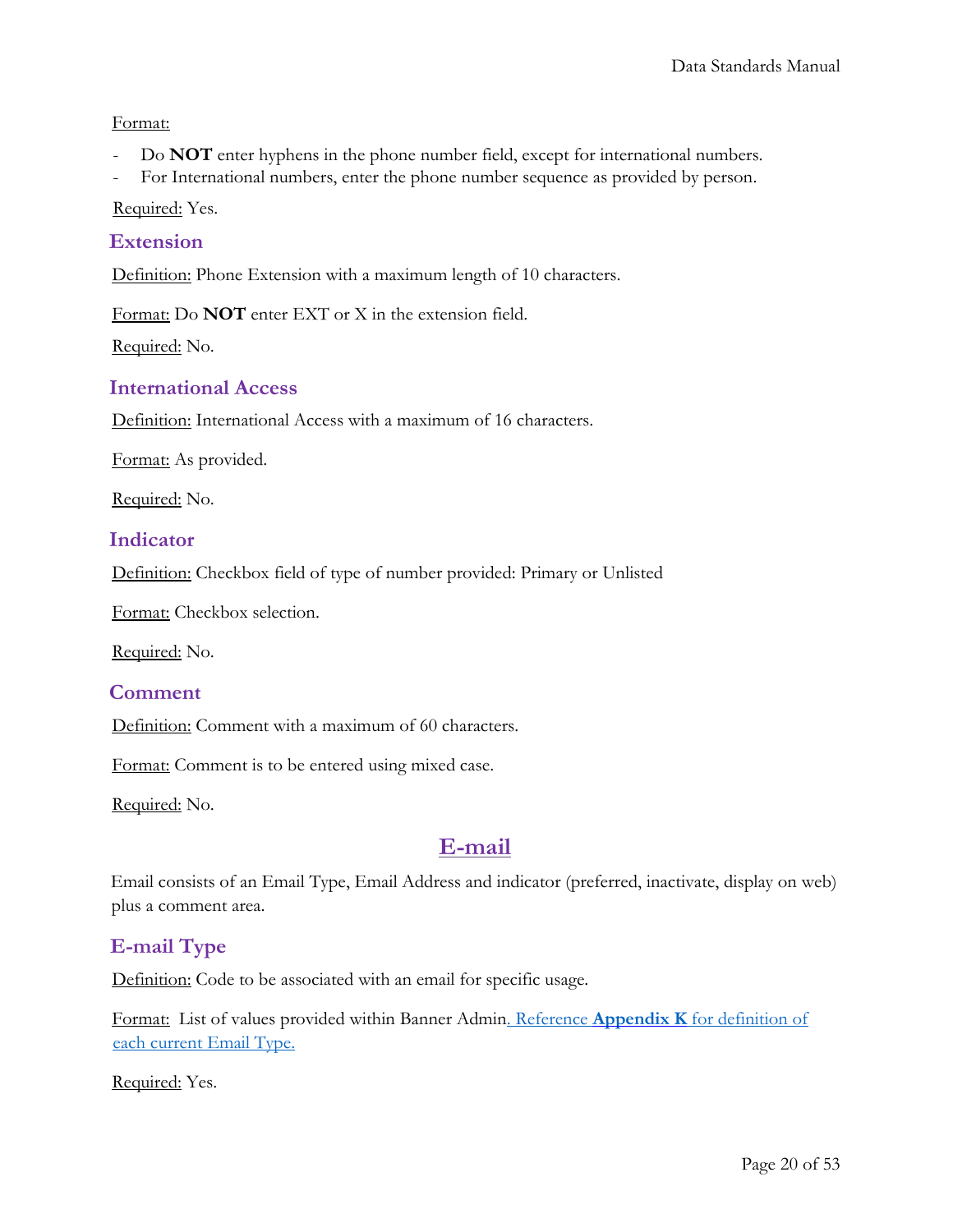### <span id="page-20-0"></span>**E-mail Address**

Definition: Full deliverable e-mail address

Format: As provided.

Required: Yes.

### <span id="page-20-1"></span>**Preferred**

Definition: Indicate here if this is the preferred email of the individual.

Format: Checkbox indicator.

Required: No.

### <span id="page-20-2"></span>**Inactivate**

Definition: Indicate here if this is an inactive e-mail.

Format: Checkbox indicator.

Required: No.

### <span id="page-20-3"></span>**Display on Web**

Definition: This indicator is set if an EMAIL Type defined as WEB is entered. It indicates whether or not the email may be displayed on Self-Service Banner.

Format: Checkbox indicator.

Required: System Generated.

### <span id="page-20-4"></span>**URL**

Definition: This indicator is set if an Email Type defined as an URL is entered.

Format: Checkbox indicator.

Required: System Generated.

### <span id="page-20-5"></span>**Comment**

Definition: Comment area

Format: Comment is to be entered with mixed case.

Required: No.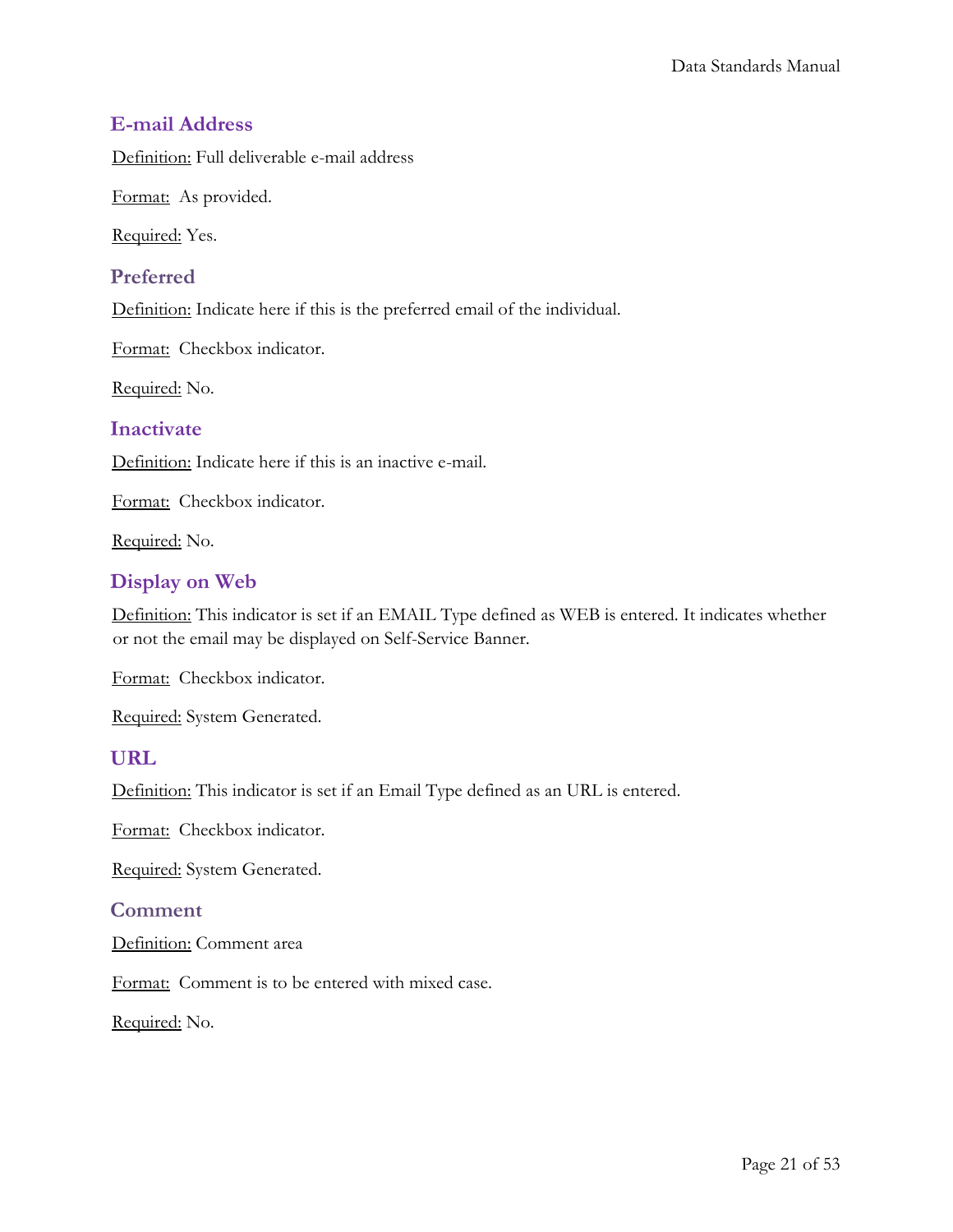### **Biographical**

<span id="page-21-0"></span>Biographical information consists of legal sex, gender, personal pronoun, birthdate, SSN, marital status, citizenship, ethnicity, race, religion, confidentiality indicator and deceased indicator/date.

### <span id="page-21-1"></span>**Legal Sex**

Definition: Checkbox field of legal sex.

Format: Checkbox selection, choose Male or Female.

Required: Yes, for employees and students for federal and state reporting compliance.

### <span id="page-21-2"></span>**Gender Designation**

Definition: The Gender Identity of the person. Future Use.

Format: List of values available within Banner Admin.

Required: No.

### <span id="page-21-3"></span>**Personal Pronoun**

Definition: Personal Pronoun of the person. Future Use.

Format: List of values available within Banner Admin.

Required: No.

### <span id="page-21-4"></span>**Birth Date**

Definition: Birthdate of the person.

Format: MM/DD/YYYY

Required: Yes, for all employees and students.

### <span id="page-21-5"></span>**SSN/SIN/TIN**

Definition: Social Security Number of the person. Social Insurance Number (Canada). Tax Identification Number (non-person). Maximum number of characters is 9.

Format: For SSN, no dashes are to be entered.

Required: Yes, for all employees and students.

### <span id="page-21-6"></span>**Confidential Indicator**

Definition: Identifies the record as being confidential and therefore excluded from various reports and displays.

Format: Checkbox indicator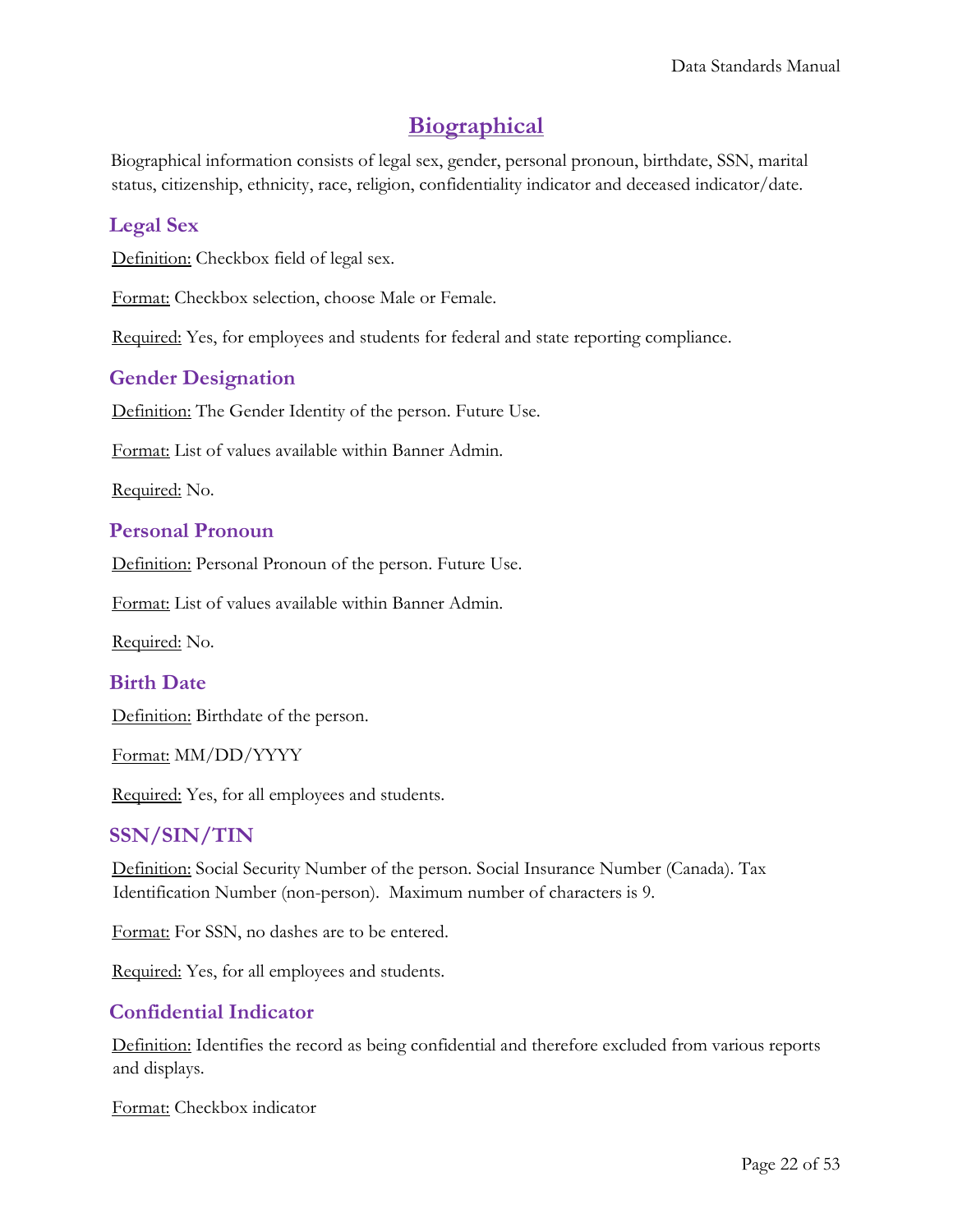#### Required: No

### <span id="page-22-0"></span>**Deceased Indicator, Date**

Definition: Identifies the person as being deceased and the date of death.

Format: Checkbox indicator, MM/DD/YYYY

Required: No, only if verified.

### <span id="page-22-1"></span>**Citizenship**

Definition: Citizenship of the person.

Format: List of values available within Banner Admin.

Required: Yes, for employees and students for federal and state reporting compliance.

### <span id="page-22-2"></span>**Marital Status**

Definition: Marital Status of the person.

Format: List of values available within Banner Admin.

Required: Yes, for all employees and for students applying for Financial Aid, including work study.

### <span id="page-22-3"></span>**Religion**

Definition: Religion of the person.

Format: List of values available within Banner Admin.

Required: Yes, for students to be considered for specific endowed financial aid.

#### <span id="page-22-4"></span>**Legacy**

Definition: Relationship of the person to University Alumni.

Format: List of values available within Banner Admin.

Required: No.

### <span id="page-22-5"></span>**Ethnicity**

Definition: Legacy field to capture Ethnic background of the person. This is being retained for historical purposes.

Format: List of values available within Banner Admin.

Required: No longer being entered for new constituents.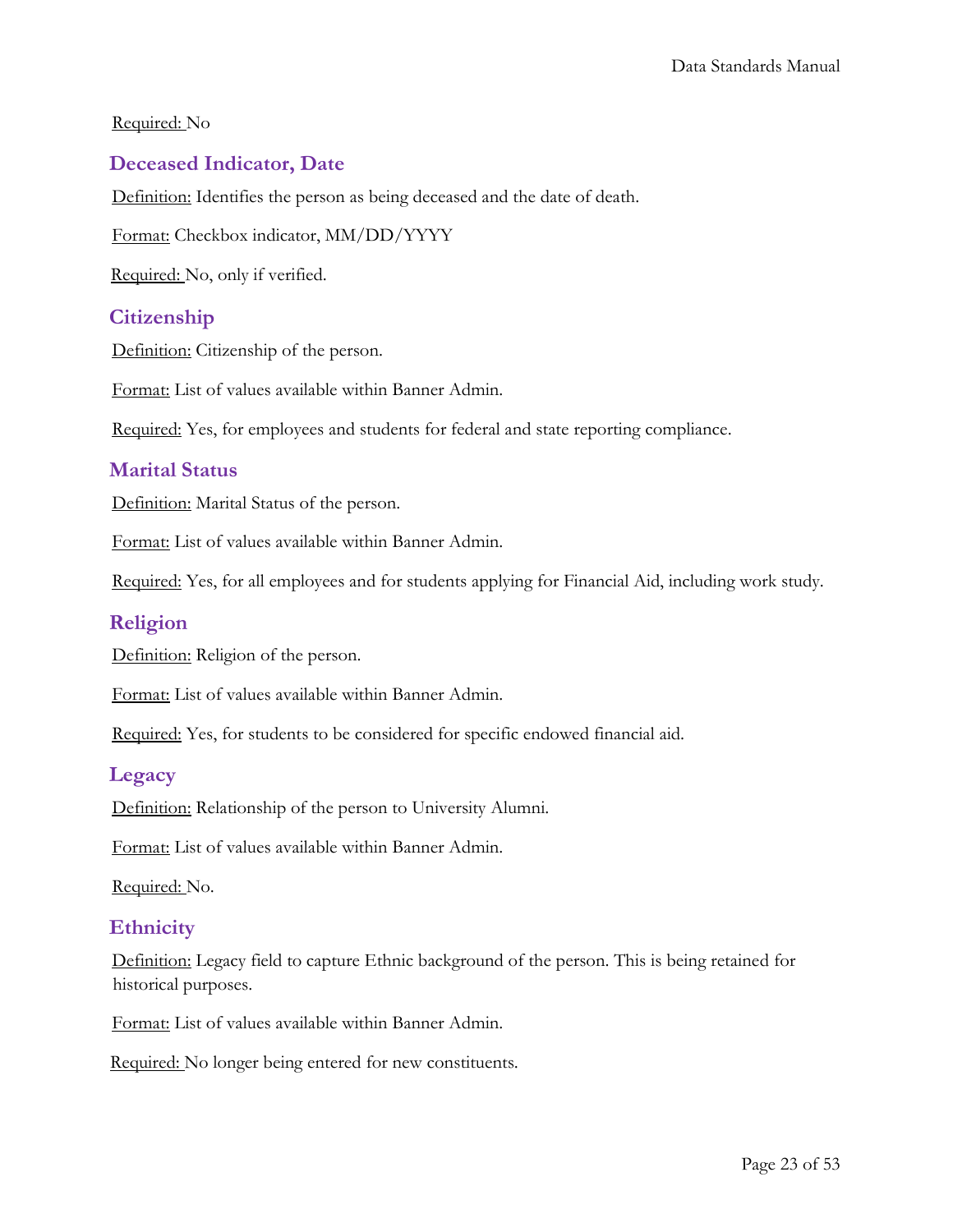### <span id="page-23-0"></span>**New Ethnicity**

Definition: New Ethnicity of the person.

Format: Pull-down list available within Banner Admin.

Required: Yes, for employees and students for federal and state reporting compliance.

### <span id="page-23-1"></span>**Ethnicity and Race Confirmed/Date**

Definition: Indicate if ethnicity and race have been confirmed and the date it was confirmed.

Format: Checkbox indicator, MM/DD/YYYY

Required: No.

<span id="page-23-2"></span>**Veteran File Number** 

Not being used.

### <span id="page-23-3"></span>**Veteran Classification**

Definition: Veteran classification of the person.

Format: Pull-down list available within Banner Admin.

Required: No.

### <span id="page-23-4"></span>**Date of Discharge**

Not being used.

### <span id="page-23-5"></span>**Armed Forces Service Medal Indicator**

Not being used.

### <span id="page-23-6"></span>**Disabled Veteran**

Not being used.

### <span id="page-23-7"></span>**Race**

Definition: Race Code of the person.

Format: Pull-down list available within Banner Admin.

<span id="page-23-8"></span>Required: Yes, for employees and students for federal and state reporting compliance.

### **Emergency Contact**

Emergency contact information consists of relationship, name, address and telephone information for the person to contact in case of emergency.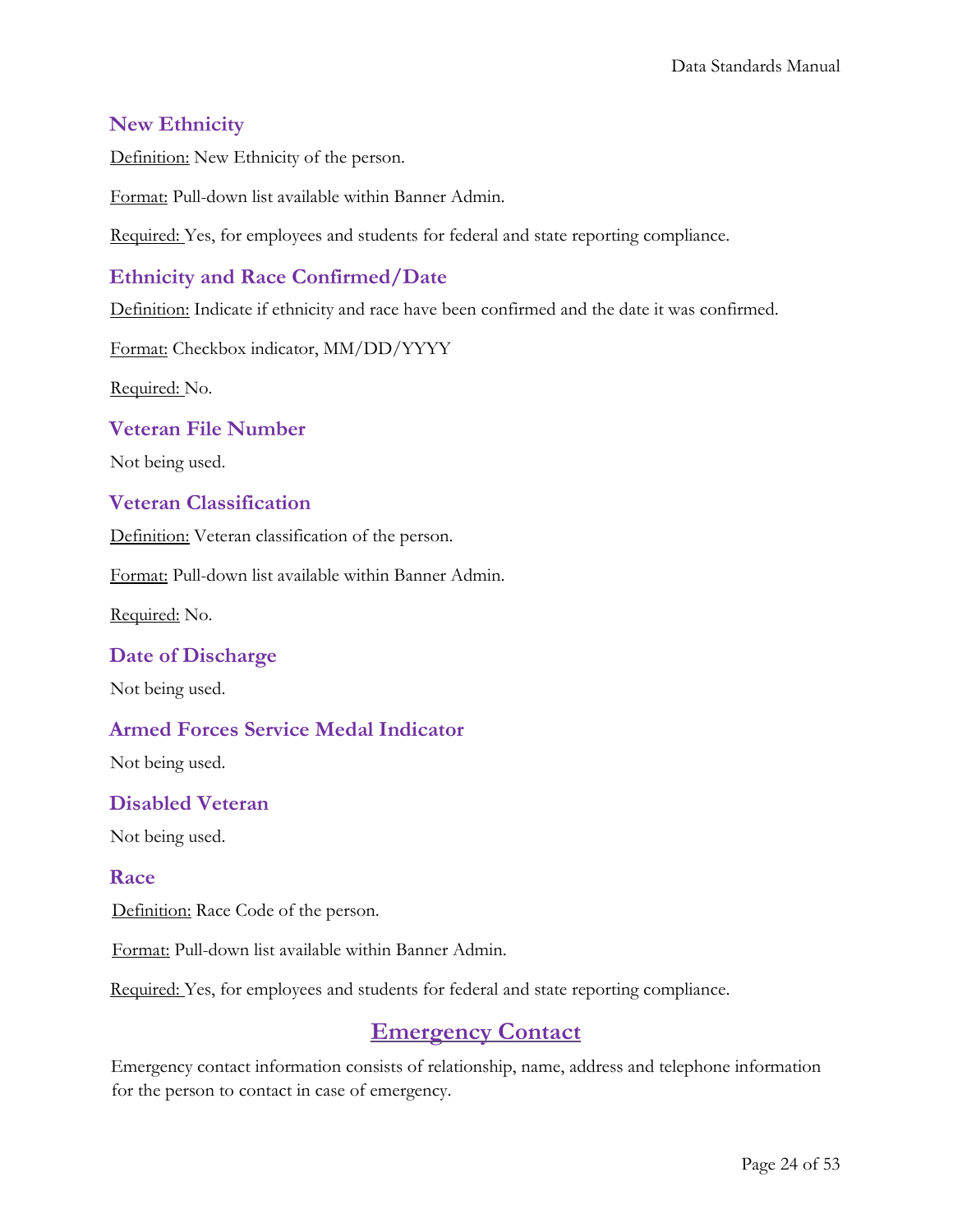### <span id="page-24-0"></span>**Priority**

Definition: Sequential priority of emergency contact.

Format: Numeric Value

Required: No.

### <span id="page-24-1"></span>**Relationship**

Definition: Code identifying the relationship of the emergency contact to the person.

Format: List of values provided within Banner Admin.

Required: No.

### <span id="page-24-2"></span>**Name (Last, First, Middle)**

Definition: Last, First and Middle Name of the Emergency Contact.

Format: Reference Name Fields defined in the [Current Identification](#page-6-2) section.

Required: No.

### <span id="page-24-3"></span>**Address (Street Line 1, 2, 3, City, State, Zip, Nation)**

Definition: Address of the Emergency Contact.

Format: Reference Address Fields defined in the [Address](#page-9-6) section.

Required: No.

### <span id="page-24-4"></span>**Telephone (Area Code, Phone Number, Extension)**

Definition: Telephone of the Emergency Contact.

Format: Reference [Telephone](#page-10-6) Fields defined in the Telephone section.

<span id="page-24-5"></span>Required: Yes, if Emergency Contact is entered.

### **Additional Identification**

Additional identification information is used to record an identification code for an external system.

### <span id="page-24-6"></span>**ID Type**

Definition: Identifies external system.

Format: List of values provided within Banner Admin.

Required: No.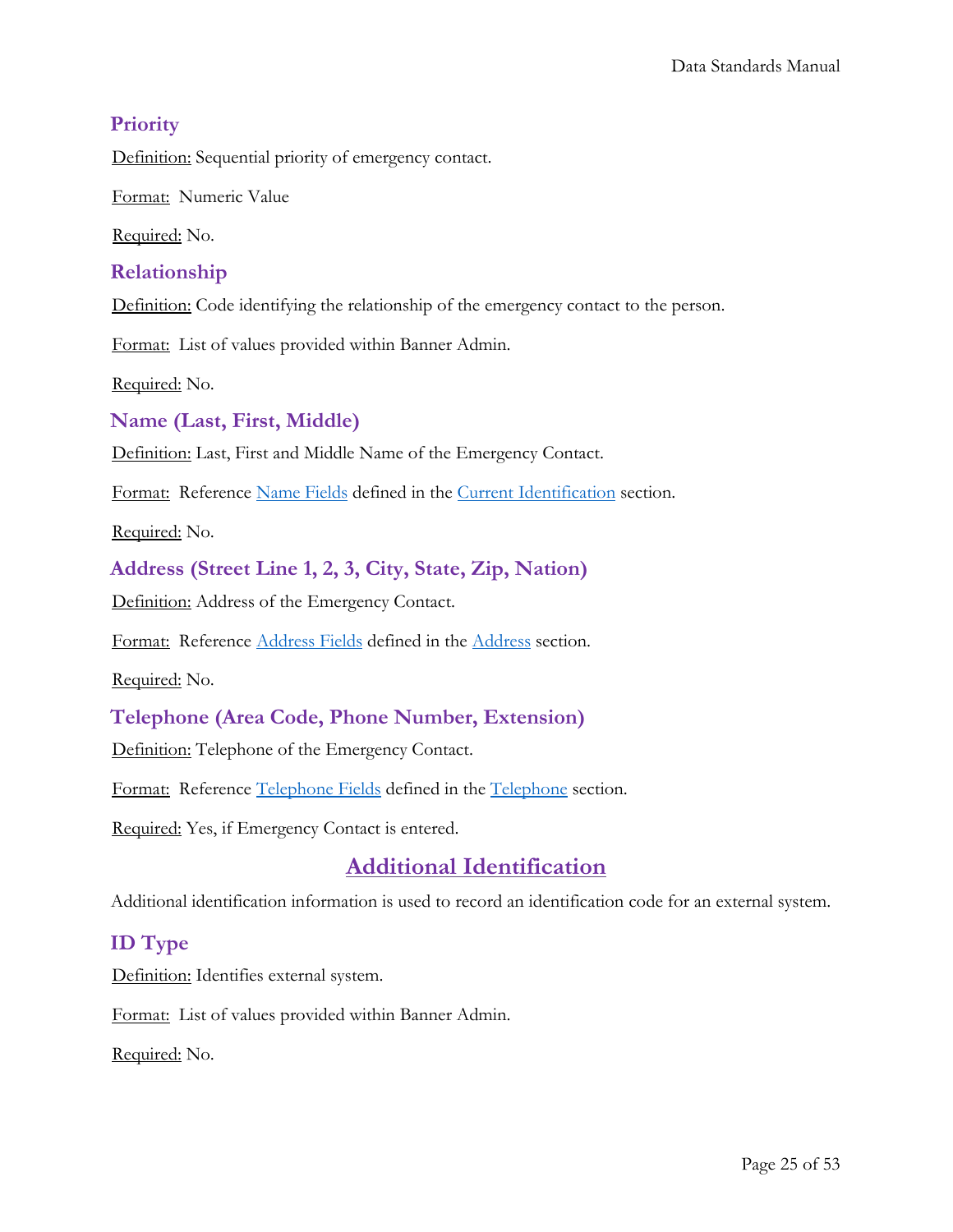### <span id="page-25-0"></span>**Additional Identification**

Definition: Identifies ID used in the external system that will be used for mapping.

Format: As required by the external system.

Required: No.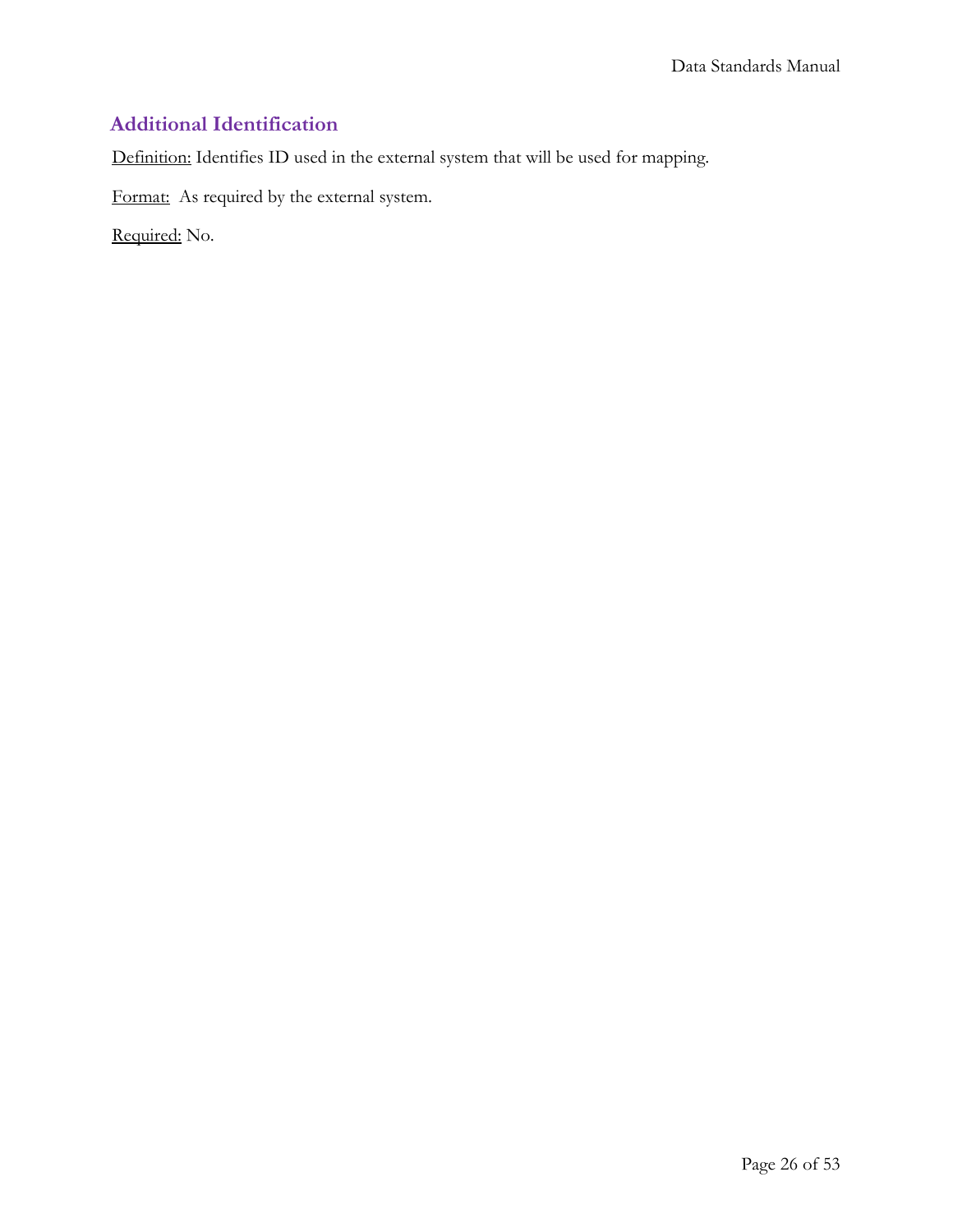# <span id="page-26-0"></span>**Appendix A: General Person Process Flow**

| Timeline                                                                                                                                                    | Office                            | Population                                                                                                 | <b>General Person Field</b><br>exceptions                                                                                                                                                                                                                                                                                                                                                                  |
|-------------------------------------------------------------------------------------------------------------------------------------------------------------|-----------------------------------|------------------------------------------------------------------------------------------------------------|------------------------------------------------------------------------------------------------------------------------------------------------------------------------------------------------------------------------------------------------------------------------------------------------------------------------------------------------------------------------------------------------------------|
| <b>STUDENT</b><br><b>Applicant Process:</b><br>Start of Applicant<br>Process up to<br>Orientation or 1 <sup>st</sup> Day<br>of Class (if no<br>orientation) | Admission's Office                | Prospective students in<br>the admission lifecycle<br>except prospective<br>students that are<br>employees | Confidentiality Indicator is not<br>collected by the Admission Process<br>and does not apply to this group.                                                                                                                                                                                                                                                                                                |
| <b>STUDENT Between</b><br>Orientation and 1st<br>Day of Class                                                                                               | Deans/Advising Centers            | Prospective Students<br>that have confirmed<br>and have attended<br>orientation                            |                                                                                                                                                                                                                                                                                                                                                                                                            |
| <b>STUDENT</b><br>Matriculation<br>through Graduation                                                                                                       | Registrar's Office                | Confirmed students<br>(Grad/Undergrad) that<br>have started class<br>through graduation                    | Marital Status, Religion not currently<br>maintained unless requested by<br>student.                                                                                                                                                                                                                                                                                                                       |
| <b>STUDENT Post-</b><br>Graduation                                                                                                                          | Advancement Office                | Post Graduates except<br>those returning as<br>student or employees                                        | Citizenship, Ethnicity, Race, Religion,<br>Confidentiality Indicator are not<br>maintained. Although Confidentiality<br>Indicator needs to be considered,<br>FERPA covers postgraduate.<br>*TX address type only used for<br>specific purpose<br>**Date of Birth is updated if learned<br>or nulled if definitely incorrect<br>$(1/1/1901,$ etc.)<br>*** SSN is updated only for duplicate<br>pidm process |
| <b>Employees</b>                                                                                                                                            | Human<br>Resources/Provost/Dean's | Employees who are<br>students, Z classes;<br><b>Excludes WS Students</b>                                   | Human Resources review the Z<br>Eclass populations on a cycle.                                                                                                                                                                                                                                                                                                                                             |

### **General Person/Biographical Data Process**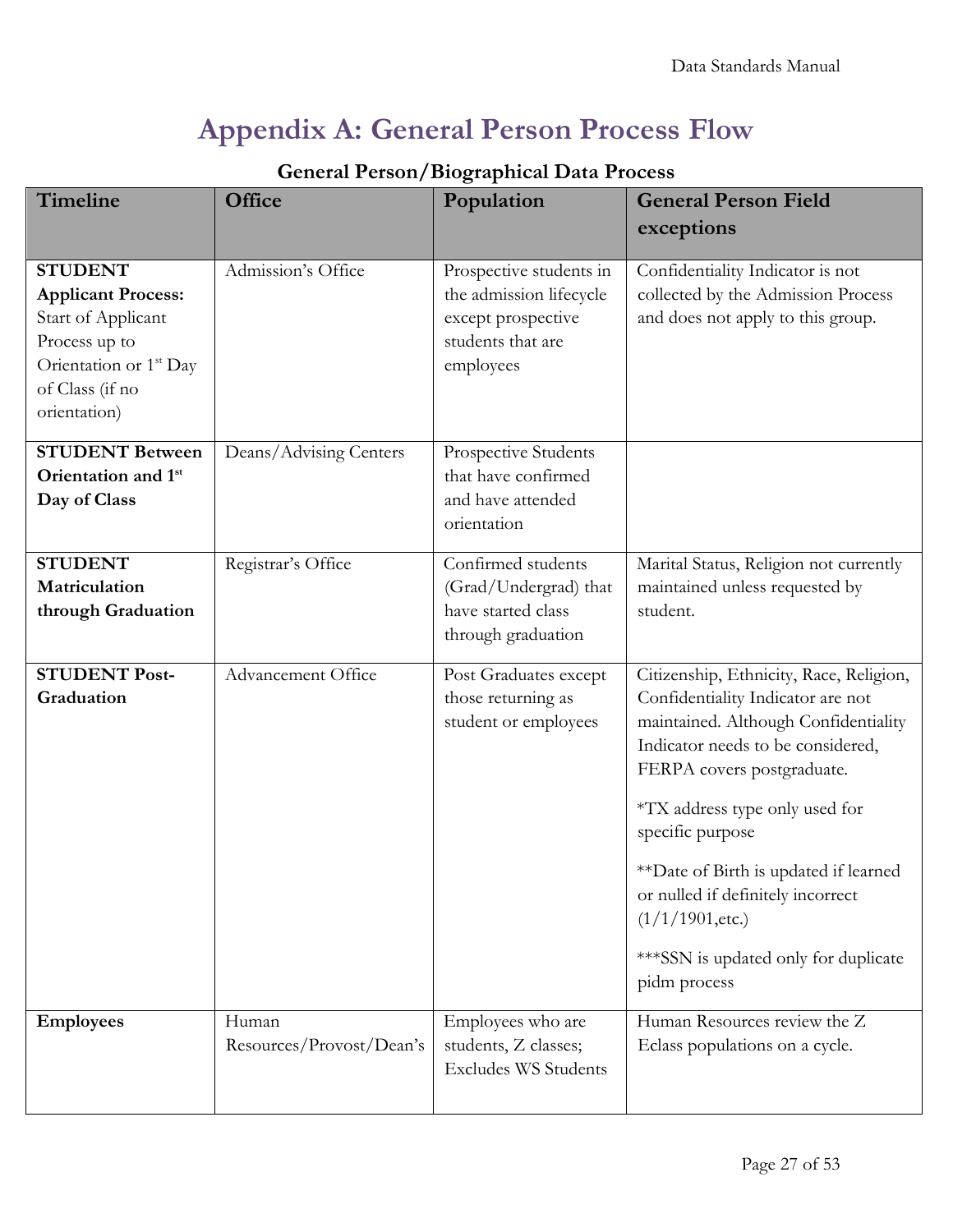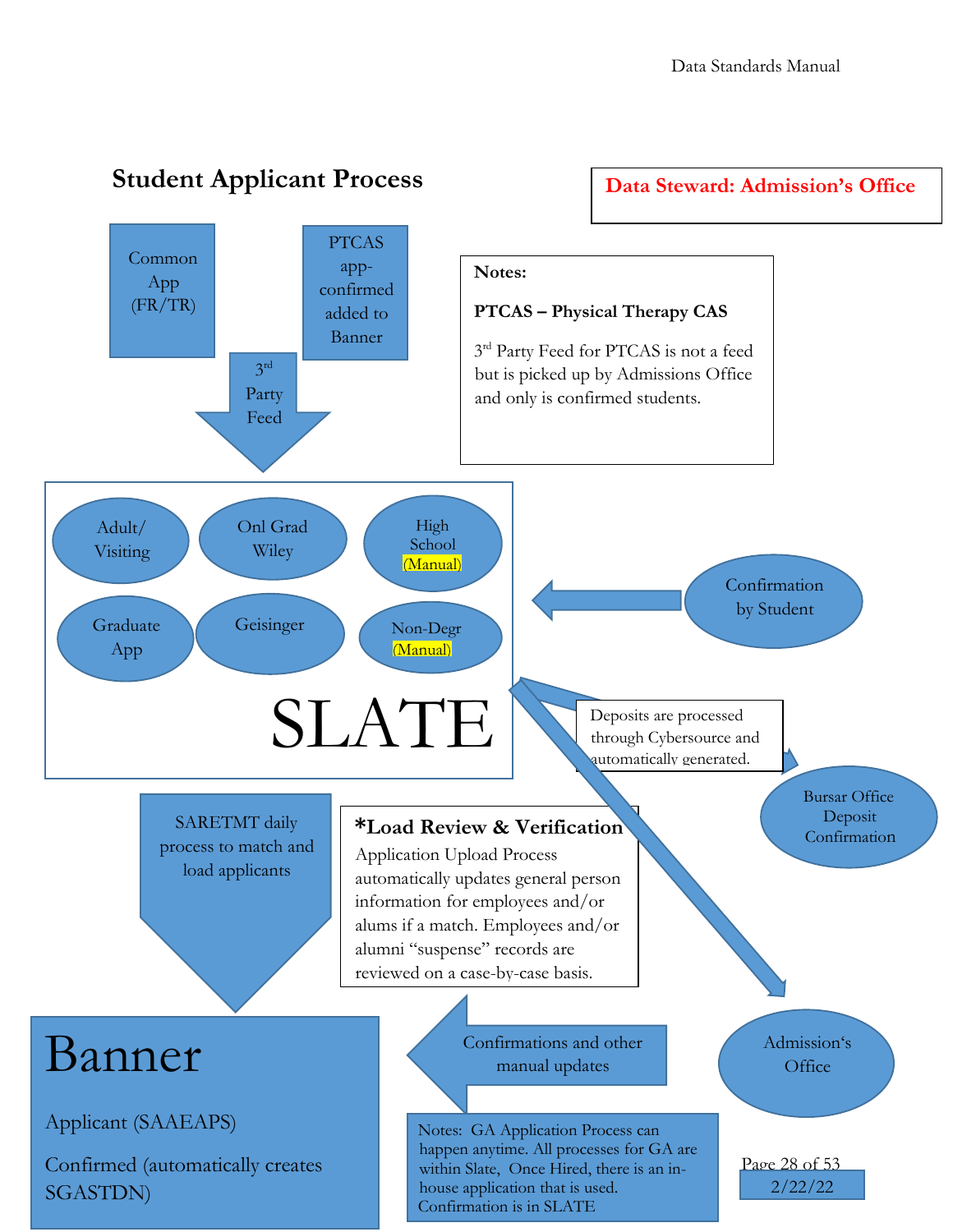

### **Between Orientation and 1st Day of Class Process**

NOTES: Who is responsible for the data? Admissions owns until the first day of class and then the Registrar's Office takes over.

Admissions makes changes before the 1<sup>st</sup> day of class to Enrollment Status.

Financial Aid – Does not update general information, but through the Dept of Educ (DOE) – updates blank SSN from FAFSA.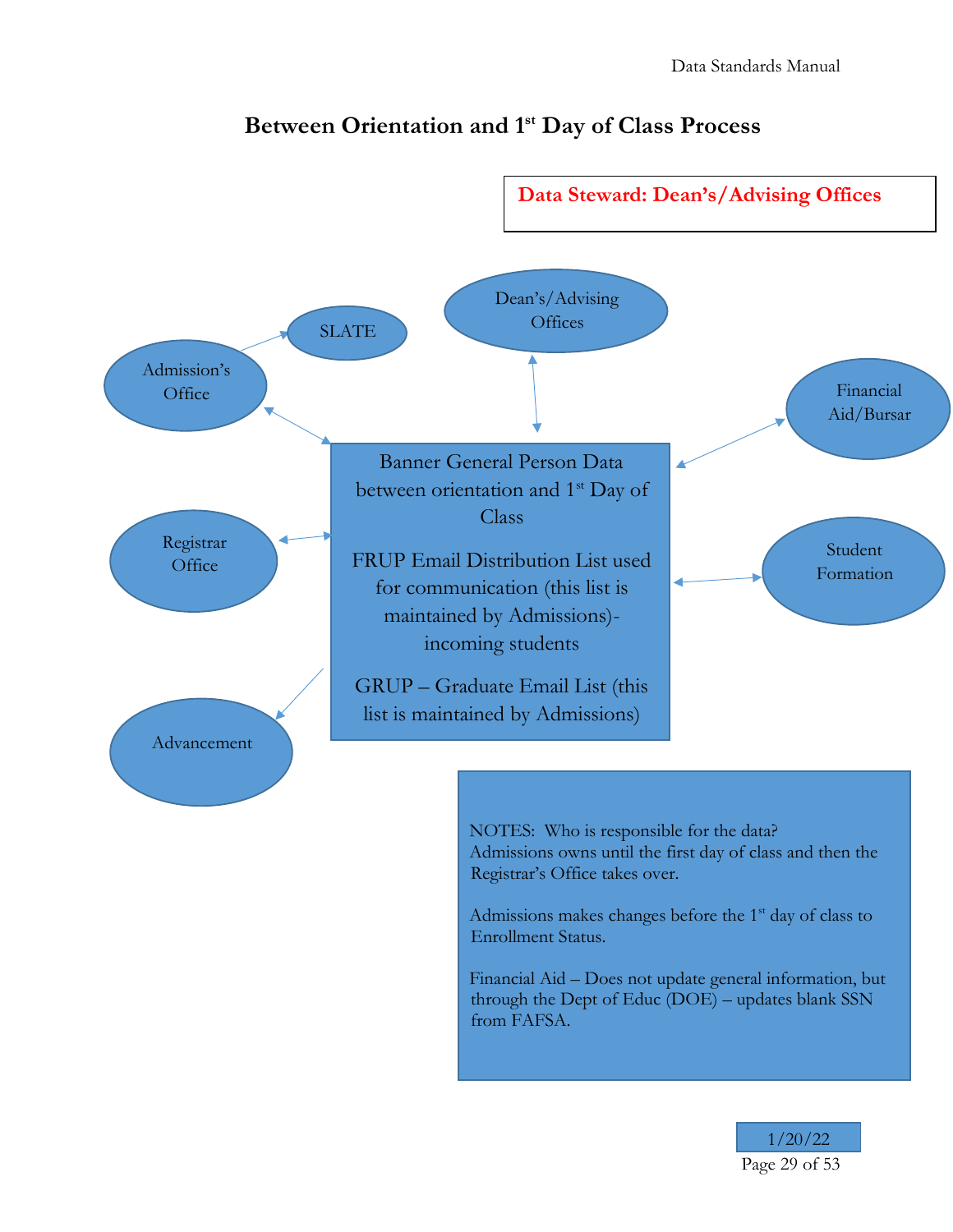### **Matriculation through Graduation Process**

• Financial Aid automated process updates BLANK SSN from FAFSA

**Data Steward: Office of the Registrar**

• <https://www.scranton.edu/academics/registrar/undergraduate/Bio-demoinfo.shtml> references a form to be completed and documentation that the Office of the Registrar requires for change in bio-demographic information.

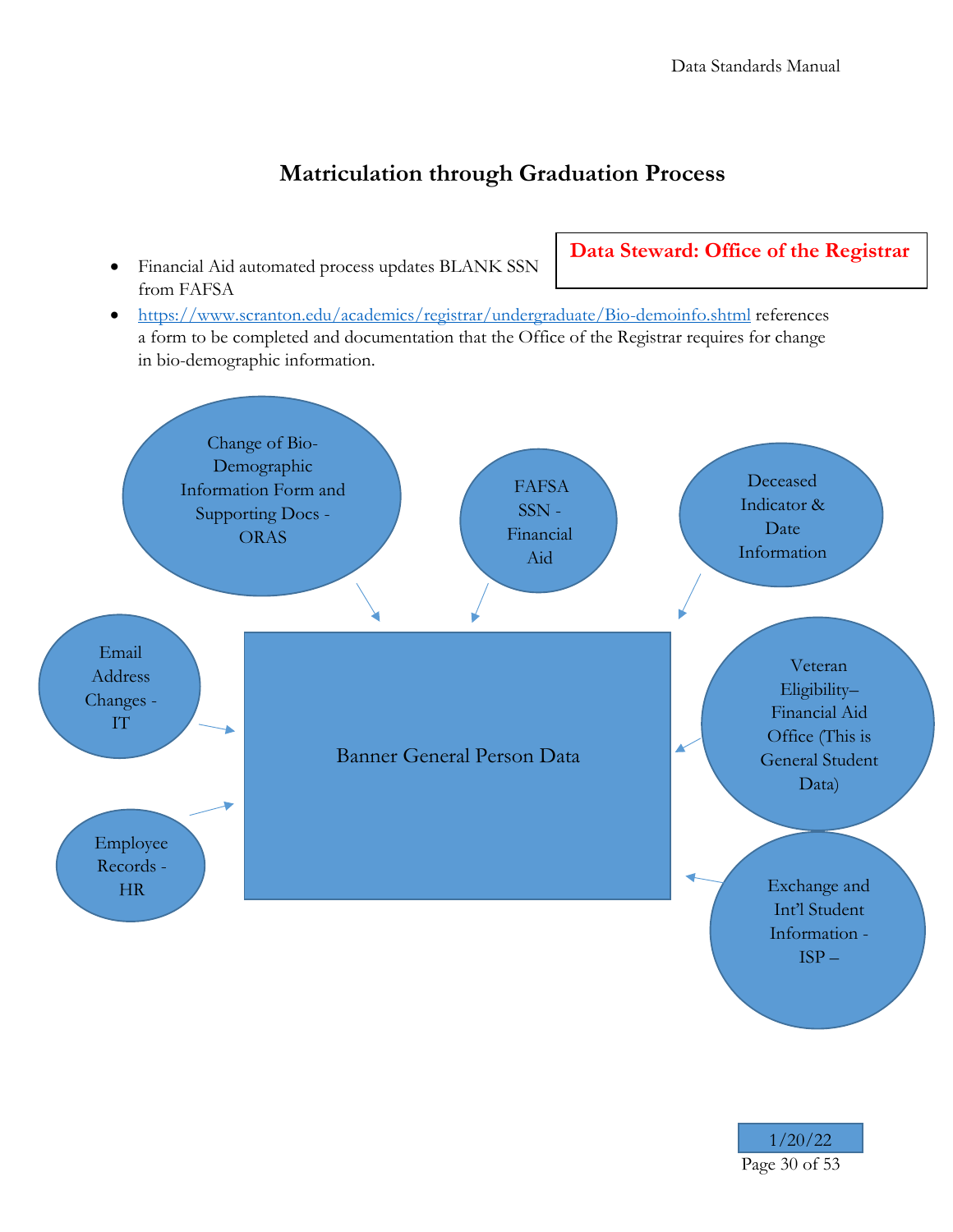### **Post-Graduation Process**

#### **Incoming Information:**

- Development Officers
- Direct communication
- Returned Mail & Mail Reports
- Obituaries
- Other Divisions
- Events
- Slate (Parents)
- Gifts
- Business Cards

### **Data Steward: Advancement Office**

#### **Research:**

- LexisNexis
- LinkedIn and other social media
- Donor Search
- Company pages
- Internet Searches

Bursar: modifying MA Addresses for Students no longer enrolled (graduated/withdrawn) that still have A/R balance.

#### **Banner:**

- Last Name
- First Name
- Middle Name
- Prefix/Suffix
- Preferred Name
- Marital Status
- Address (MA, WA, SE, & TX\*)
- Telephone (MA, WA, CELL)
- Email
- Gender
- Legacy
- Date of Birth \*\*
- Deceased
- SSN \*\*\*

\* TX address type only used for specific purpose

- \*\* Added if learned or nulled if definitely incorrect (1/1/1901, etc.)
- \*\*\* Only updated for duplicate record deletion process

Exception Report

Advancement reviews exception report for changes to students (all levels) or employees. Changes are backed out and appropriate office notified.

Admissions/ Office of the Registrar

Human Resources Page 31 of 53 1/21/22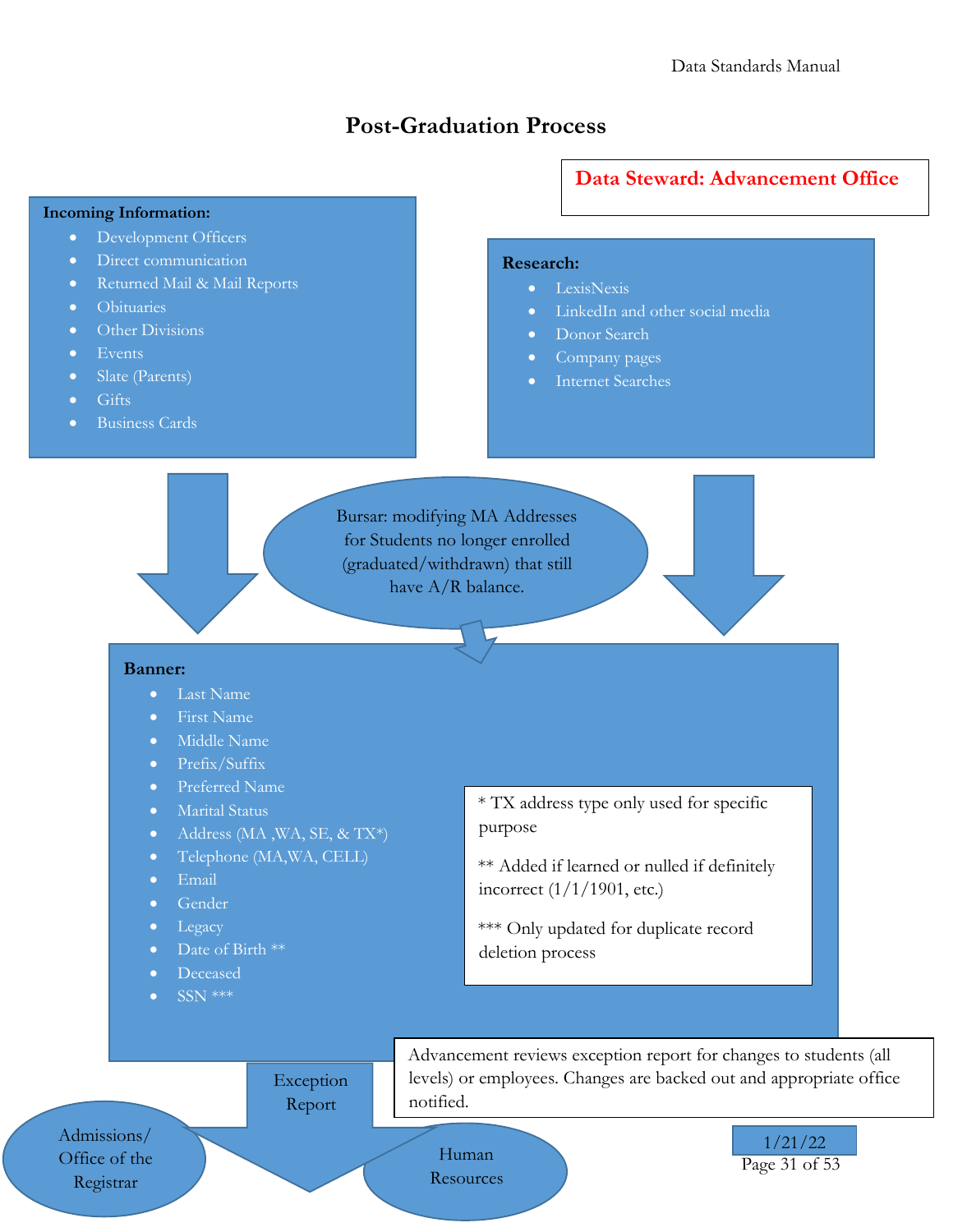

Page 32 of 53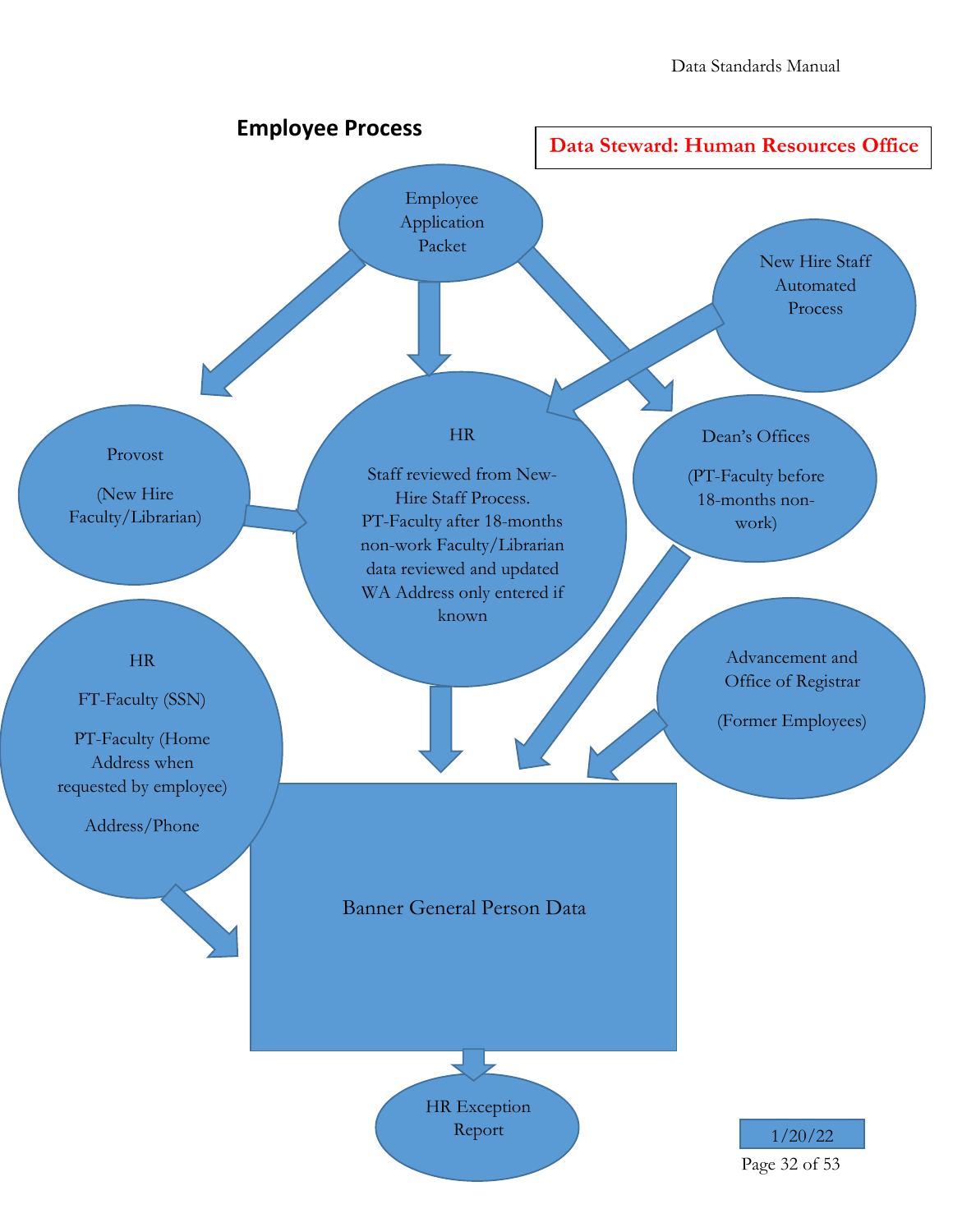| Date                 | <b>Audit Trail of Changes</b>                                                                                                                                                                                                                                                |
|----------------------|------------------------------------------------------------------------------------------------------------------------------------------------------------------------------------------------------------------------------------------------------------------------------|
| December, 2018       | General Person Process flow accepted by ATAC-Data Governance Group                                                                                                                                                                                                           |
| February, 22<br>2022 | Review and Acceptance of General Process Flow documents: Student<br>Applicant Process, Between Orientation and 1 <sup>st</sup> Day of Class Process,<br>Matriculation through Graduation Process, Post-Graduation Process,<br>Employee Process by ATAC-Data Governance Group |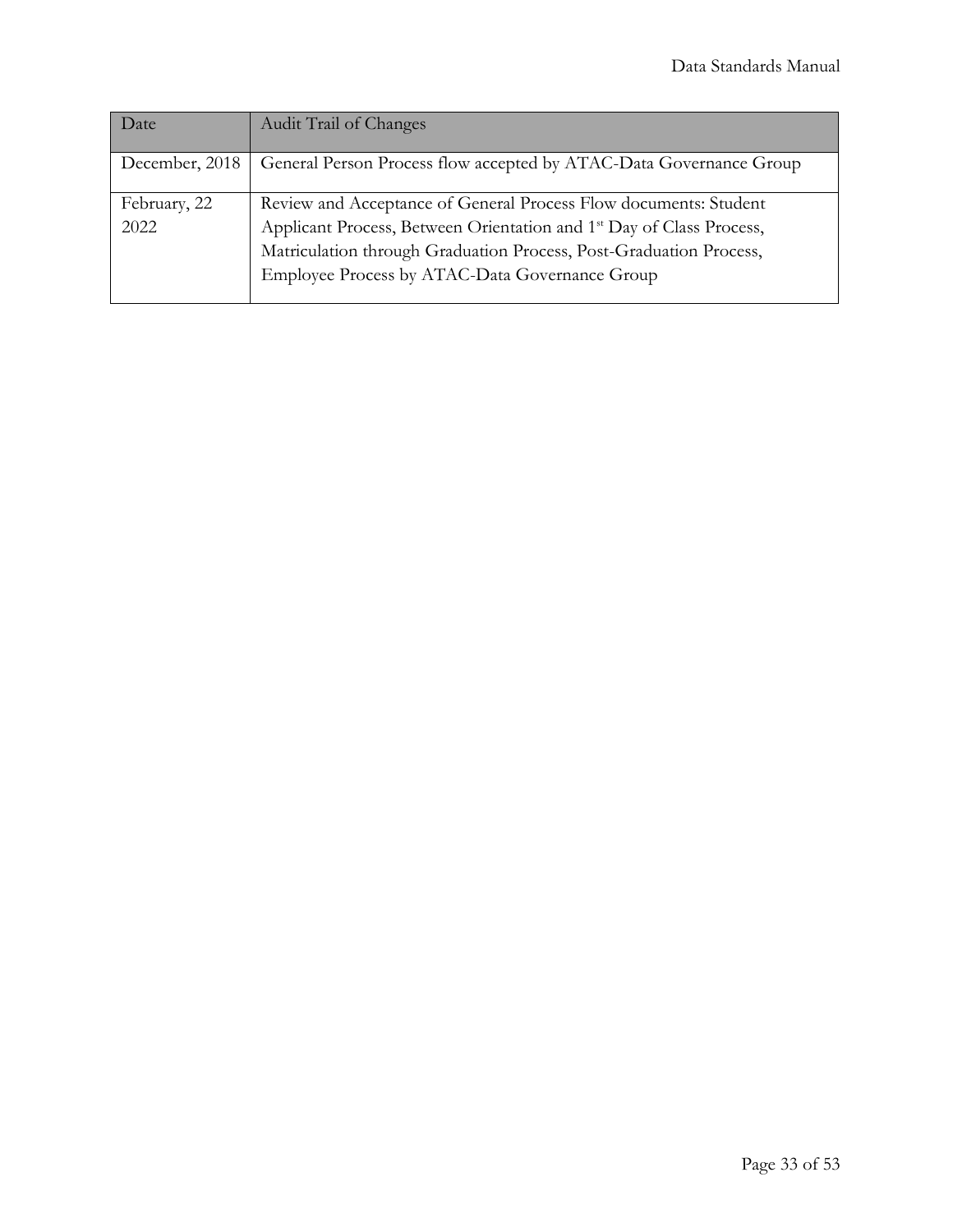# **Appendix B: Common Matching Rules**

### <span id="page-33-0"></span>**Banner Page GORCMRL details specific matching rules.**

#### **Person Search**

Last\_name: Up to the first 6 characters are used in the match. This must be entered. First\_name: Up to the first 4 characters are used in the match.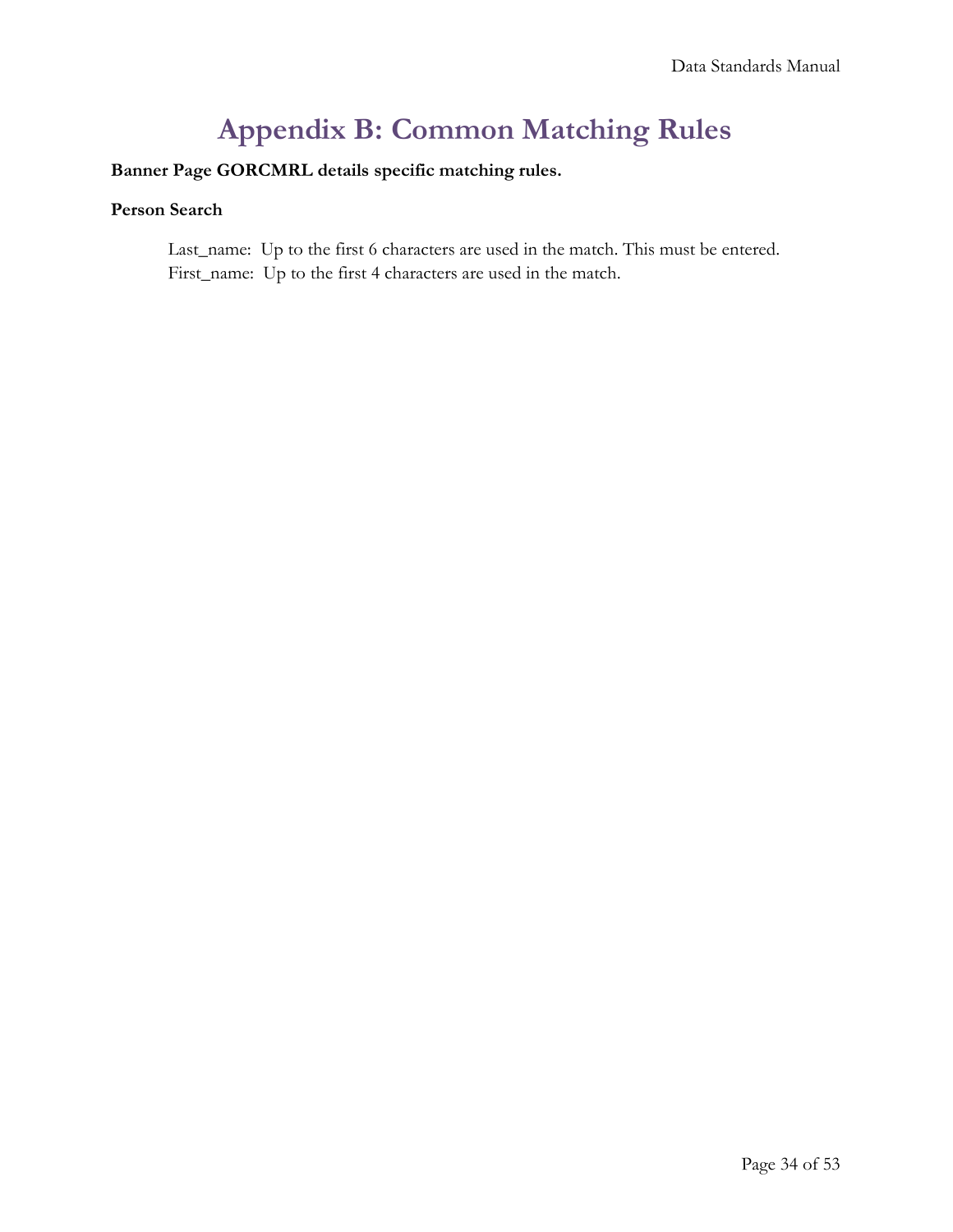# **Appendix C: Duplicate Pidm Processing**

<span id="page-34-0"></span>One person with two data records is referred to a as a Duplicate Pidm Record. A Pidm is an internal system identifier for a record. Duplicate Pidm Records can be generated by either improper use of GOAMTCH/GUASYST when searching for persons or through automated data loads.

Duplicates are identified on the various person searches. If a person is found with two entries on the system, look to the far right column. If an 'N' exists, this indicates a name change. If an 'I' exists, this indicates an ID change. The problem occurs when both fields are blank. This indicates a potential duplicate person.

When a duplicate is identified, the record should be "marked" as a duplicate by making the following changes:

- 1) Enter the same SSN in the SSN field for each record, so that the two records have the same SSN value. If the SSN is not known, enter the RoyalID in the SSN field for each record.
- 2) Enter "Duplicate Do Not Use" in the street line 1 of the MA address of the "INCORRECT" record to give a visual indication that the record is a duplicate and that no more information should be entered on this "incorrect" record.
- 3) Enter a request with the Tech Support Center to have the duplicate resolved.

A process to merge the two records will be followed by the IT division.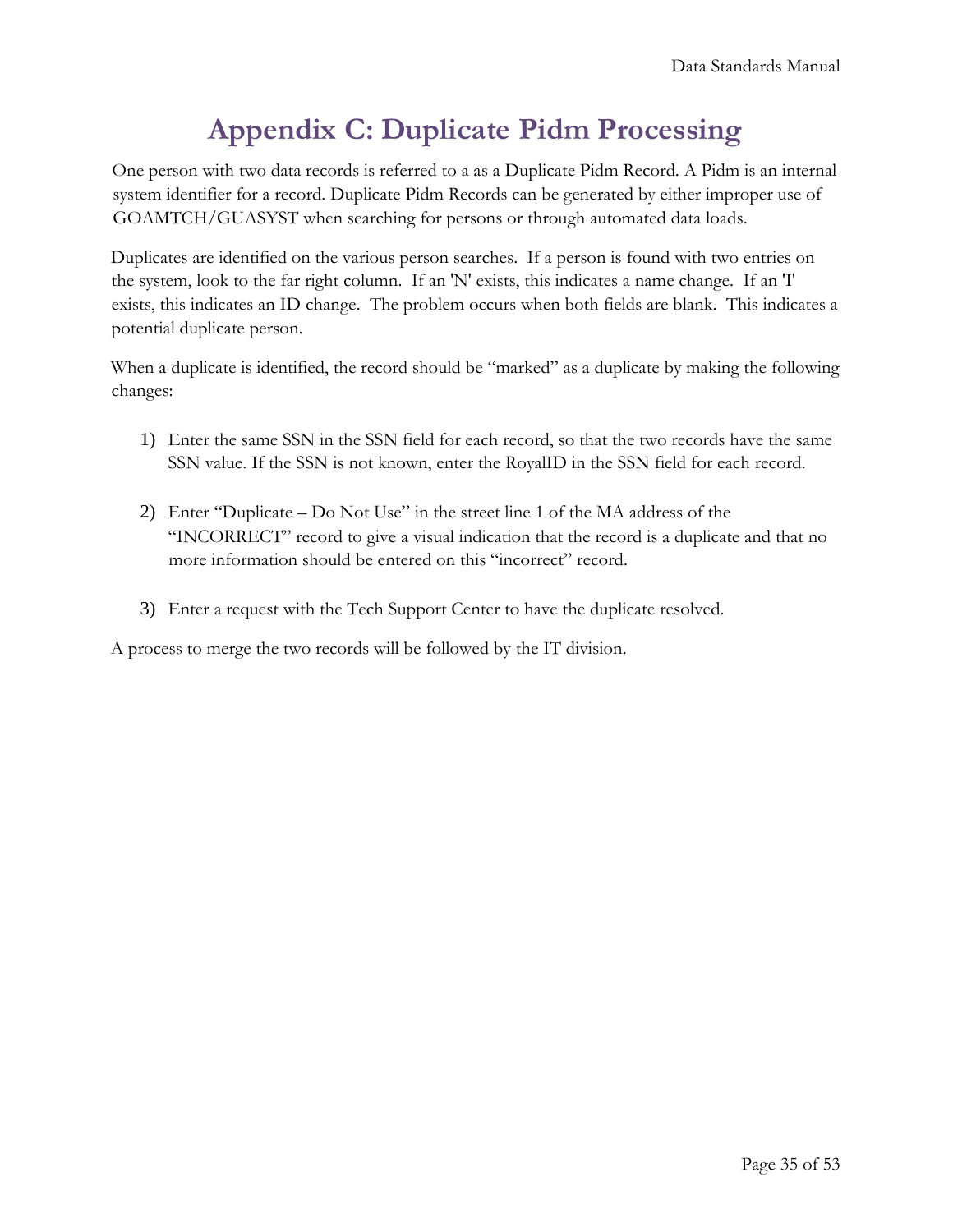# **Appendix D: Address Types**

### <span id="page-35-0"></span>BI: Billing

If different from the mailing address (MA), the address where the student's bill is sent (Bursar).

DO: Dorm

Campus mailbox address (DeNaples Center #, The University of Scranton, P.O. Box 3958, Scranton PA 18505-0958), used for batch processing dorm assignments.

DR: Dorm Room Campus building and room.

EM: Emergency

To be used by Human Resources for the New Hire Workflow process and used by Self-Service to populate the table SPREMRG.

LO: Current Student Address

If different from the mailing address (MA), the address where the student physically resides while attending classes.

MA: Mailing

Mailing address used for check printing (Accounts Payable), 1099 forms, W2 forms (Payroll), student 1098T (Bursar) and Advancement mailings. For most traditional undergraduate students, this would be the home (parent) address. Each enrolled student must have a mailing address.

OP: Other Property

Used by Advancement to note an additional/other property that a constituent uses for research.

OR: Current Legal Address

If different from the mailing address (MA), the student's or employee's current legal address.

PO: Vendor

The vendor that we are paying (Purchasing).

RT: Remittance

If different from the vendor address (PO), the address where the check is sent (Accounts Payable).

SE: Seasonal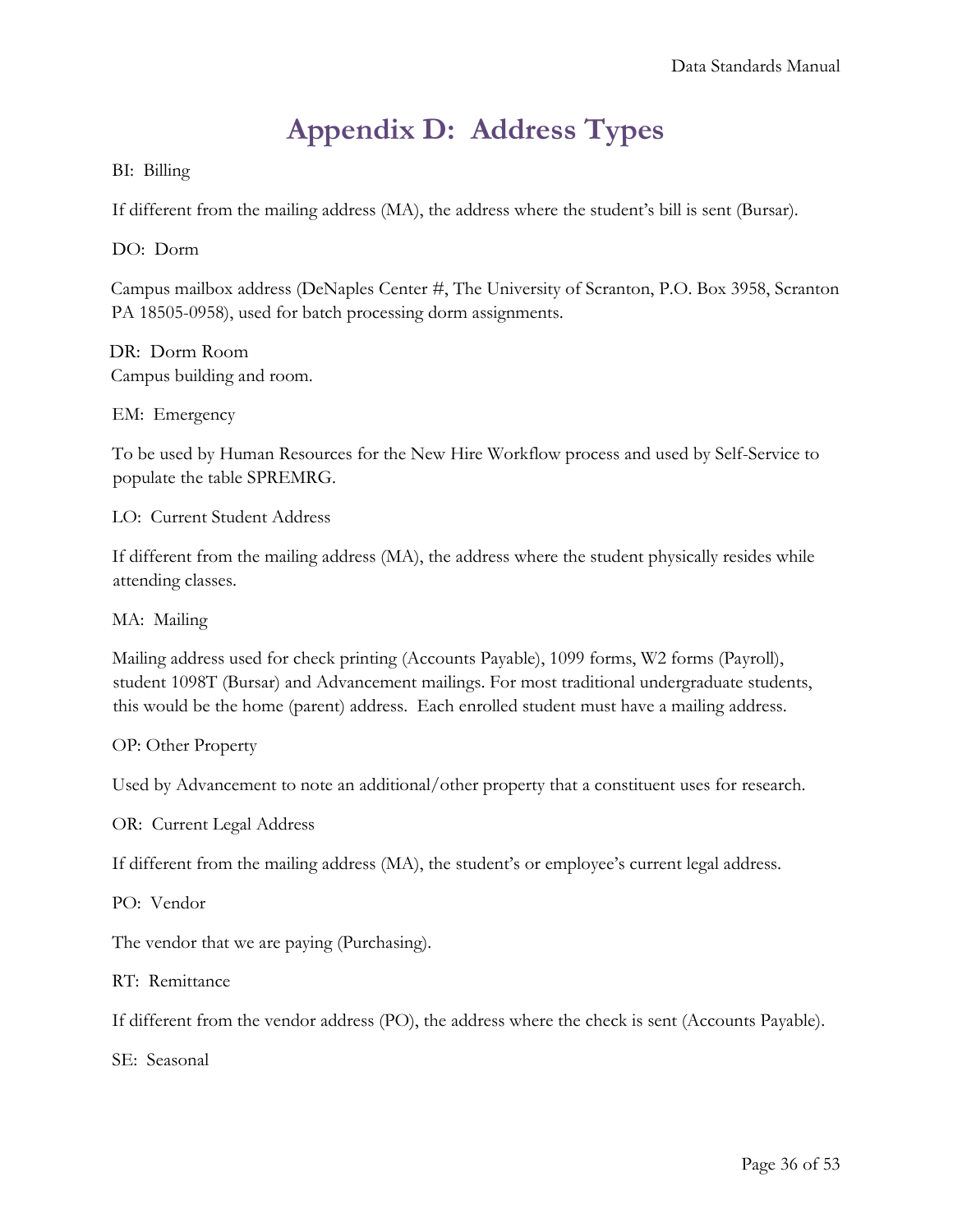Used for research purposes (Advancement), no end date, not used in any processes, researcher must know to look for it.

TX: Local Tax Only

Used for tax filing if the mailing address (MA) is a PO Box (Human Resources/Payroll). Additionally, used in the event of an employee death, the mail address (MA) is inactivated and a (TX) is created in its place (Human Resources/Payroll). Used for a donor with a giving total equal to or in excess of \$100,000 in a fiscal year and being deceased during that fiscal year (Advancement).

### WA: Working Address

Address of employment (Advancement) or (Human Resources) University employee office address ([building code] Building Name, Room #, Scranton PA 18510).

XX: Reserved for TGRFEED Use Only

Used for AR in the Ellucian TGRFEED.pc program.

| Date         | <b>Audit Trail of Changes</b>                                                  |
|--------------|--------------------------------------------------------------------------------|
| January 2017 | Office of Institutional Research                                               |
| March 2019   | Added OP (Other Property) - Approved at ATAC Data Governance<br>February 2019. |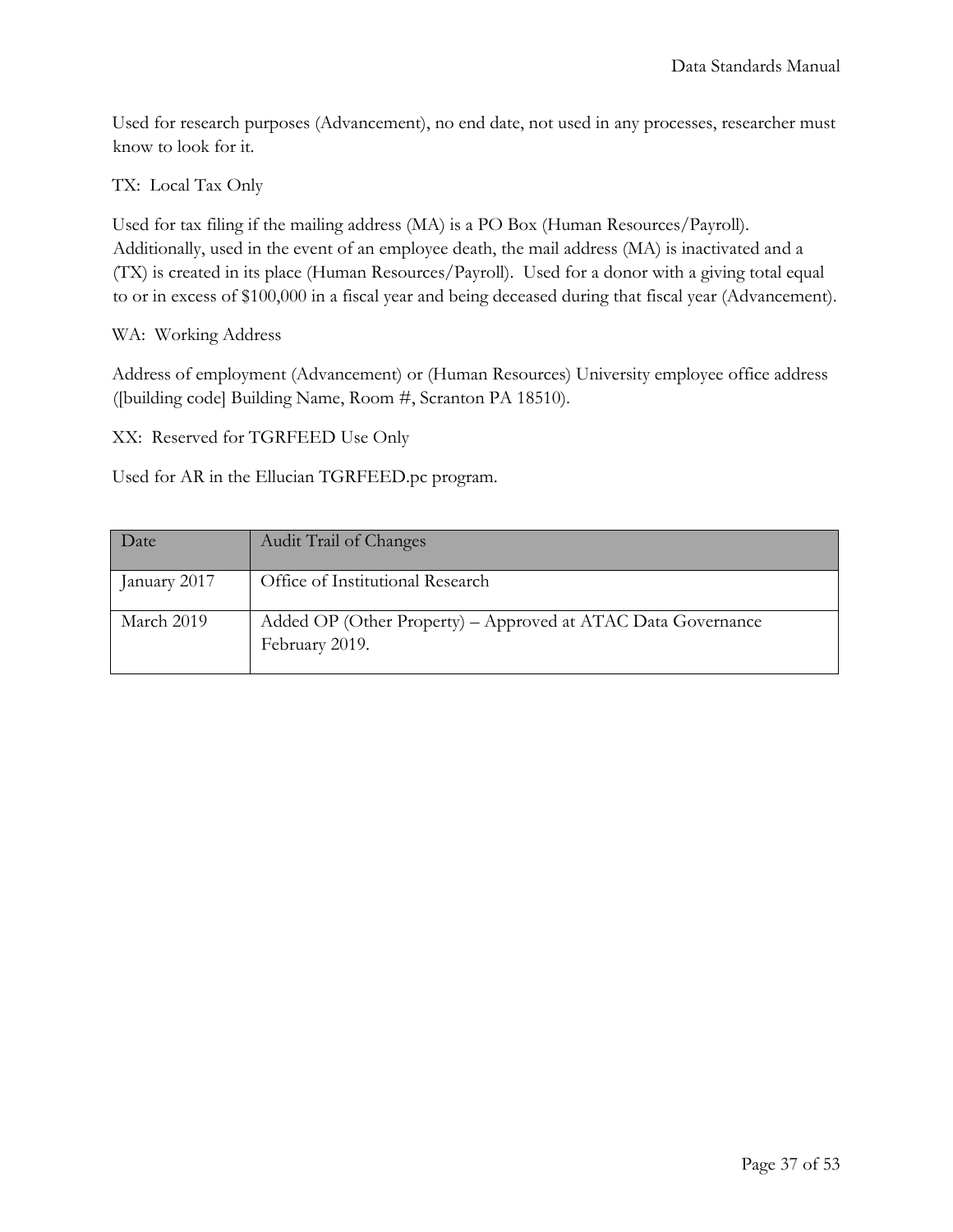# **Appendix E: Clean Address Standards**

<span id="page-37-0"></span>Standards for **Clean Address** provided by **Runner Technologies** were established by the Data Standards Committee in December 2007:

The following address types are verified:

BI, EM, GU, IN, LO, MA, MW, NP, OP, OR, PO, RT, SE, TE, WA and FA [Reference: Appendix](#page-35-0)  [D Address Types.](#page-35-0)

| Date             | Audit Trail of Changes                        |
|------------------|-----------------------------------------------|
| <b>July 2021</b> | Add Address Type OP (Other Property) CR #4702 |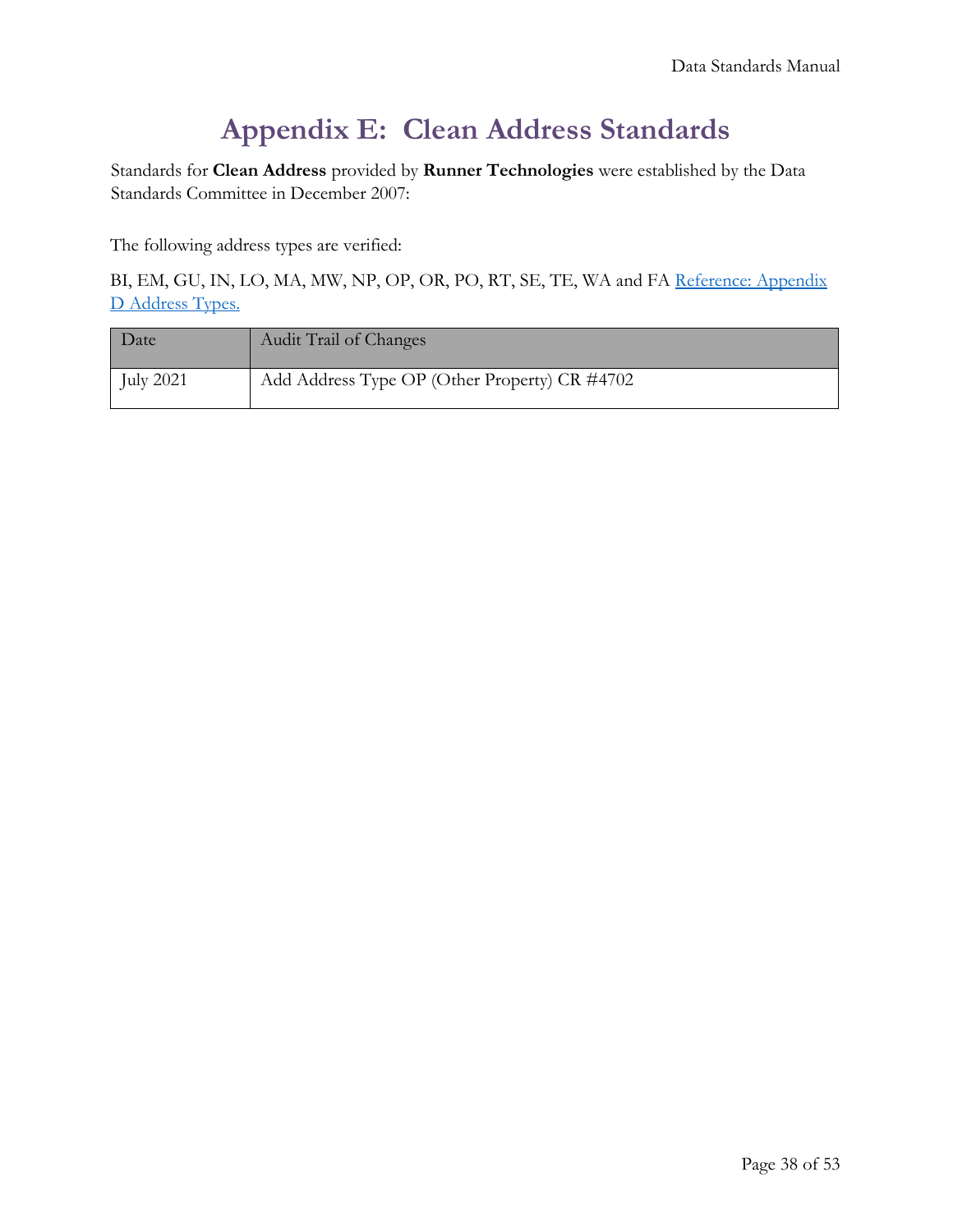# **Appendix F: Automated Processes**

<span id="page-38-0"></span>**Deceased\_check.shl** runs weekly to inactivate addresses (Except TX address type), email addresses, telephone numbers for anyone on the system coded as deceased.

Prefer\_email\_update.shl as detailed in [Appendix G: Emailed Preferred Indicator Automatic Flow](#page-39-0)

Sched spraddr update.shl runs daily to update county code for MA, WA, LO and DR address types. [Reference Appendix D: Address Types.](#page-35-0) It also updates the Nation Code to Null for active addresses that have a Nation Code of 592.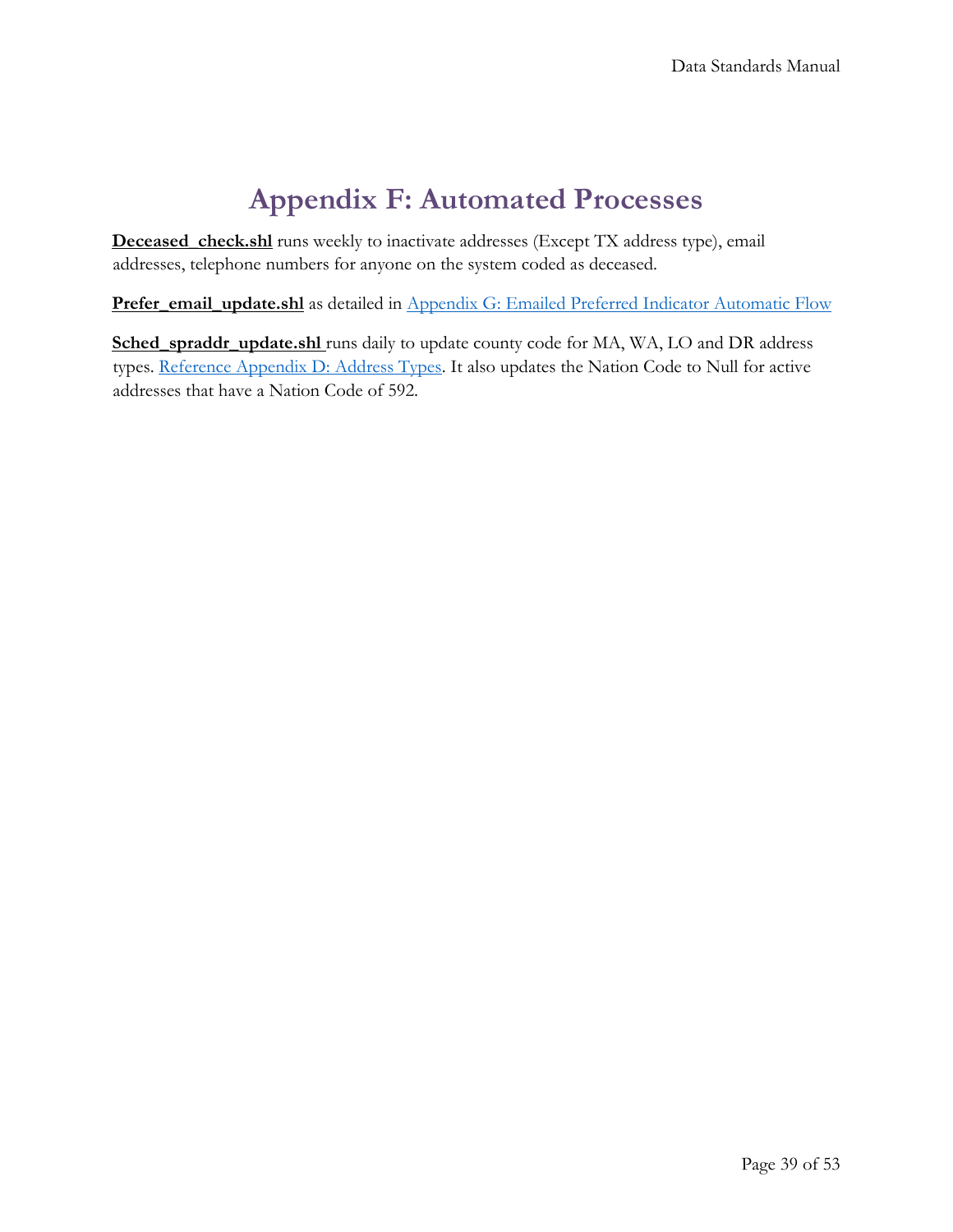# <span id="page-39-0"></span>**Appendix G: Emailed Preferred Indicator Automatic Process**

An automatic process runs daily as defined below:

The process sets the SCRA email address to preferred for

- Any student registered for a current or future term
- Any faculty member assigned to a section for a current or future term

If the person already has a different preferred email address, the preferred indicator is set to N and the comment field is set to OLDPREF.

The script then selects everyone with a SCRA email address that is active and preferred. The preferred indicator is set to N if

- The person is a student who has graduated and is not registered for a future term
- The person is a student who has not attended for at least 18 months
- The person is a faculty member who has not been assigned to a class for at least 18 months

Once the SCRA is updated, the first record matching the following queries is set to preferred. Activity date is used to determine the most recent record if multiple records are found with the same email type:

- 1. An active email record with the comment OLDPREF
- 2. An active email record with email type EML1
- 3. An active email record with email type EML2
- 4. An active email record with email type EMLB

No email address is set to preferred if there are no active email addresses matching any of the criteria.

<span id="page-39-1"></span>

| Date        | Audit Trail of Changes                                                               |
|-------------|--------------------------------------------------------------------------------------|
| August 2017 | Process and Content created by Rose Ann Jubinski, Enterprise Application<br>Services |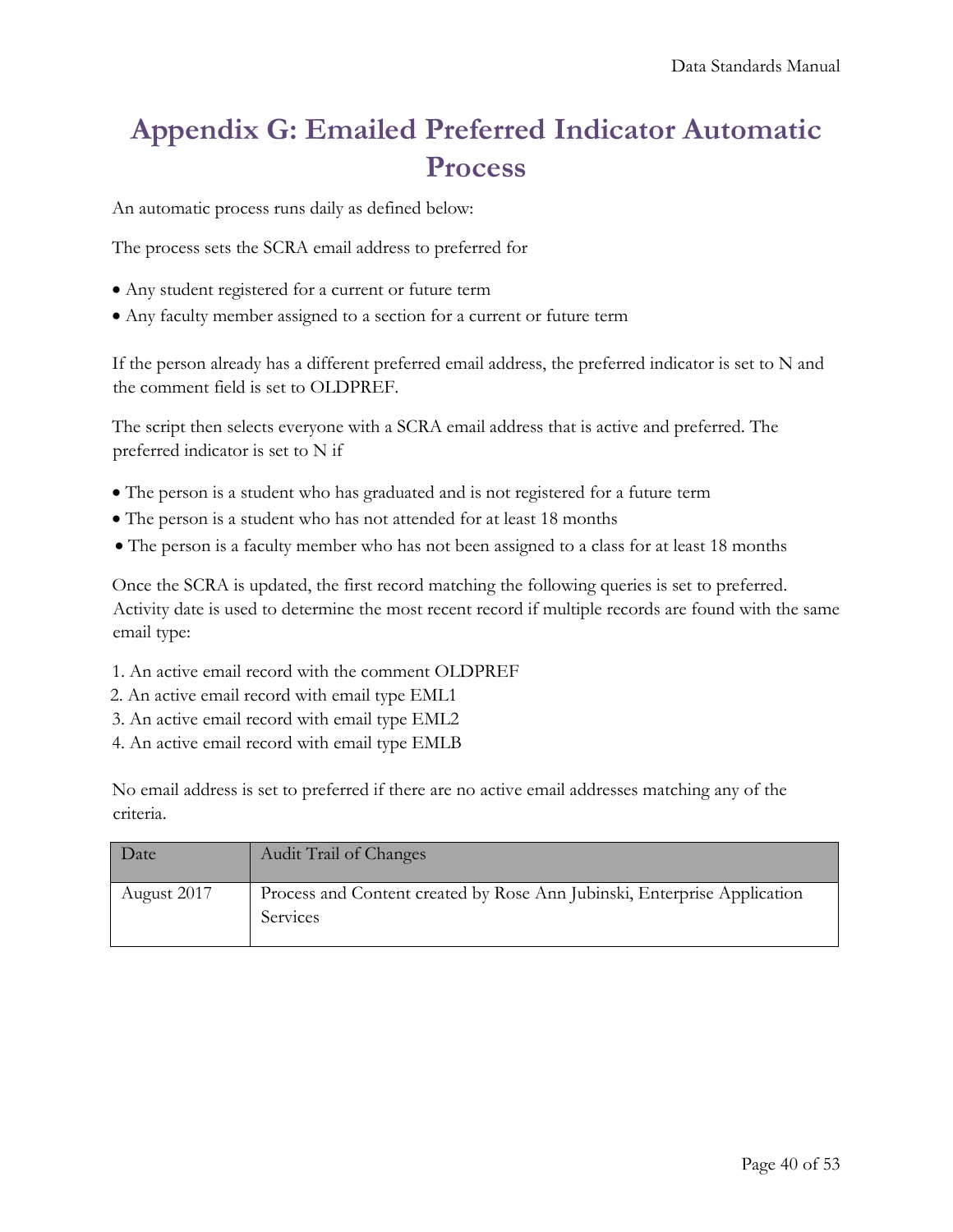# <span id="page-40-0"></span>**Appendix H: Suggested Name Prefixes (non-military)**

| <b>PREFIX</b>    | <b>DESCRIPTION</b>                                 |  |
|------------------|----------------------------------------------------|--|
| Amb.             | Ambassador                                         |  |
| Archbishop       | Archbishop, a bishop of higher rank                |  |
| Archimandrite    | Archimandrite, Eastern Orthodox & Eastern Catholic |  |
| Atty.            | Attorney                                           |  |
| Bishop           | Bishop                                             |  |
| Brother          | Brotherhood, Catholic                              |  |
| Cardinal         | Cardinal, Catholic                                 |  |
| Deacon           | Deacon                                             |  |
| Dr.              | Anyone with doctorate                              |  |
| Fr.              | Father, clergyman                                  |  |
| Gov.             | Governor                                           |  |
| Hon.             | Judge                                              |  |
| Judge            | Judge                                              |  |
| Miss             | Female, unmarried                                  |  |
| Most Rev.        | Most Reverend, religious                           |  |
| Most Rev. Bishop | Most Reverend Bishop, religious                    |  |
| Most Reverend    | Most Reverend, religious                           |  |
| Mr.              | Male                                               |  |
| Mrs.             | Female, married or widowed                         |  |
| Ms.              | Female, marital status unknown                     |  |
| Msgr.            | Monsignor                                          |  |
| Pastor           | Pastor, religious                                  |  |
| Prof.            | Professor                                          |  |
| Rabbi            | Rabbi                                              |  |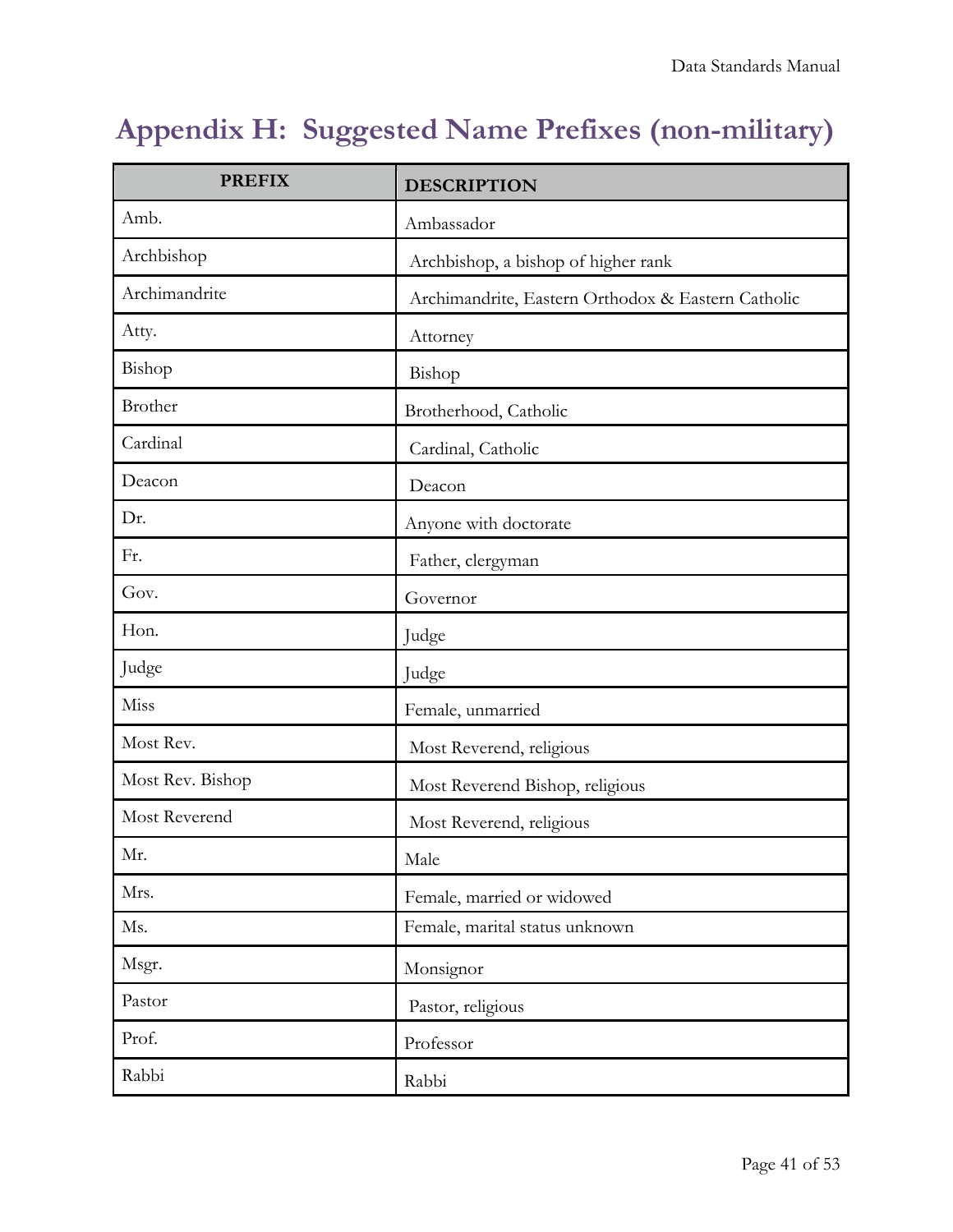| Ranger              | Ranger: law enforcement, Army       |  |
|---------------------|-------------------------------------|--|
| Rep.                | Representative, politics            |  |
| Rev.                | Clergy: Protestant                  |  |
| Rev. Dr.            | Clergy with Doctorate: Protestant   |  |
| Rev. Fr.            | Priest                              |  |
| Rev. Mr.            | Reverend, religious                 |  |
| Rev. Msgr.          | Reverend Monsignor, religious       |  |
| Senator             | Senator                             |  |
| Sheikh              | Sheikh                              |  |
| Sir                 | Sir                                 |  |
| Sister              | Member of Sisterhood                |  |
| Sra                 | Seniora                             |  |
| The Hon.            | The Honorable, judge                |  |
| The Rev.            | The Reverend, religious             |  |
| The Ven. Archpriest | The Venerable Archpriest, religious |  |
| The Very Rev.       | The Very Reverend, religious        |  |
| Very Msgr.          | Very Monsignor, religious           |  |
| Very Rev.           | Very Reverend, religious            |  |
| Very Rev. Msgr.     | Very Reverend Monsignor, religious  |  |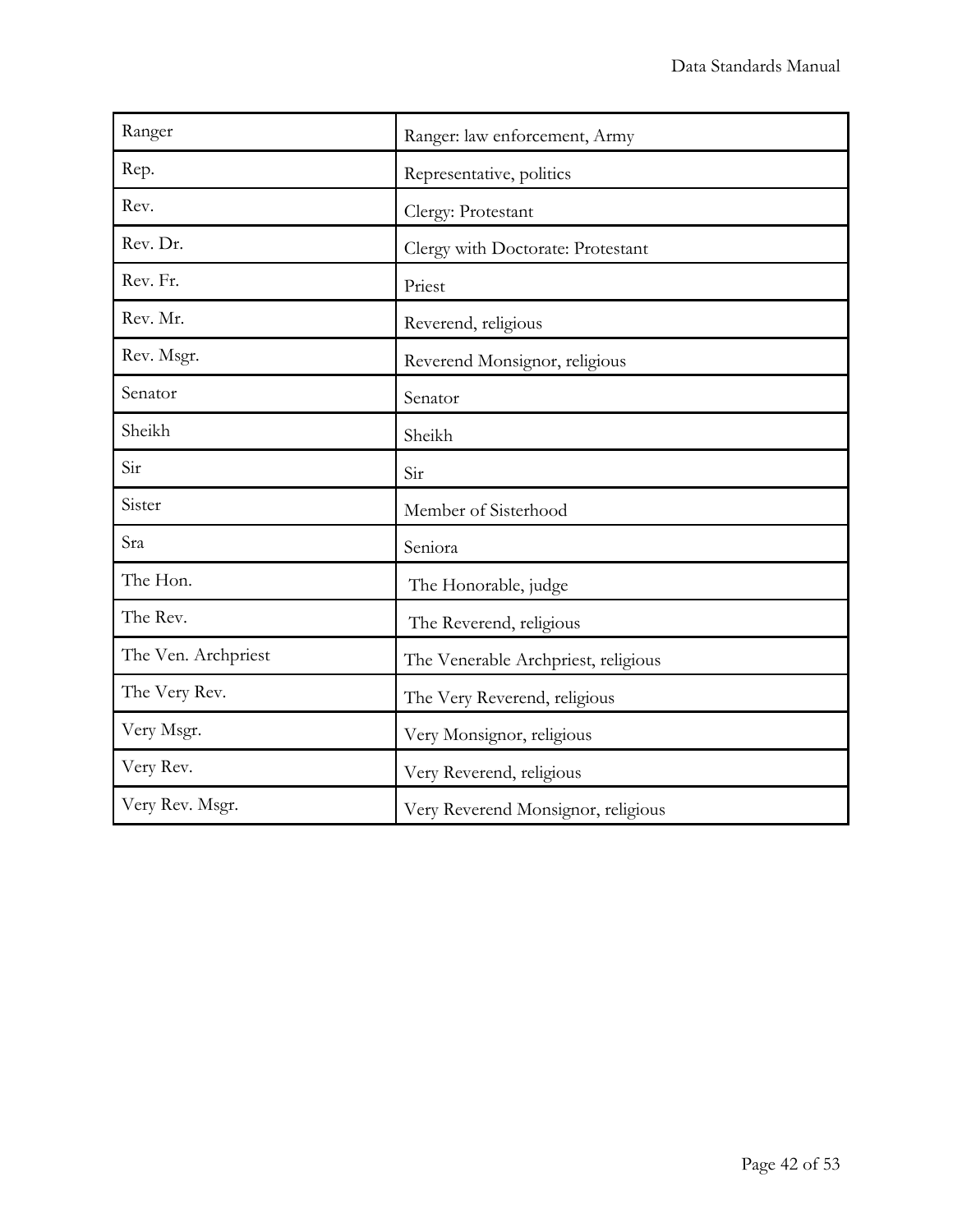|  |  | <b>Appendix I: Suggested Name Suffixes</b> |
|--|--|--------------------------------------------|
|--|--|--------------------------------------------|

<span id="page-42-0"></span>

| <b>SUFFIX</b> | <b>DESCRIPTION</b>                                |
|---------------|---------------------------------------------------|
| <b>CPA</b>    | Certified Public Accountant                       |
| <b>CRNA</b>   | Certified Registered Nurse Anesthetists           |
| <b>CRNP</b>   | Certified Registered Nurse Practitioner           |
| D.C.          | Doctor of Chiropractic                            |
| D.D.          | Doctor of Divinity                                |
| D.D.S.        | Doctor of Dental Surgery                          |
| D.M.D.        | Doctor of Dental Medicine                         |
| D.O.          | Doctor of Osteopathy                              |
| D.P.M.        | Doctor of Podiatric Medicine                      |
| D.P.T.        | Doctor of Physical Therapy                        |
| D.V.M.        | Doctor of Veterinary Medicine                     |
| Ed.D.         | Doctor of Education                               |
| Esq.          | Esquire                                           |
| $\mathbf{I}$  | The Second                                        |
| III           | The Third                                         |
| IV            | The Fourth                                        |
| I.H.M.        | Sisters, Servants of the Immaculate Heart of Mary |
| J.D.          | Juris Doctor                                      |
| Jr.           | Junior                                            |
| M.A.          | Master of Arts                                    |
| M.D.          | Doctor of Medicine                                |
| M.Ed.         | Master of Education                               |
| M.S.          | Master of Science                                 |
| O.D.          | Doctor of Optometry                               |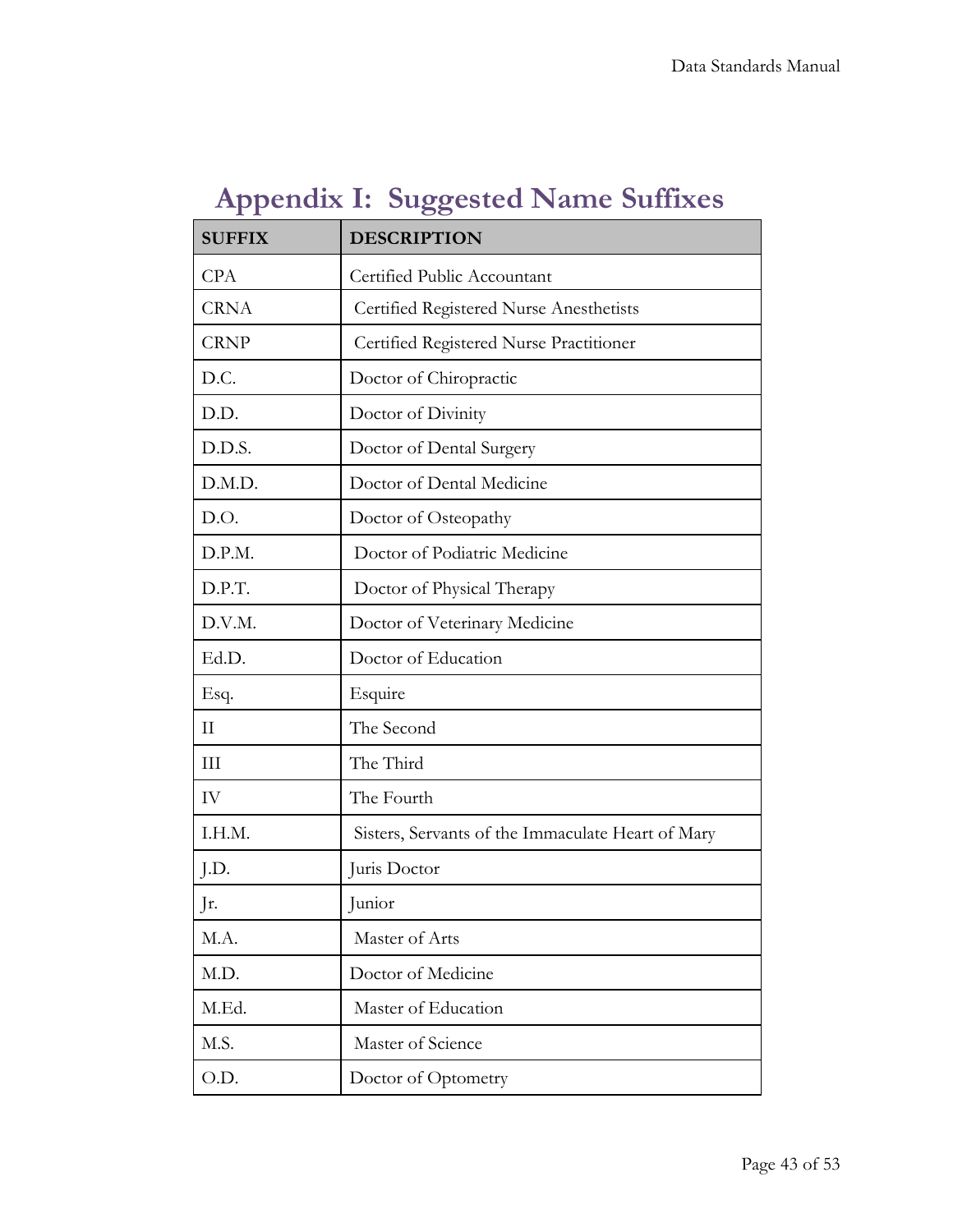| O.S.F.       | Order of Servant Franciscans                     |
|--------------|--------------------------------------------------|
| P.C.         | Past Commander, Police Constable, Post Commander |
| P.E.         | Protestant Episcopal                             |
| Ph.D.        | Doctor of Philosophy                             |
| Ret.         | Retired                                          |
| R.N.         | Registered Nurse                                 |
| R.N.C.       | Registered Nurse Children                        |
| R.S.M.       | Religious Sisters of Mercy                       |
| S.H.C.J.     | Society of Holy Child Jesus                      |
| S.J.         | Society of Jesus                                 |
| Sr.          | Senior                                           |
| <b>USA</b>   | United States Army                               |
| <b>USAF</b>  | United States Air Force                          |
| <b>USAFR</b> | United States Air Force Reserve                  |
| <b>USAR</b>  | United States Army Reserve                       |
| <b>USCG</b>  | United States Coast Guard                        |
| <b>USMC</b>  | United States Marine Corps                       |
| <b>USMCR</b> | United States Marine Corps Reserve               |
| <b>USN</b>   | United States Navy                               |
| <b>USNR</b>  | United States Navy Reserve                       |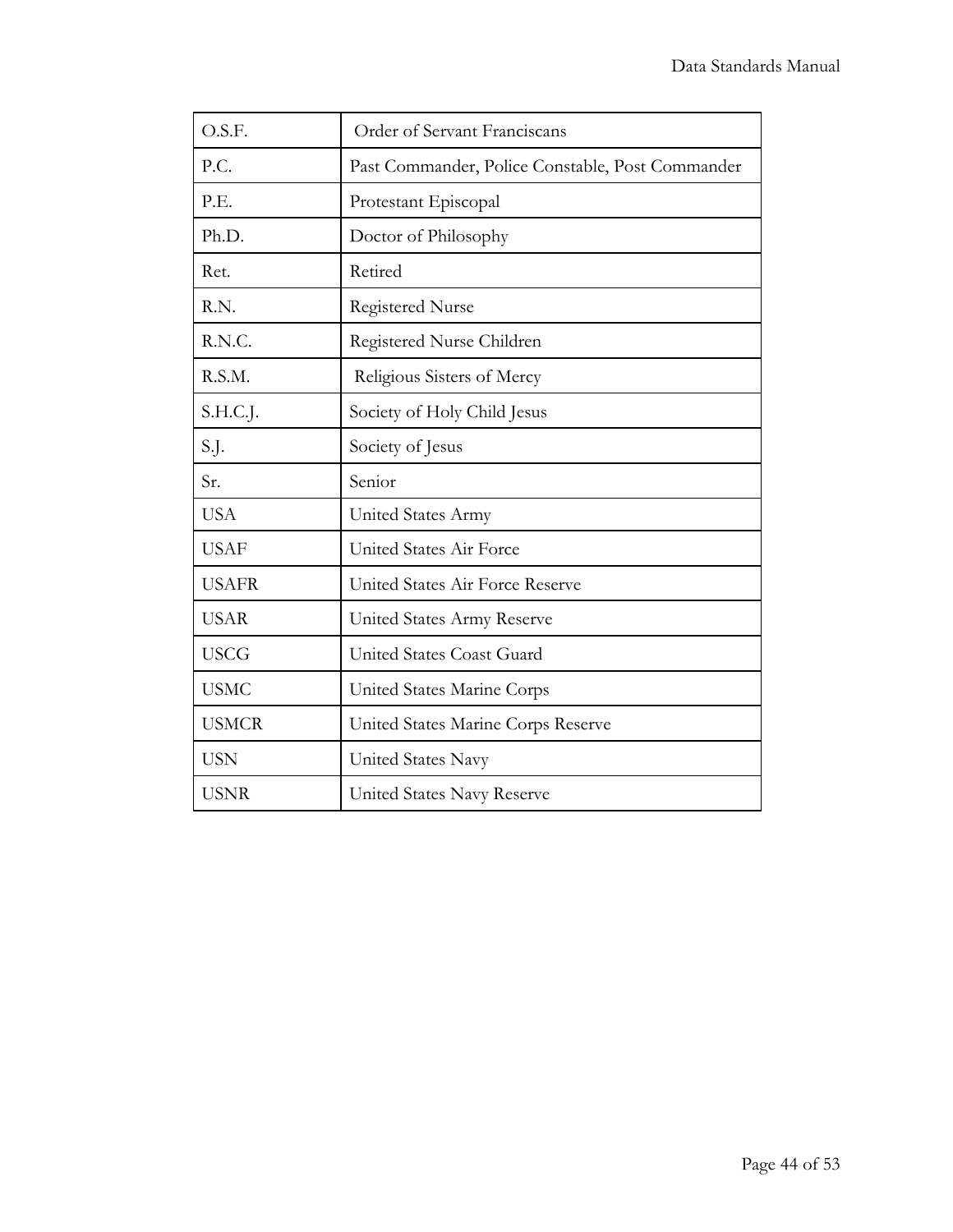# **Appendix J: Telephone Types**

<span id="page-44-1"></span><span id="page-44-0"></span>BI: Billing CELL: Cell phone CH: Corporate Headquarters CM: Matching Gift CT: Urgent Contact Confidential DO: Dorm DR: Dorm Room FA: Foreign Address FAX: Fax Number Associated with address type codes of PO, RT, WA, BU or in special cases, MA HFAX: Home Fax Number Associated with address type codes of MA, LO GU: Guardian IN: Independent LO: Local MA: Mailing NP: Non-Custodial Parent Address OR: Student Phone of Origin PO: Purchase Order RT: Remittance SA: Study Abroad SE: Seasonal TE: Temporary Phone Number WA: Working Phone Number WORK: Work contact number Associated with address type of MA WPRV: Work Private Employee's private line when the WA Telephone type is a departmental line. This code was created so that all desk phones could be contacted by the Emergency Notification System (ENS). It should be associated with address type of WA.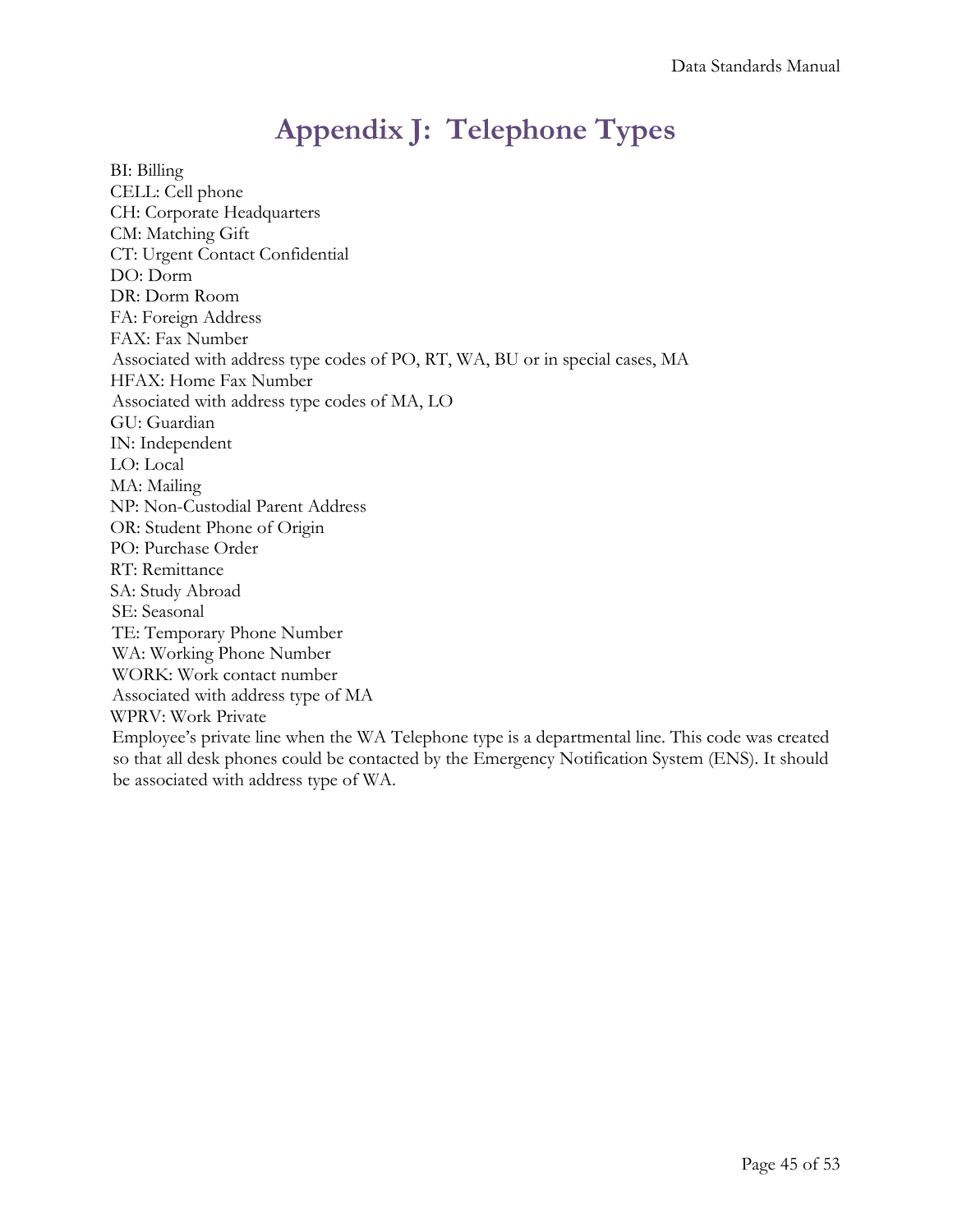# **Appendix K: E-Mail Types**

<span id="page-45-0"></span>EML1: E-mail Primary

EML2: E-mail Secondary

EMLB: Business E-mail

EMLP: Parent Email

EPAY: Accounts Payable for Intellecheck

SCRA: E-Mail @scranton.edu Strictly maintained for internal processing. Do NOT alter.

STAB: Study Abroad

URLB: Business URL

URLH: Home URL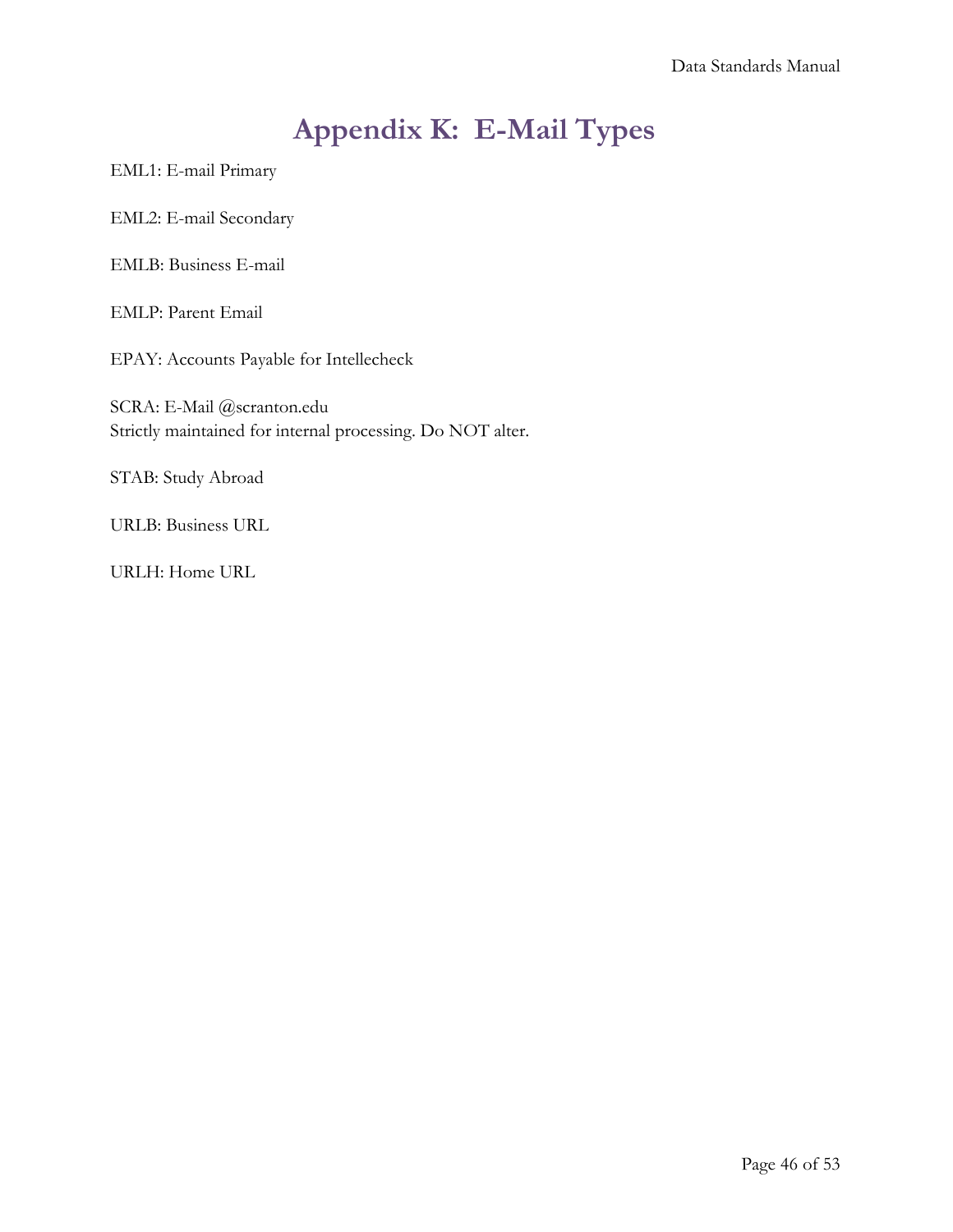# **Additional Student Related Information Admit Types**

### <span id="page-46-1"></span><span id="page-46-0"></span>AL: U of S Alumni

An undergraduate student who has already earned a baccalaureate degree at The University of Scranton and is pursuing a second undergraduate academic goal.

### CE: Continuing Education

A student pursuing a non-credit educational opportunity at The University of Scranton. A student enrolled in one of these opportunities is not considered enrolled in a formal degree program or in pursuit of a formal academic credential.

Note: the CE code was created in 2017 to identify students in the Nonprofit Leadership Certificate Program offered by the Kania School of Management.

### FR: Freshmen

A student who has no prior postsecondary experience attending for the first time at the undergraduate level. This also includes students enrolled in the fall term who attended college for the first time in the prior summer term, and students who entered with advanced standing (college credits earned before graduation from high school).

GD: Graduate Student A student pursuing a graduate academic goal where a degree/certificate is awarded.

HI: High School Scholar A current high school student pursuing undergraduate credits.

#### PM: Pre-matriculant

A student who has graduated high school but is not yet enrolled in a degree-seeking program at the university. Typically the student is in this status in the summer between high school graduation and a Fall start.

RE: Re-Admit

A student who is returning to complete their most recent degree/certificate at The University of Scranton.

#### SI: Self Improvement

A non-degree student who is enrolled for the purpose of personal enrichment or pre-professional academic preparation.

#### TR: Transfer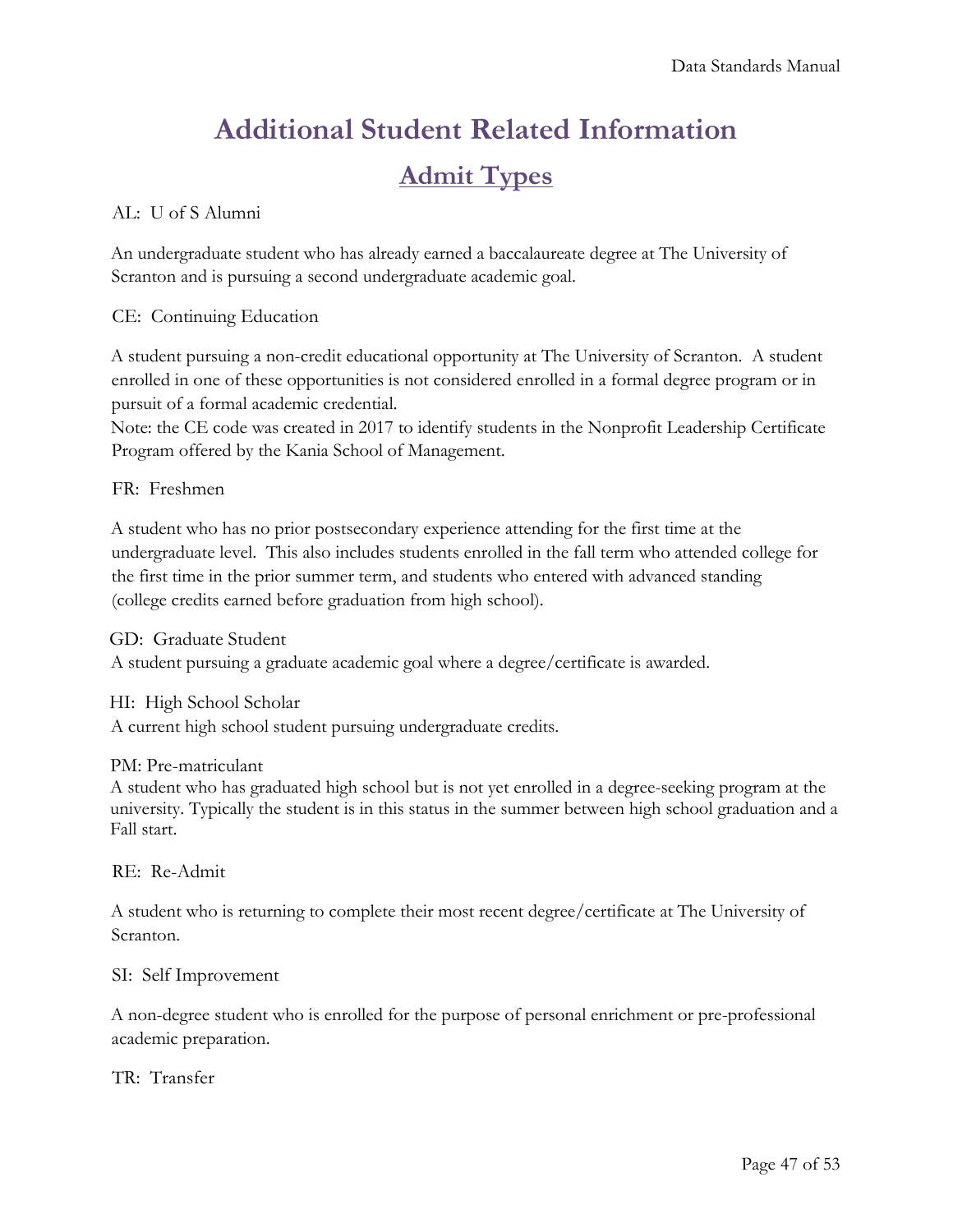A student who is transferring from another institution with the intention of pursuing a degree/certificate.

VI: Visiting

A non-degree/certificate seeking student who is attending The University of Scranton for the purpose of transferring credits to their home institution.

### **Student Types**

#### <span id="page-47-0"></span>A: ROTC Student

A visiting student who is participating in ROTC courses offered through the military science department.

C: Continuing Student

Banner applied code to New/Returning students in subsequent terms (as long as the student is at the same level/status).

M: Marywood Student

A student visiting from Marywood University through the University of Scranton/Marywood University Cross-Registration Consortium Agreement. Courses are taken at The University of Scranton and are also transcribed at Marywood University.

N: New Student

A student who is pursuing a specific academic goal for the first time. This includes students pursuing a degree or certificate.

P: Post-Baccalaureate Student A student who is pursuing a second baccalaureate degree.

R: Returning/Re-admit Student

A student who is returning to complete their most recent degree/certificate at The University of Scranton.

V: Visiting Student

A non-degree student who is attending The University of Scranton for the purpose of transferring credits to their home institution.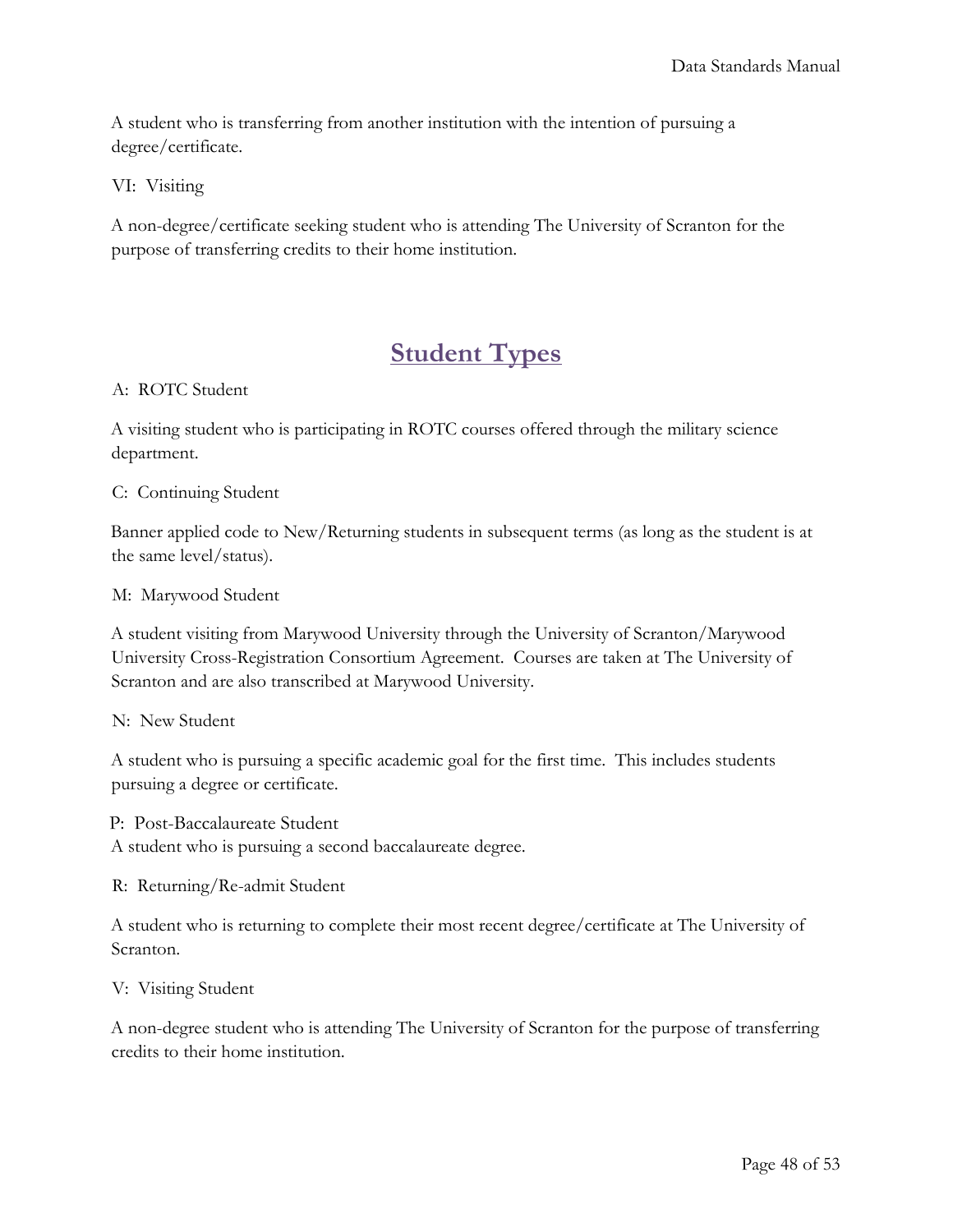## **Student Residence Codes**

<span id="page-48-0"></span>D: Residential Student A student who lives in University -owned/-operated/-affiliated housing.

L: Living w/ parent/legal guardian A student who lives with his/her parent or legal guardian.

M: Living with other relative(s) A student who lives with relatives other than his/her parent or legal guardian.

O: Off-Campus

A student who lives in his/her own dwelling or is renting a dwelling that is not University owned/operated/-affiliated.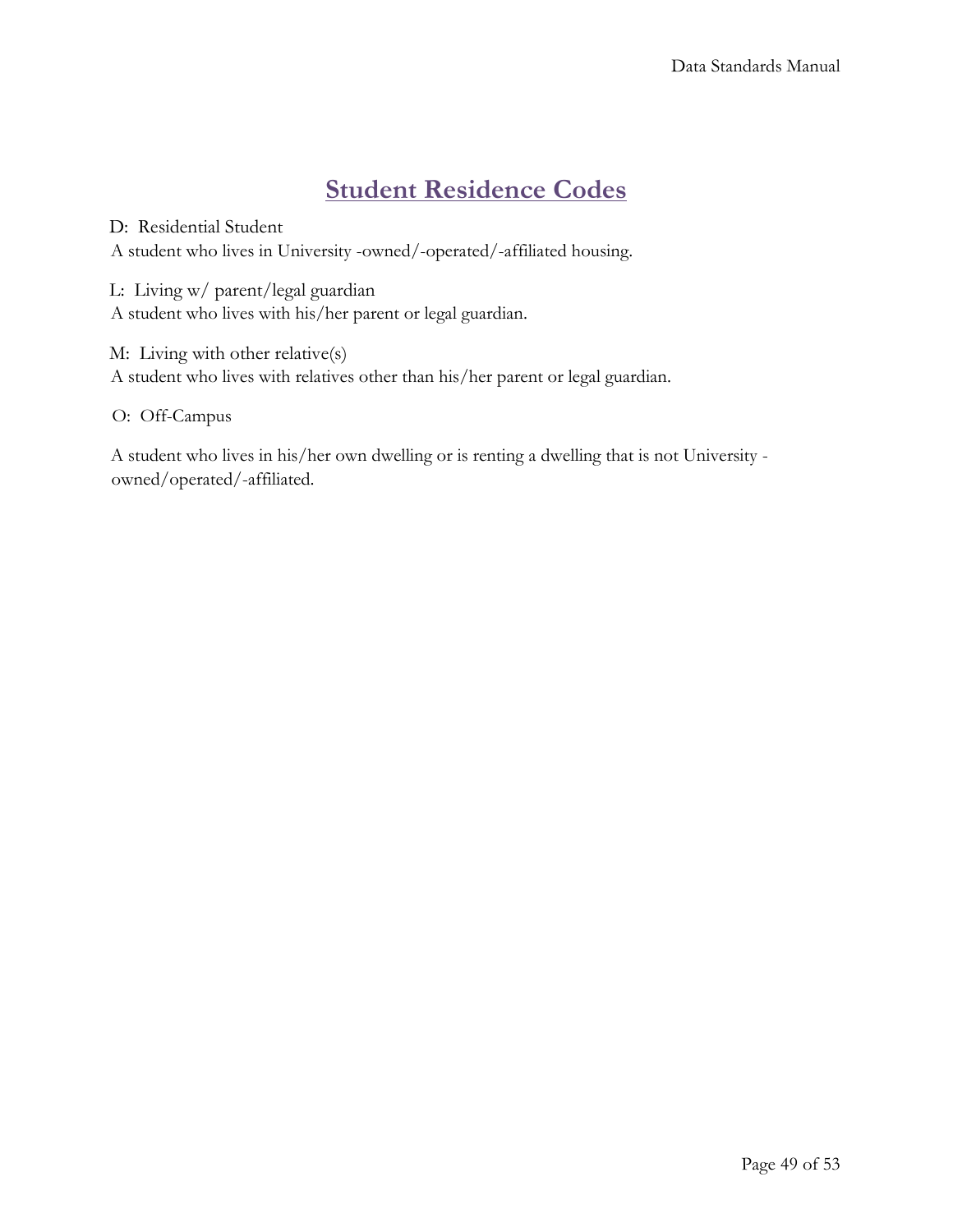### **First Generation Student**

<span id="page-49-0"></span>Beginning in fall 2016, the University adopted the Common Application as its exclusive application for admissions. The Common Application collects information from students about their parents' education following Federal guidelines, as defined under the Higher Education Act of 1965, to classify students as first-generation. The term "first generation college student" is defined as:

- (A) An individual both of whose parents did not complete a baccalaureate degree; or
- (B) In the case of any individual who regularly resided with and received support from only one parent, an individual whose only such parent did not complete a baccalaureate degree

(Source: Office of Admissions & Enrollment, Common Application web site <http://www.commonapp.org/> [\)](http://www.commonapp.org/)

This data is collected first in our Admissions CRM system, currently Slate, and moves into the Banner ERP as a student attribute in the admissions module (SARAATT\_ATTS\_CODE); when a student deposit is received the attribute SGRSATT\_ATTS\_CODE is populated in the student system record. This attribute is present for all enrolled students.

The student attribute is coded as FRST (first generation) if neither parent received a degree, these students are considered first generation.

Data on the number of first generation students enrolled can be obtained using the following Argos student reports: GEN\_STUDENT\_CSV or GEN\_STUDENT\_CONFIDENTIAL\_CSV (includes gpa data) which are managed under the data stewardship of the Registrar's Office.

Data Source: Common Application, Office of Admissions & Enrollment

Notes: Data is available starting in fall 2013, but is incomplete as the Common Application was not used exclusively until fall 2016.

| Date          | Audit Trail of Changes |
|---------------|------------------------|
| October, 2016 | Admissions Office      |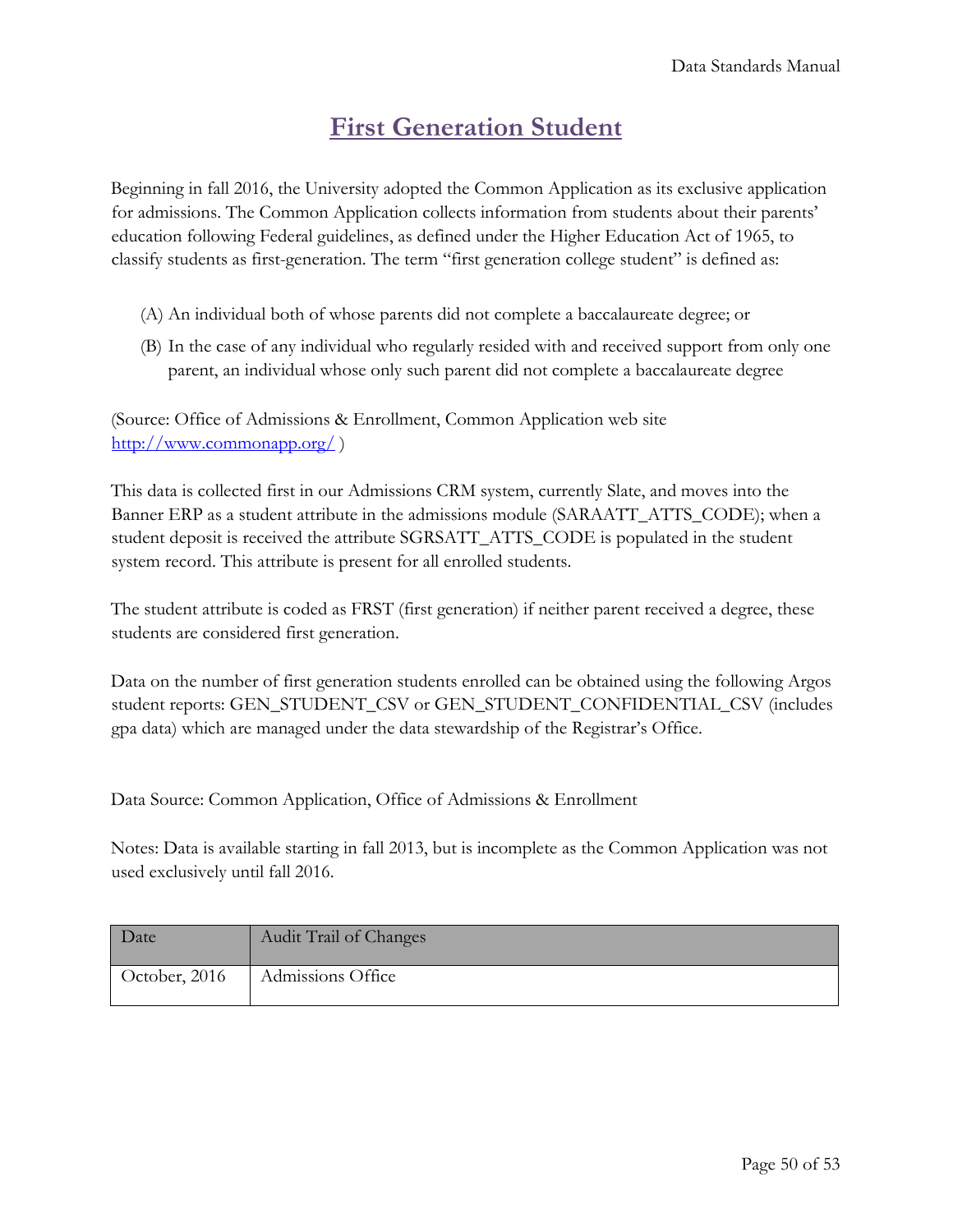### **Responsibilities in the Event of a Student Death**

<span id="page-50-0"></span>A. Office of Student Formation and Campus Life, in consultation with student's Dean's Office, notifies:

[admissions@scranton.edu,](mailto:admissions@scranton.edu) [finaid@scranton.edu,](mailto:finaid@scranton.edu) [registrar@scranton.edu,](mailto:registrar@scranton.edu) [paymaster@scranton.edu,](mailto:paymaster@scranton.edu) [res-life@scranton.edu,](mailto:res-life@scranton.edu) [operations-update@scranton.edu](mailto:operations-update@scranton.edu) (advancement), [royalcard-admin@scranton.edu,](mailto:royalcard-admin@scranton.edu) [bursar-admin@scranton.edu](mailto:bursar-admin@scranton.edu)

### B. Registrar

- 1. Close academic record, including flagging deceased indicator and deceased date
- 2. Inactivate all addresses
- 3. Prorate tuition and refund, if policy allows, and then notify Bursar and Fin Aid
- 4. Contact Bursar to hold all bills
- 5. Consider whether posthumous degree should be awarded in a future term
- 6. Confirm record deactivation on email distribution list

### C. Financial Aid

- 1. Director reviews if there is any aid.
- 2. Review for Return of Title IV Refund funds if student currently enrolled and has federal aid.
- 3. Review of Loans:
	- o Pull NSLDS for federal loans (Stafford, PLUS, Grad PLUS), financial aid office contacts the servicer of the loans to let them know the date of death and obtain the contact information where the family can send a copy of the death certificate to start the process of having the loans discharged due to death.
	- o If the student has a PERKINS loan, financial aid office contacts Assistant Bursar and advises of death.

If other federal loans are involved, Financial Aid also includes the PERKINS servicer information in the letter referenced below (4).

- o If Alternative Loan, review SIS to determine the Alternative Loan the student received, financial aid office contacts the lender of the loans to let them know the date of death and obtain the contact information where the family can send a copy of the death certificate to start the process of having the loans discharged due to death.
- 4. The Director of Financial Aid sends a letter to the deceased parent(s) giving our condolences. This occurs about 3 weeks after the initial notification. The letter provides an explanation of the following that apply:
	- o Title IV Federal Aid calculation performed
	- o University of Scranton Institutional, State and Federal aid adjustment
	- o Tuition credit that was or was not applied The letters also includes:
		- Copy of student account information that Financial Aid asks the Bursar's Office to prepare.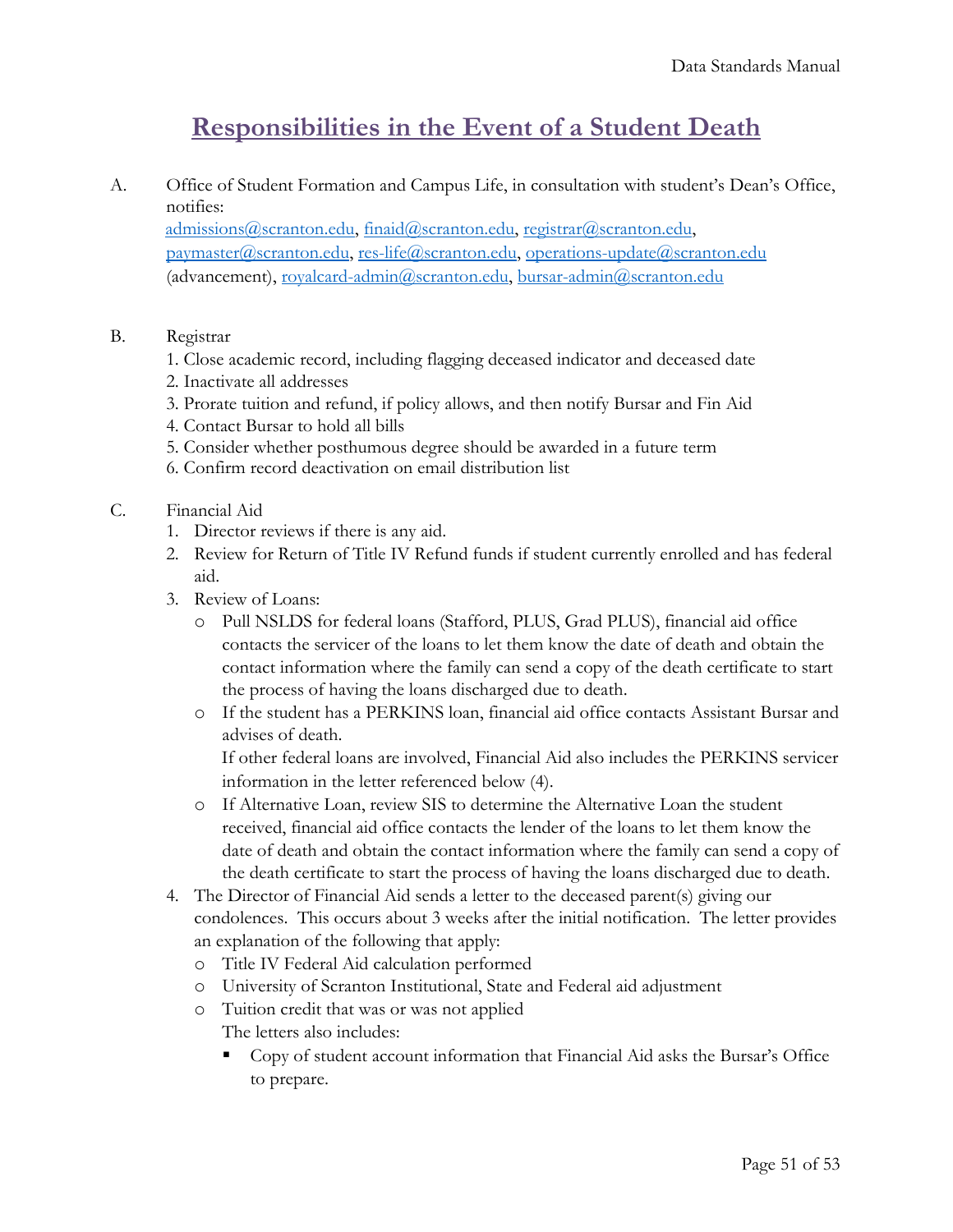- Contact information for Federal Stafford, PLUS, Graduate PLUS servicer or Alternative Loan Lender for copies of the death certificate to be sent.
- **•** Director of Financial Aid contact information for additional questions.

#### D. Bursar

- 1. Hold all student bills and collection communications
- 2. Contact servicer of Perkins loan(s), if applicable

### E. Payroll

- 1. Arrange for any wages owed to be sent to family
- F. Residence Life 1. Deactivate student record in Housing software
- G. Advancement
	- 1. Contact Registrar's Office if student is not marked deceased in Banner
	- 2. Adjust student's donor category
	- 3. Add exclusion code of NCL with comment "deceased"
	- 4. Process student's parents according to Operations guidelines

#### H. IT

1. Automated weekly process to inactivate addresses (except TX address type), email address and telephone numbers for anyone identified as deceased in the system.

2. The RoyalCard Office will inactivate the Royal Card and will work with the Bursar's office to return any funds that remain on account.

3. Account de-provision follows the timeline in place for all students.

I. Admissions

1. Deceased students with an admissions status of "prospect" are removed from the Slate system.

2. Deceased students who have an admissions status of "inquiry" or "applicant" are given a deceased indicator in Slate. Also, all email and phone numbers for those students are removed from the Slate system.

| Date         | Audit Trail of Changes                                             |
|--------------|--------------------------------------------------------------------|
|              | December, 2018   Procedures accepted by ATAC-Data Governance Group |
| August, 2021 | Emergency Contact Missing Person Contact section added             |